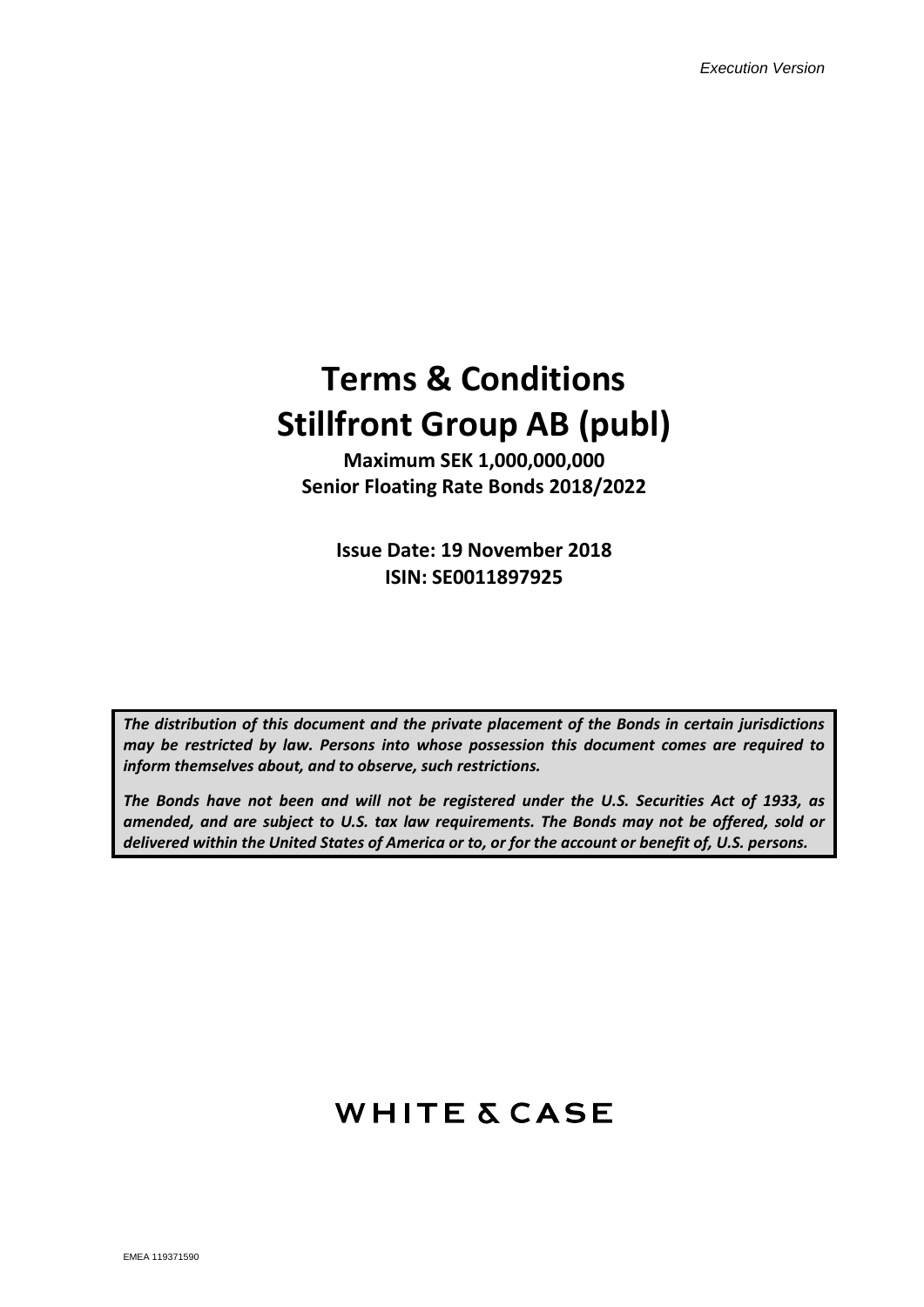## **Table of Contents**

| <b>Clause</b>  | Page |
|----------------|------|
| $\mathbf{1}$ . |      |
| 2.             |      |
| 3.             |      |
| 4.             |      |
| 5.             |      |
| 6.             |      |
| 7.             |      |
| 8.             |      |
| 9.             |      |
| 10.            |      |
| 11.            |      |
| 12.            |      |
| 13.            |      |
| 14.            |      |
| 15.            |      |
| 16.            |      |
| 17.            |      |
| 18.            |      |
| 19.            |      |
| 20.            |      |
| 21.            |      |
| 22.            |      |
| 23.            |      |
| 24.            |      |
| 25.            |      |
| 26.            |      |
| 27.            |      |
| 28.            |      |
|                |      |

Schedule 1 (Form of Compliance Certificate)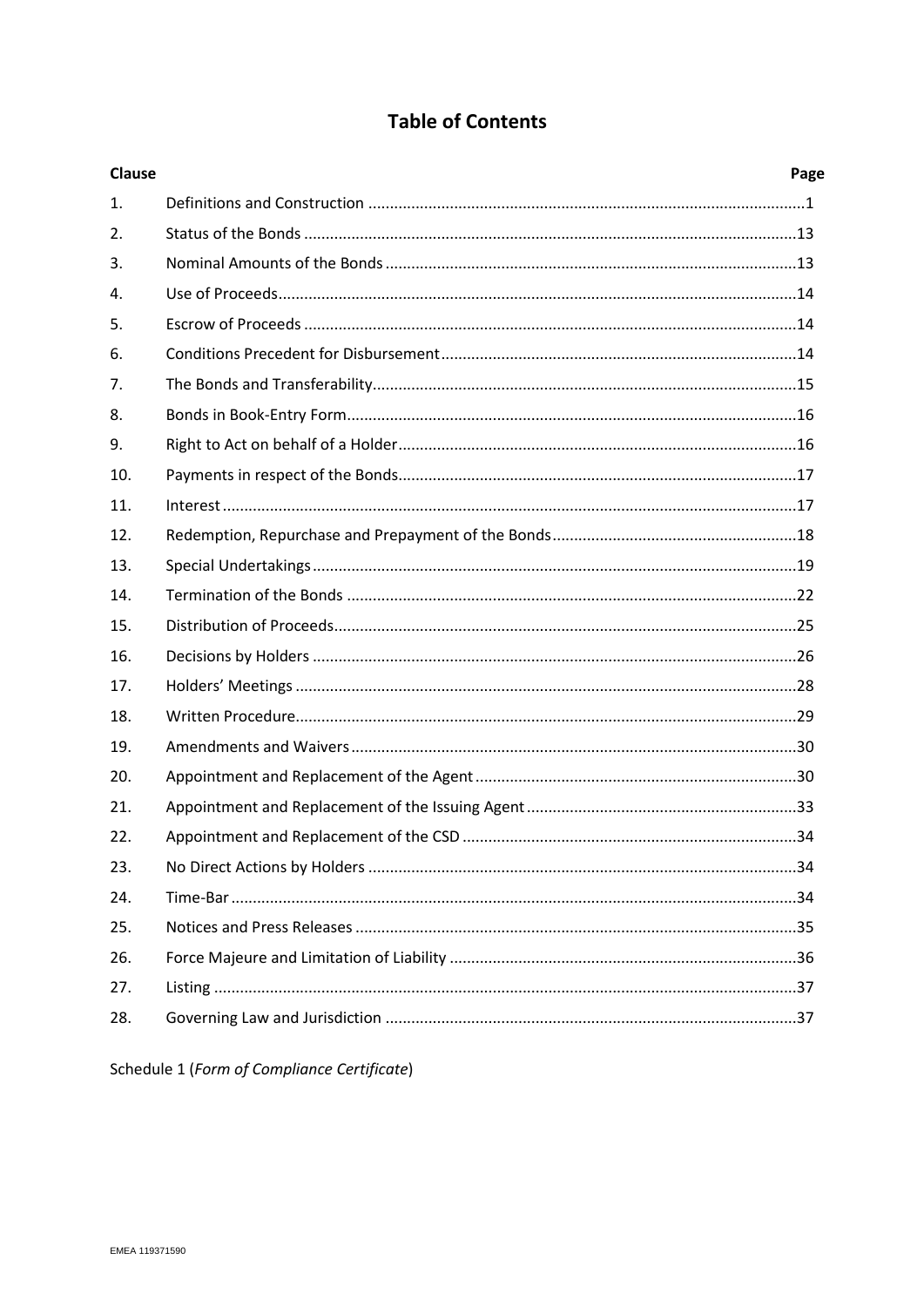## **1. Definitions and Construction**

#### **1.1 Definitions**

In these terms and conditions (the "**Terms and Conditions**"):

"**Account Operator**" means a bank or other party duly authorised to operate as an account operator pursuant to the Financial Instruments Accounts Act and through which a Holder has opened a Securities Account in respect of its Bonds.

"**Accounting Principles**" means IFRS.

"**Adjusted Nominal Amount**" means the total aggregate Nominal Amount of the Bonds outstanding at the relevant time less the Nominal Amount of all Bonds owned by the Issuer, a Group Company or an Affiliate of the Issuer or a Group Company, irrespective of whether such Person is directly registered as owner of such Bonds.

"**Advance Purchase Agreement**" means (i) an advance or deferred purchase agreement if the agreement is in respect of the supply of assets or services and payment is due not more than ninety (90) calendar days after the date of supply, or (ii) any other trade credit incurred in the ordinary course of trade of the relevant Group Company. For the avoidance of doubt, an Earn-Out Agreement shall not constitute an Advance Purchase Agreement.

"**Affiliate**" means any other Person, (i) directly or indirectly, controlling or controlled by or under direct or indirect common control with such specified Person, or (ii) any close relative to such specified Person. For the purpose of this definition, "**control**" when used with respect to any Person means the power to direct the management and policies of such Person, directly or indirectly, whether through the ownership of voting securities, by contract or otherwise; and the terms "**controlling**" and "**controlled**" have meanings correlative to the foregoing.

"**Agency Agreement**" means the agency agreement entered into before the Issue Date between the Issuer and the Agent, or any replacement agency agreement entered into after the Issue Date between the Issuer and an agent.

"**Agent**" means the Holders' agent under these Terms and Conditions and, if relevant, the other Finance Documents, from time to time; initially Intertrust (Sweden) AB (reg. no. 556625-5476) with registered address P.O. Box 162 85, 103 25 Stockholm, Sweden.

"**Book-Entry Securities System**" means the VPC system being part of the book-entry register maintained by the CSD or any other replacing book-entry securities system.

"**Bonds**" means debt instruments (Sw. *skuldförbindelser*), each for the Nominal Amount and of the type set forth in Chapter 1 Section 3 of the Swedish Financial Instruments Accounts Act, issued by the Issuer under these Terms and Conditions, including the Initial Bonds and any Subsequent Bonds.

"**Business Day**" means a day in Sweden other than a Sunday or other public holiday. Saturdays, Midsummer Eve (Sw. *midsommarafton*), Christmas Eve (Sw. *julafton*) and New Year's Eve (Sw. *nyårsafton*) shall for the purpose of this definition be deemed to be public holidays.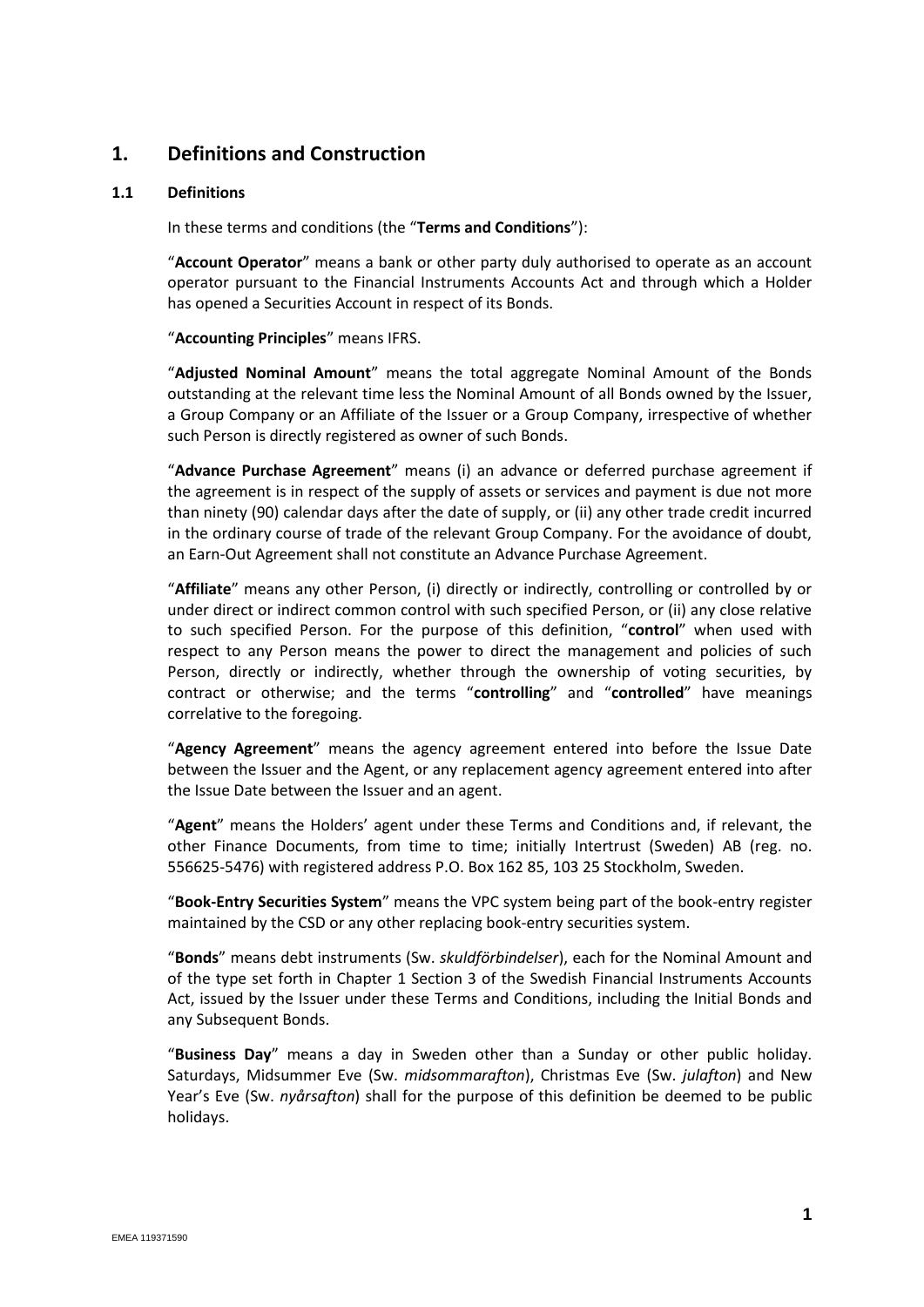"**Calculation Principles**" means for the purpose of the Incurrence Test that:

- (i) the Leverage Ratio shall be calculated as per a testing date determined by the Issuer, falling no earlier than in the period one (1) month prior to the event in respect of which the Incurrence Test shall be made;
- (ii) the Net Interest Bearing Debt shall be measured on the relevant testing date, however so (a) that the amount of the Restricted Payment or new Financial Indebtedness in respect of which the Incurrence Test shall be made (after deducting any Financial Indebtedness which shall be refinanced at the time of incurrence of such new Financial Indebtedness) shall be added to the Net Interest Bearing Debt (provided that, in the case of Financial Indebtedness, such Financial Indebtedness is an interest bearing obligation), and (b) that any cash balance/proceeds resulting from the incurrence of any such new Financial Indebtedness shall not reduce the Net Interest Bearing Debt;
- (iii) the calculation of the Interest Coverage Ratio shall be made for the Relevant Period ending on the last day of the period covered by the most recent Financial Report; and
- (iv) the figures for EBITDA, Finance Charges and Net Finance Charges for the Relevant Period ending on the last day of the period covered by the most recent Financial Report (including the new Financial Indebtedness on a *pro forma* basis) shall be used for the Incurrence Test, but adjusted so that:
	- (A) entities acquired or disposed of by the Group during the Relevant Period, or after the end of the Relevant Period but before the relevant testing date, shall be included or excluded (as applicable), *pro forma*, for the entire Relevant Period;
	- (B) any entity to be acquired with the proceeds from the new Financial Indebtedness shall be included, *pro forma*, for the entire Relevant Period;
	- (C) the earnings before interest, tax, depreciation, amortisation and impairment charges (calculated on the same basis as EBITDA, *mutatis mutandis*) of entities acquired or disposed of by the Group during the Relevant Period, or after the end of the Relevant Period but before the relevant testing date, shall be included or excluded (as applicable), *pro forma*, for the entire Relevant Period;
	- (D) any Finance Charges in relation to any Bond that has been repurchased, and not resold, by any Group Company during the Relevant Period, or after the end of the Relevant Period but before the relevant testing date, shall be excluded, *pro forma*, for the entire Relevant Period; and
	- (E) any Finance Charges in relation to new Financial Indebtedness incurred in relation to an entity acquired during the Relevant Period shall be included, *pro forma*, for the entire Relevant Period.

"**Call Option**" means the Issuer's right to redeem outstanding Bonds in full in accordance with Clause [12.3](#page-19-0) (*Early Voluntary Redemption by the Issuer (Call Option)*).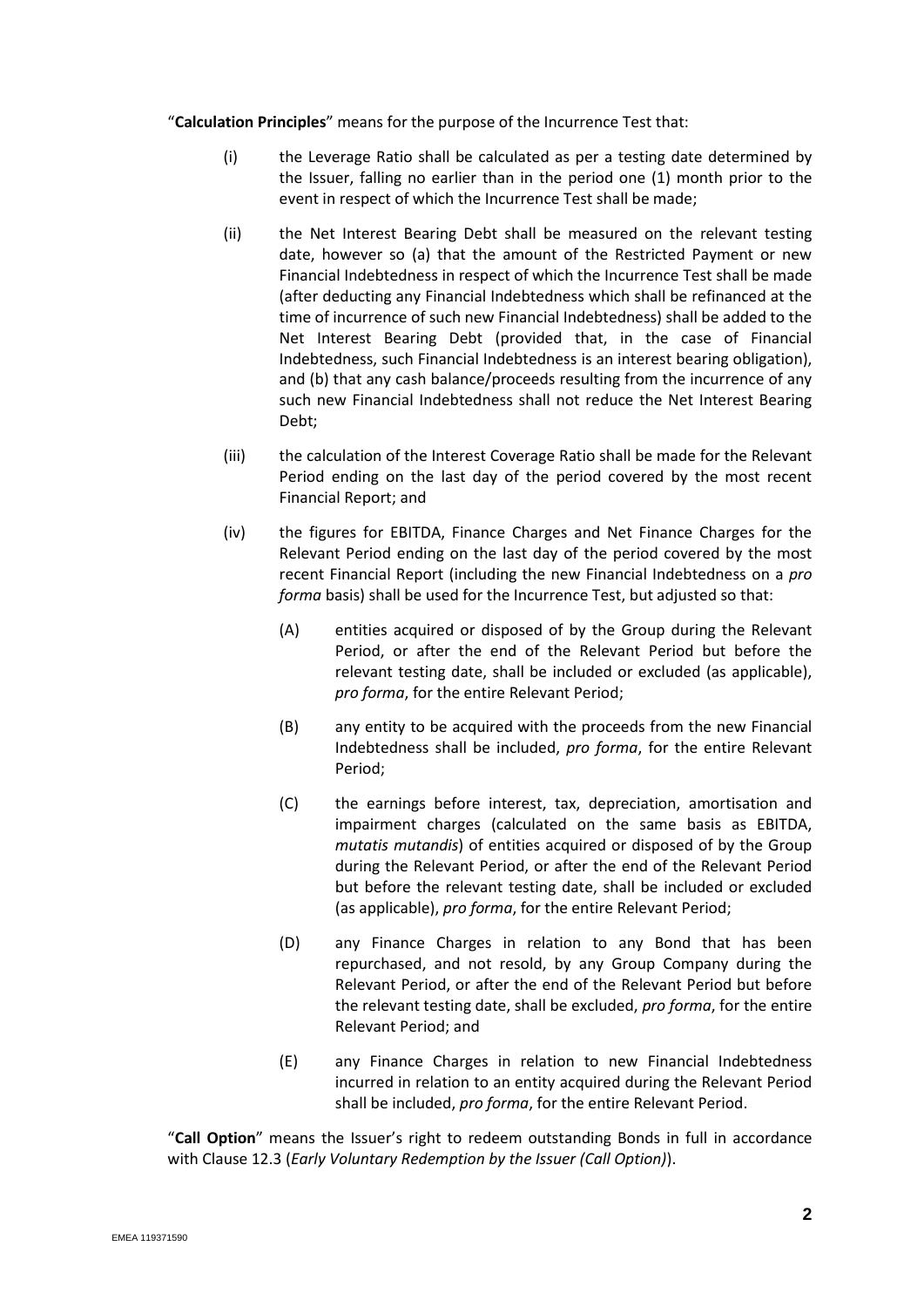#### "**Call Option Price**" means:

- (a) 102.50 per cent. of the Nominal Amount of the redeemed Bonds (plus accrued and unpaid interest on the Bonds to be redeemed) if the Call Option is exercised from (and including) the First Call Date to (but excluding) the date falling thirty (30) months after the Issue Date;
- (b) 101.75 per cent. of the Nominal Amount of the redeemed Bonds (plus accrued and unpaid interest on the Bonds to be redeemed) if the Call Option is exercised from (and including) the date falling thirty (30) months after the Issue Date to (but excluding) the date falling thirty-six (36) months after the Issue Date;
- (c) 101.00 per cent. of the Nominal Amount of the redeemed Bonds (plus accrued and unpaid interest on the Bonds to be redeemed) if the Call Option is exercised from (and including) the date falling thirty-six (36) months after the Issue Date to (but excluding) the date falling forty-two (42) months after the Issue Date; or
- (d) 100.50 per cent. of the Nominal Amount of the redeemed Bonds (plus accrued and unpaid interest on the Bonds to be redeemed) if the Call Option is exercised from (and including) the date falling forty-two (42) months after the Issue Date to (but excluding) the Final Redemption Date.

"**Change of Control Event**" means the occurrence of an event or series of events whereby one or more Persons acting together, acquire control over the Issuer, where "**control**" means (i) acquiring or controlling, directly or indirectly, more than fifty (50) per cent. of the voting rights or share capital of the Issuer, or (ii) the right to, directly or indirectly, appoint or remove the whole or a majority of the directors of the board of directors of the Issuer.

"**Compliance Certificate**" means a certificate, substantially in the form set out in Schedule 1 (*Form of Compliance Certificate*) to these Terms and Conditions, signed by the CEO, CFO or any other authorised signatory of the Issuer, certifying (i) satisfaction of the Incurrence Test (if relevant) and (ii) that so far as it is aware no Event of Default is continuing or, if it is aware that an Event of Default is continuing, specifying the event and steps, if any, being taken to remedy it and include the identity of each Material Group Company (only to the extent required by these Terms and Conditions). If the Compliance Certificate is provided in connection with an Incurrence Test, the certificate shall include calculations and figures in respect of the Incurrence Test.

"**Conditions Precedent for Disbursement**" means all actions and documents set forth in Clause [6](#page-15-0) (*Conditions Precedent for Disbursement*).

"**CSD**" means the Issuer's central securities depository and registrar in respect of the Bonds from time to time; initially Euroclear Sweden AB (reg. no. 556112-8074) with registered address P.O. Box 191, SE-101 23 Stockholm, Sweden.

"**CSD Business Day**" means a day on which the Book-Entry Securities System is open in accordance with the regulations of the CSD.

"**De-listing Event**" means the occurrence of an event whereby (i) the shares in the Issuer cease to be listed and admitted to trading on NASDAQ First North (or any other MTF or Regulated Market) or (ii) trading in the shares in the Issuer on the relevant market is suspended for a period of fifteen (15) consecutive Business Days or more.

"**Derivative Transaction**" has the meaning set forth in item (g) of the definition "Permitted Debt" below.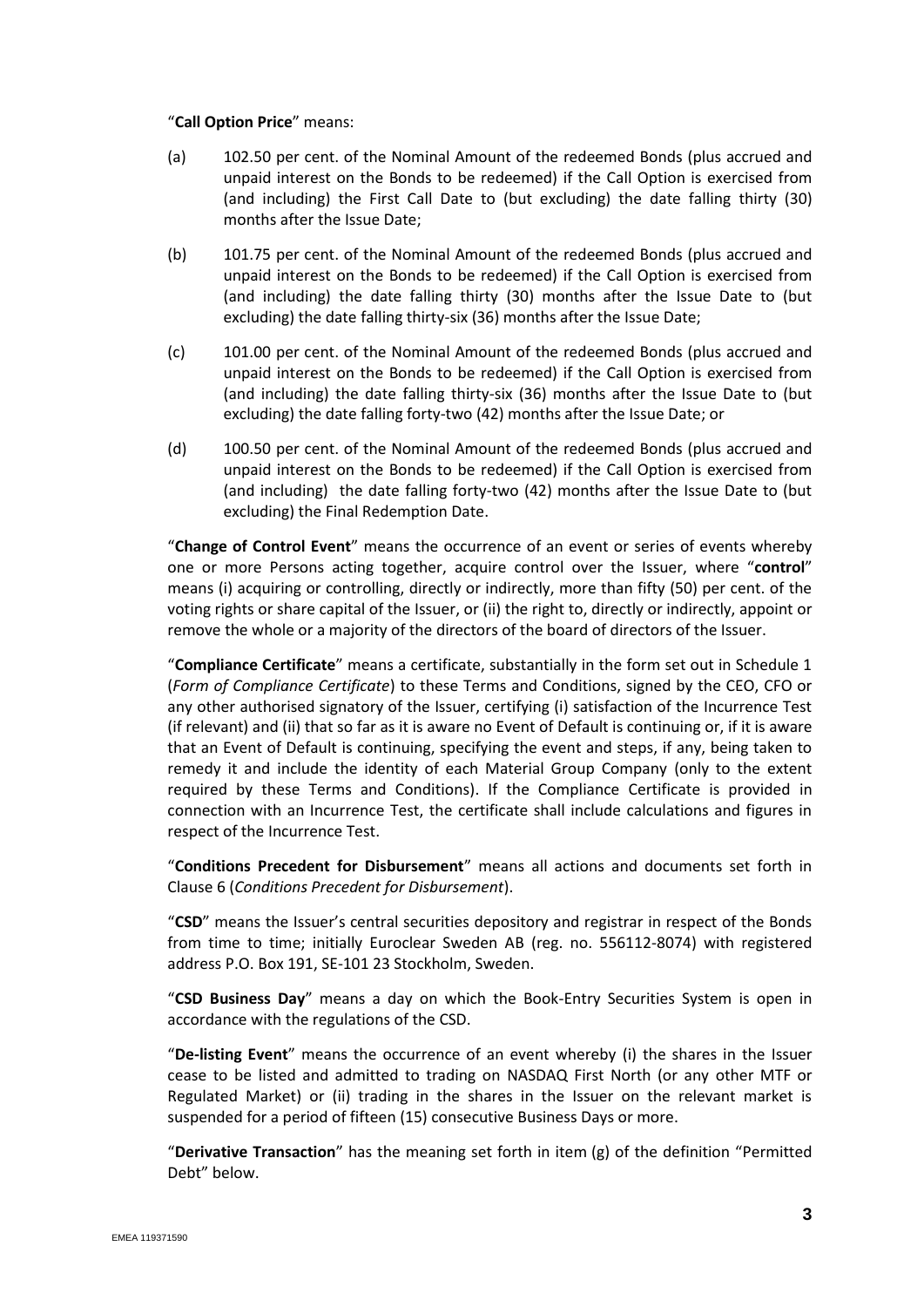"**Earn-Out Agreement**" means any earn-out agreement or similar arrangement entered into by a Group Company in relation to an acquisition made by the Group.

"**EBITDA**" means, in respect of the Relevant Period, the consolidated profit of the Group from ordinary activities according to the latest Financial Report:

- (a) **before deducting** any amount of tax on profits, gains or income paid or payable by any Group Company;
- (b) **before deducting** any Net Finance Charges;
- (c) **not including** any accrued interest owing to any Group Company;
- (d) **after adding back** any amount attributable to the amortisation, depreciation or impairment of assets of Group Companies;
- (e) **before taking into account** any Exceptional Items;
- (f) **before deducting** any Transaction Costs;
- (g) **after deducting** the amount of any profit (or **adding back** the amount of any loss) of any Group Company which is attributable to minority interests;
- (h) **plus or minus** the Group's share of the profits or losses (after finance costs and tax) of entities which are not part of the Group; and
- (i) **before taking into account** any unrealised gains or losses on any derivative instrument (other than any derivative instruments which is accounted for on a hedge account basis);
- (j) **after adding back** or **deducting**, as the case may be, the amount of any loss or gain against book value arising on a disposal of any asset (other than in the ordinary course of trading);
- (k) **before taking into account** any gain or loss arising from an upward or downward revaluation of any other asset;
- (l) **before taking into account** any gains from debt buy-backs; and
- (m) **not including** any revaluation of amounts payable under any Earn-Out Agreement.

"**Escrow Account**" means the Issuer's bank account held with the Escrow Bank into which the Net Proceeds will be transferred and which has been pledged in favour of the Agent and the Holders (represented by the Agent) under the Escrow Account Pledge Agreement. The Escrow Account shall be blocked so that no withdrawals can be made therefrom without the Agent's prior written consent.

"**Escrow Account Pledge Agreement**" means the pledge agreement entered into between the Issuer and the Agent on or before the Issue Date in respect of a first priority pledge over the Escrow Account and all funds standing to the credit of the Escrow Account from time to time, granted in favour of the Agent and the Holders (represented by the Agent).

"**Escrow Bank**" means Skandinaviska Enskilda Banken AB (publ).

"**Event of Default**" means an event or circumstance specified in Clause [14.1.](#page-23-0)

"**Exceptional Items**" means any exceptional, one-off, non-recurring or extraordinary items to the extent these are one off and non-recurring in nature.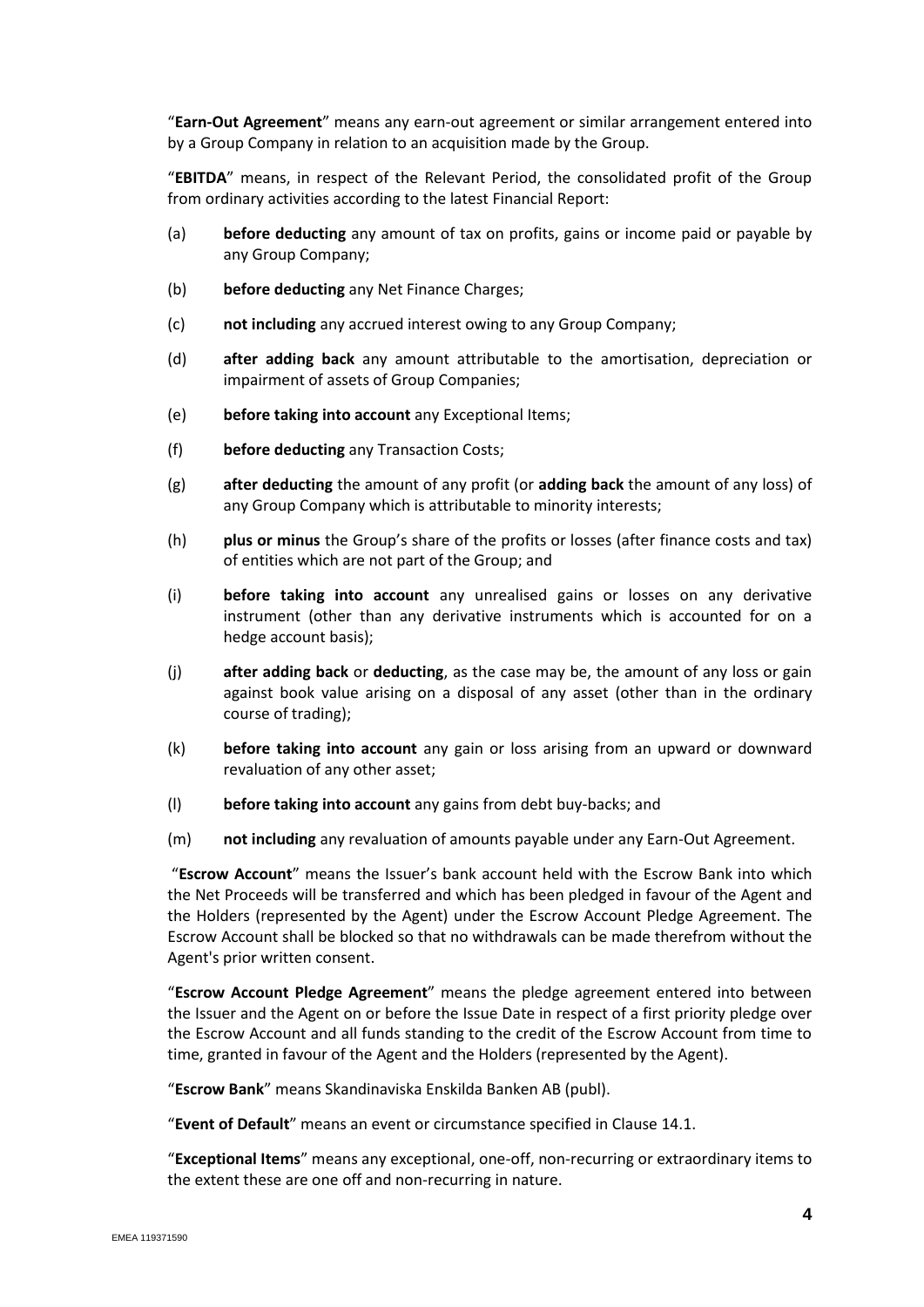"**Existing Debt**" means the SEK 500,000,000 senior secured callable Floating Rate Bonds 2017/2020 of the Issuer with ISIN SE0009973050.

"**Final Redemption Date**" means 22 November 2022.

"**Finance Charges**" means, for any Relevant Period, the aggregate amount of the accrued interest, commission, fees, discounts, payment fees, premiums or charges and other finance payments in respect of Financial Indebtedness paid or payable by any Group Company according to the latest Financial Report(s) (calculated on a consolidated basis) in cash or capitalised in respect of that Relevant Period:

- (a) **excluding** any Transaction Costs;
- (b) **including** the interest (but not the capital) element of payments in respect of finance leases; and
- (c) **including** any commission, fees, discounts and other finance payments payable by (and deducting any such amounts payable to) any Group Company under any interest rate hedging arrangement.

"**Finance Documents**" means these Terms and Conditions, the Agency Agreement and any other document designated by the Issuer and the Agent as a Finance Document.

"**Financial Indebtedness**" means any indebtedness in respect of:

- (a) monies borrowed or raised, including debit balances and Market Loans;
- <span id="page-6-0"></span>(b) the amount of any liability in respect of any finance leases, to the extent the arrangement is or would have been treated as a finance lease in accordance with the Accounting Principles as applicable on the Issue Date (a lease which in the accounts of the Group is treated as an asset and a corresponding liability), and for the avoidance of doubt, any leases treated as operating leases under the Accounting Principles as applicable on the Issue Date shall not, regardless of any subsequent changes or amendments of the Accounting Principles, be considered as finance or capital leases (the "**Operational Lease Freeze**");
- (c) receivables sold or discounted (other than on a non-recourse basis, provided that the requirements for de-recognition under the Accounting Principles are met);
- (d) any amount raised under any other transaction having the commercial effect of a borrowing (including forward sale or purchase arrangements);
- (e) any Derivative Transaction (and, when calculating the value of any Derivative Transaction, only the mark to market value shall be taken into account);
- (f) any counter-indemnity obligation in respect of a guarantee, indemnity, bond, standby or documentary letter of credit or any other instrument issued by a bank or financial institution;
- (g) (for the purpose of measuring the Incurrence Test only) any amount finally determined but unpaid under any Earn-Out Agreement; and
- (h) (without double counting) any guarantee or other assurance against financial loss in respect of a type referred to in the above items (a)–(g).

"**Financial Instruments Accounts Act**" means the Swedish Financial Instruments Accounts Act (Sw. *lag (1998:1479) om kontoföring av finansiella instrument*).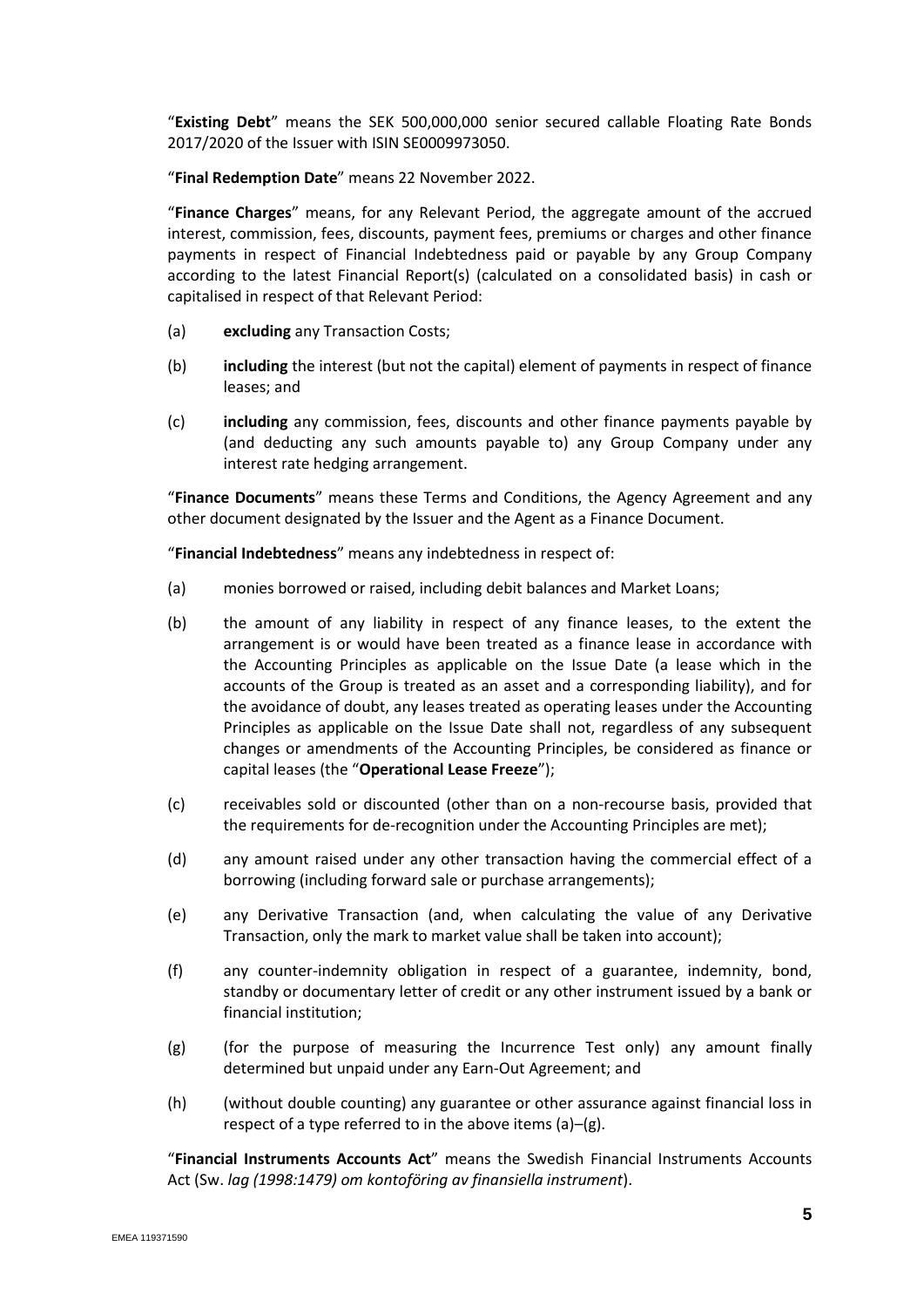"**Financial Report**" means each of the annual audited consolidated financial statements of the Group and the quarterly interim unaudited consolidated reports of the Group, which shall be prepared and made available according to Clause 13.10.

"**First Call Date**" means the date falling twenty-four (24) months after the Issue Date or, to the extent such day is not a CSD Business Day, the first following day that is a CSD Business Day.

"**Force Majeure Event**" has the meaning set forth in Clause [26.1.](#page-37-0)

"**Group**" means the Issuer and of all the Subsidiaries from time to time (each a "**Group Company**").

"**Holder**" means each Person registered as an owner (Sw. *ägare*) or nominee holder (Sw. *förvaltare*) of a Bond.

"**Holders' Meeting**" means a meeting among the Holders held in accordance with Clause [17](#page-29-0) (*Holders' Meetings*).

"**IFRS**" means the International Financial Reporting Standards (IFRS) and guidelines and interpretations issued by the International Accounting Standards Board (or any predecessor and successor thereof) in force from time to time.

"**Incurrence Test**" means the test which is met if:

- (a) the Leverage Ratio is less than 2.50:1;
- (b) the Interest Coverage Ratio exceeds 2.75:1; and
- (c) no Event of Default is continuing or would occur upon the incurrence.

"**Initial Bonds**" means the Bonds issued on the Issue Date.

"**Initial Bond Issue**" means the issuance of the Initial Bonds on the Issue Date.

"**Intellectual Property**" means:

- (a) any patents, trademarks, service marks, designs, business names, copyrights, database rights, design rights, domain names, moral rights, inventions, confidential information, knowhow and other intellectual property rights and interests (which may now or in the future subsist), whether registered or unregistered; and
- (b) the benefit of all applications and rights to use such assets of each Group Company (which may now or in the future subsist).

"**Interest**" means the interest on the Bonds calculated in accordance with Clauses [11.1](#page-18-0)–[11.3.](#page-19-1)

"**Interest Coverage Ratio**" means the ratio of EBITDA to Net Finance Charges, calculated in accordance with the Calculation Principles (as applicable).

"**Interest Payment Date**" 22 February, 22 May, 22 August and 22 November in each year (with the first Interest Payment Date on 22 February 2019 and the last Interest Payment Date being the Final Redemption Date), or to the extent such day is not a CSD Business Day, the first following day that is a CSD Business Day, unless that day falls in the next calendar month, in which case that date will be the first preceding day that is a CSD Business Day.

"**Interest Period**" means each period beginning on (but excluding) the Issue Date or any Interest Payment Date and ending on (and including) the next succeeding Interest Payment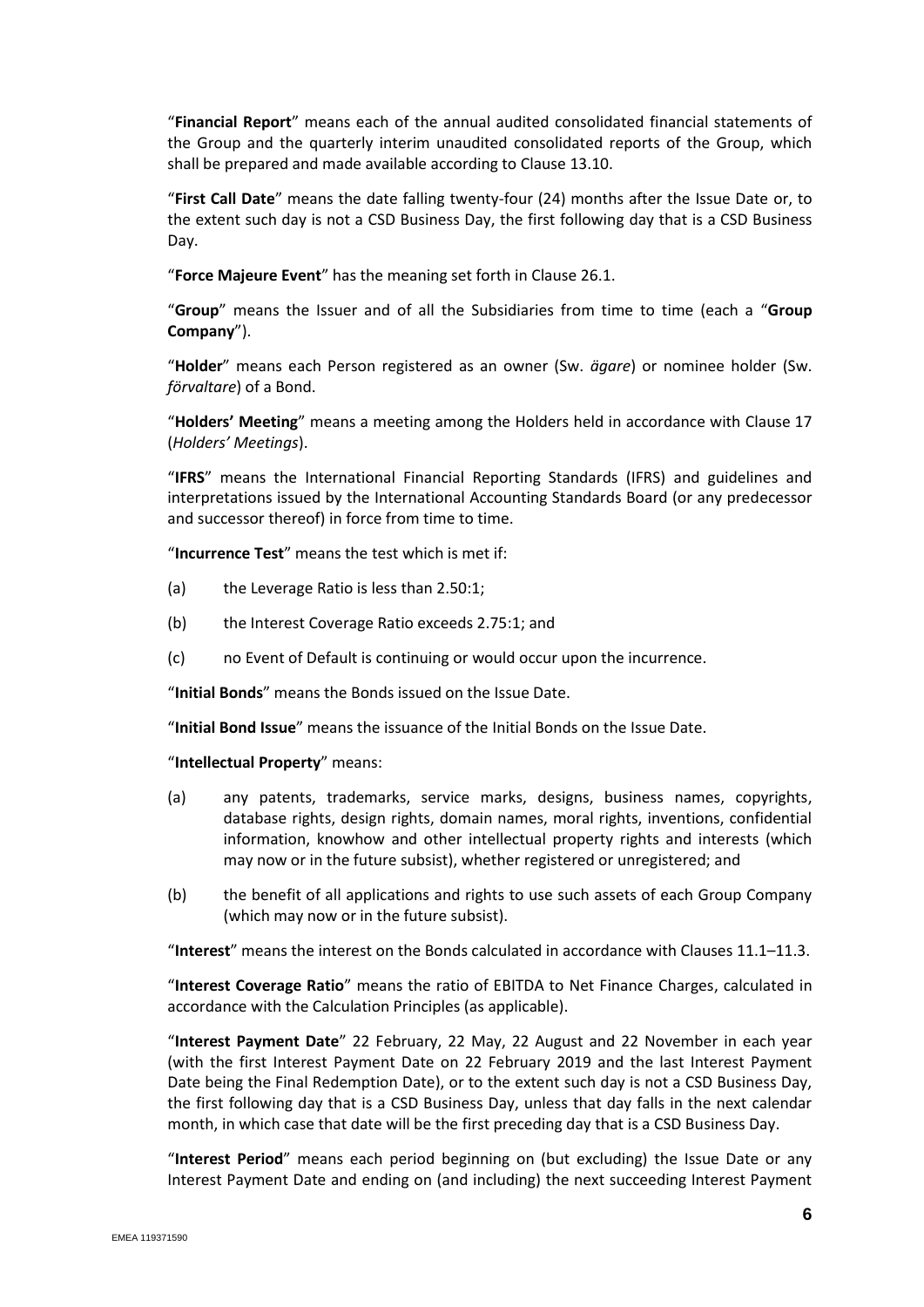Date (or a shorter period if relevant) and, in respect of Subsequent Bonds, each period beginning on (but excluding) the Interest Payment Date falling immediately prior to their issuance (or the Issue Date if issued prior to the first Interest Payment Date) and ending on (and including) the next succeeding Interest Payment Date (or a shorter period if relevant).

"**Interest Rate**" means a floating rate of 3-months STIBOR plus 5.00 per cent. per annum (the "**Margin**"), *provided that*, if the Interest Rate is below zero (0), it shall be deemed to be zero (0).

"**Issuer**" means Stillfront Group AB (publ) (reg. no. 556721-3078), a public limited liability company incorporated in Sweden with registered address Sveavägen 9, 111 57 Stockholm, Sweden.

"**Issue Date**" means 22 November 2018.

"**Issuing Agent**" means Carnegie Investment Bank AB (publ) (reg. no. 516406-0138) or another party replacing it, as Issuing Agent, in accordance with these Terms and Conditions.

"**Leverage Ratio**" means the ratio of Net Interest Bearing Debt to EBITDA, calculated in accordance with the Calculation Principles (as applicable).

"**Listing Failure**" means a situation where the Bonds have not been listed on the corporate bond list of NASDAQ Stockholm (or any other Regulated Market) within sixty (60) calendar days after the Issue Date.

"**Market Loan**" means any loan or other indebtedness where an entity issues commercial paper, certificates, convertibles, subordinated debentures, bonds or any other debt securities (including, for the avoidance of doubt, medium term notes and other market funding programmes), provided in each case that such instruments and securities are traded, or are capable of being traded, on a Regulated Market or recognised unregulated market place.

"**Material Adverse Effect**" means a material adverse effect on:

- (a) the business, financial condition or operations of the Group taken as a whole;
- (b) the Issuer's ability to perform and comply with its obligations under any of the Finance Documents; or
- (c) the validity or enforceability of the Finance Documents.

"**Material Group Company**" means each of:

- (a) the Issuer;
- (b) MidCo; and
- (c) any Subsidiary of the Issuer which on a consolidated basis:
	- (i) has earnings before interest, tax, depreciation and amortisation (calculated on the same basis as EBITDA) representing five (5) per cent. or more of EBITDA; or
	- (ii) has assets (excluding intra-group items) with a book value representing five (5) per cent. or more of Total Assets,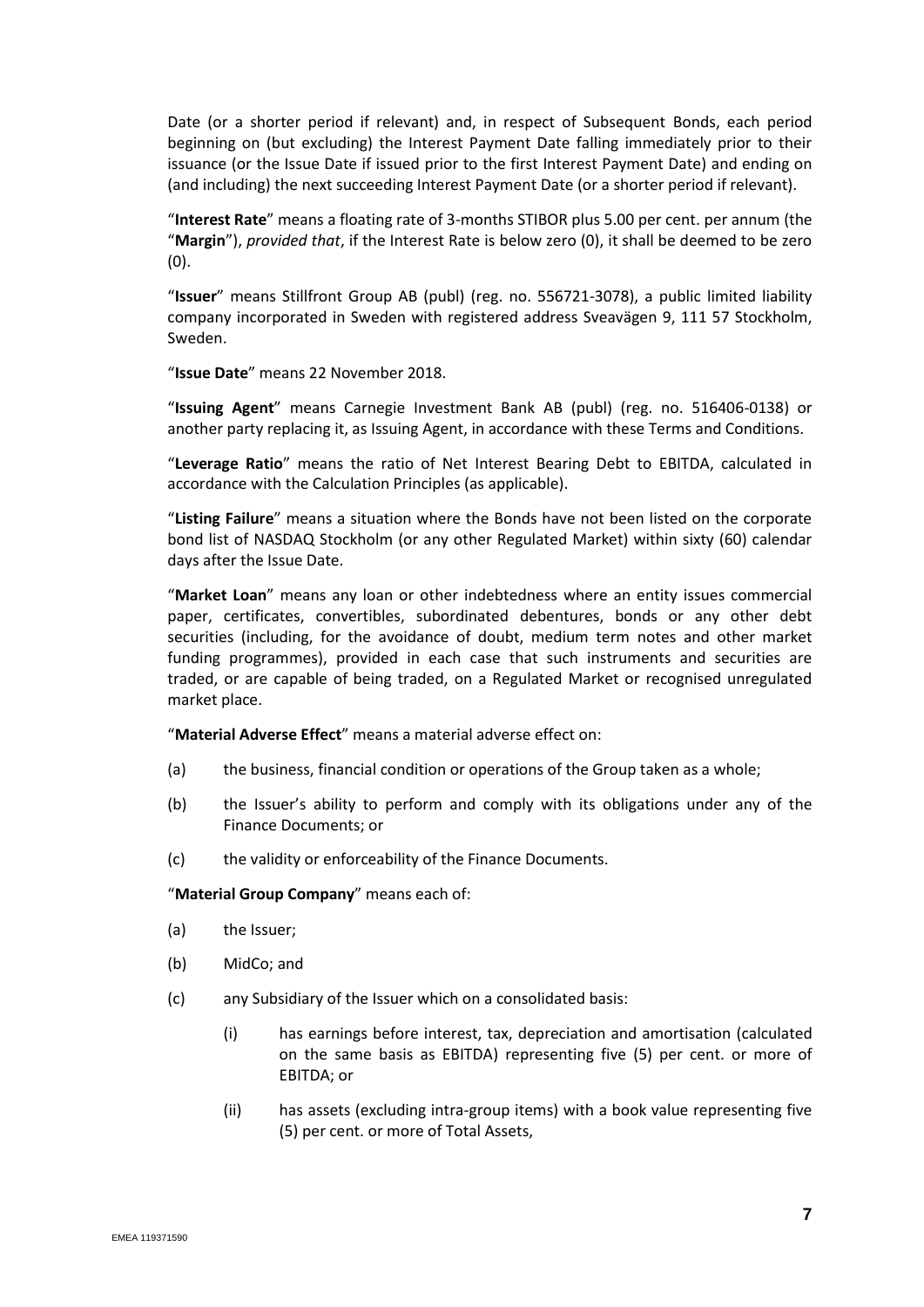in each case as determined by reference to the latest annual audited consolidated Financial Report of the Group and as confirmed by the Issuer in the Compliance Certificate provided in relation to such Financial Report.

"**MidCo**" means Stillfront Midco AB (reg. no. 559110-4053), a limited liability company incorporated under the laws of Sweden with registered address Sveavägen 9, 111 57 Stockholm, which is wholly-owned (directly) by the Issuer.

"**MTF**" means any multilateral trading facility (as defined in Directive 2004/39/EC on markets in financial instruments).

"**NASDAQ Stockholm**" means the Regulated Market of NASDAQ Stockholm Aktiebolag (reg. no 556420-8394).

"**Net Finance Charges**" means, for the Relevant Period, the Finance Charges according to the latest Financial Report(s), after deducting any interest payable for that Relevant Period to any Group Company and any interest income received by any Group Company (in each case other than by or from another Group Company) on cash or cash equivalent investment of the Group.

"**Net Interest Bearing Debt**" means the aggregate interest bearing Financial Indebtedness of the Group (excluding any interest bearing Financial Indebtedness borrowed from any Group Company) **less** cash and cash equivalents of the Group (including funds held on the Escrow Account) according to the latest Financial Report or per the relevant testing date if measured in relation to the Incurrence Test (as applicable), in accordance with the Accounting Principles, adjusted in accordance with the Operational Lease Freeze.

"**Net Proceeds**" means the gross proceeds from the relevant Bonds, **minus** (i) in respect of the Initial Bonds, the transaction costs incurred by the Issuer in conjunction with the issuance thereof and (ii) in respect of any Subsequent Bonds, the costs incurred by the Issuer in conjunction with the issuance thereof.

"**Nominal Amount**" has the meaning set forth in Clause [3.1.](#page-14-0)

"**Operational Lease Freeze**" has the meaning set forth in item [\(b\)](#page-6-0) of the definition "Financial Indebtedness" above.

"**Person**" means any individual, corporation, partnership, limited liability company, joint venture, association, joint-stock company, trust, unincorporated organisation, government, or any agency or political subdivision thereof or any other entity, whether or not having a separate legal personality.

"**Permitted Basket**" has the meaning set forth in item [\(o\)](#page-10-0) of the definition "Permitted Debt" below.

"**Permitted Debt**" means any Financial Indebtedness:

- <span id="page-9-0"></span>(a) incurred under the Finance Documents (including pursuant to any Subsequent Bond Issue, if such incurrence meets the Incurrence Test (calculated on a *pro forma* basis including such Subsequent Bond Issue));
- (b) up until the release of the Net Proceeds of the Initial Bond Issue from the Escrow Account, in the form of any Existing Debt;
- (c) incurred in connection with the redemption of the Bonds in order to fully refinance the Bonds and provided further that such Financial Indebtedness is subject to an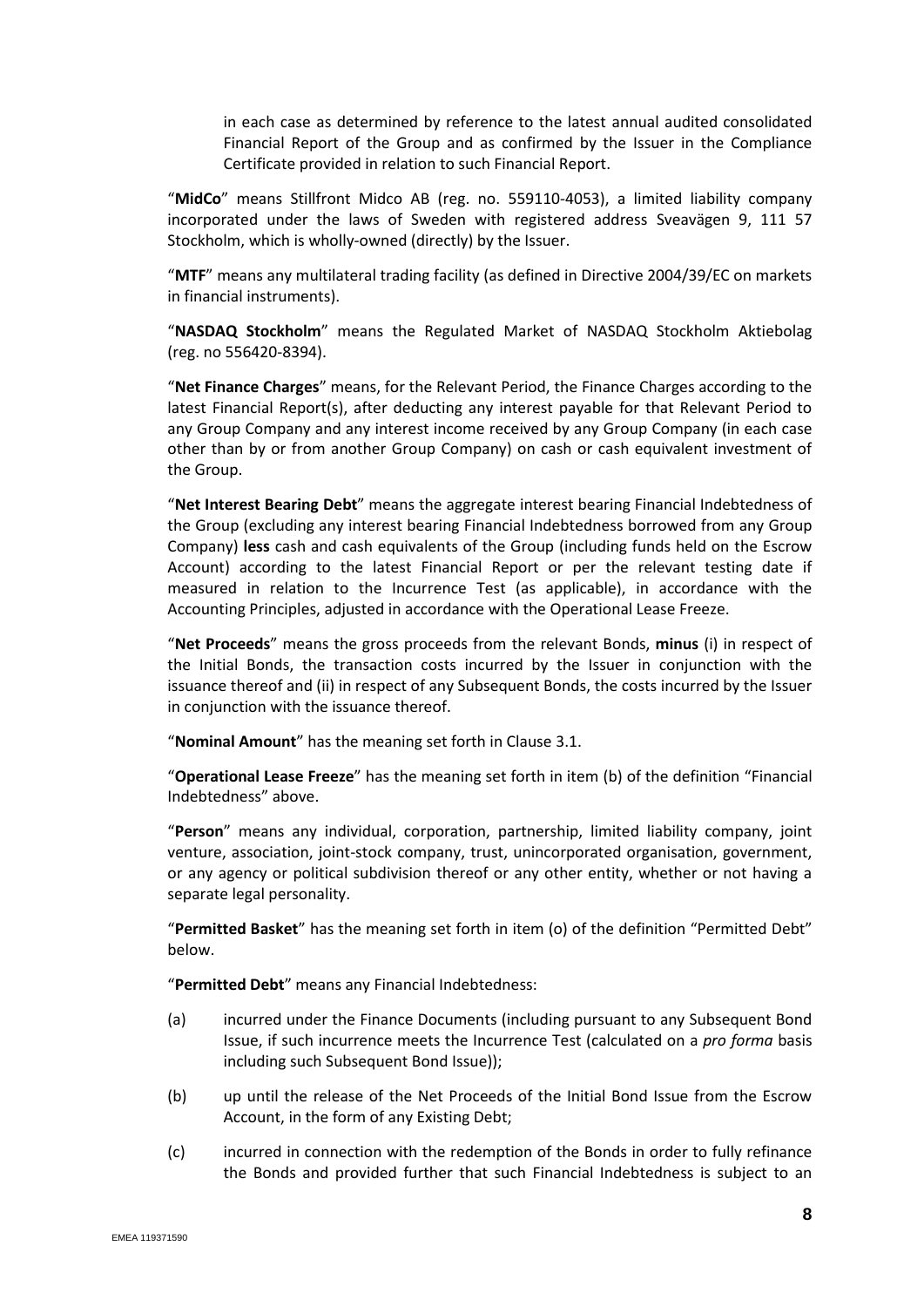escrow arrangement up until the redemption of the Bonds (taking into account the rules and regulations of the CSD), for the purpose of securing, *inter alia*, the redemption of the Bonds;

- (d) related to any agreements under which a Group Company leases office space (Sw. *kontorshyresavtal*) or other premises provided that such Financial Indebtedness is incurred in the ordinary course of business of such Group Company;
- (e) arising under a loan to another Group Company;
- (f) under any pension and tax liabilities incurred in the ordinary course of business;
- (g) arising under a derivative transaction entered into by a Group Company in connection with protection against or benefit from fluctuation in any rate or price where such exposure arises in the ordinary course of business or in respect of payments to be made under these Terms and Conditions (excluding for the avoidance of doubt any derivative transaction which in itself is entered into for investment or speculative purposes) ("**Derivative Transaction**");
- <span id="page-10-1"></span>(h) incurred as a result of any Group Company acquiring another entity and which is due to such acquired entity holding Financial Indebtedness, provided that the Incurrence Test is met (calculated *pro forma* including the acquired entity in question) and if, and only to the extent, such Financial Indebtedness is not permitted under any other exceptions contained in the definition of "Permitted Debt", such Financial Indebtedness is unwound within a clean-up period of ninety (90) calendar days from the completion of the relevant acquisition;
- (i) arising under any Earn-Out Agreement;
- (j) incurred in the ordinary course of business under Advance Purchase Agreements;
- (k) incurred by the Issuer in the form of a Market Loan, provided that such Financial Indebtedness:
	- (i) meets the Incurrence Test (calculated *pro forma* including such incurrence);
	- (ii) is unsecured and ranks *pari passu* with or is subordinated to the obligations of the Issuer under the Finance Documents; and
	- (iii) has a final redemption date or, when applicable, early redemption dates or instalment dates which occur after the Final Redemption Date;
- (l) incurred under any Permitted Financing
- (m) incurred under any Permitted Revolving Credit Facility;
- (n) incurred under any Permitted Working Capital Facility; and
- <span id="page-10-0"></span>(o) not permitted by items [\(a\)](#page-9-0) to (n) above, in an aggregate amount not at any time exceeding SEK 10,000,000 and incurred in the ordinary course of the Group's business (all such Financial Indebtedness is together referred to as the "**Permitted Basket**").

"**Permitted Financing**" means any bilateral or syndicated term loan or other similar financing (for the avoidance of doubt, not including any Permitted Revolving Credit Facility, Permitted Working Capital Facility or Market Loan) entered into by a Group Company with one or more reputable Nordic or international banks, financial institutions, trusts, funds or other lenders,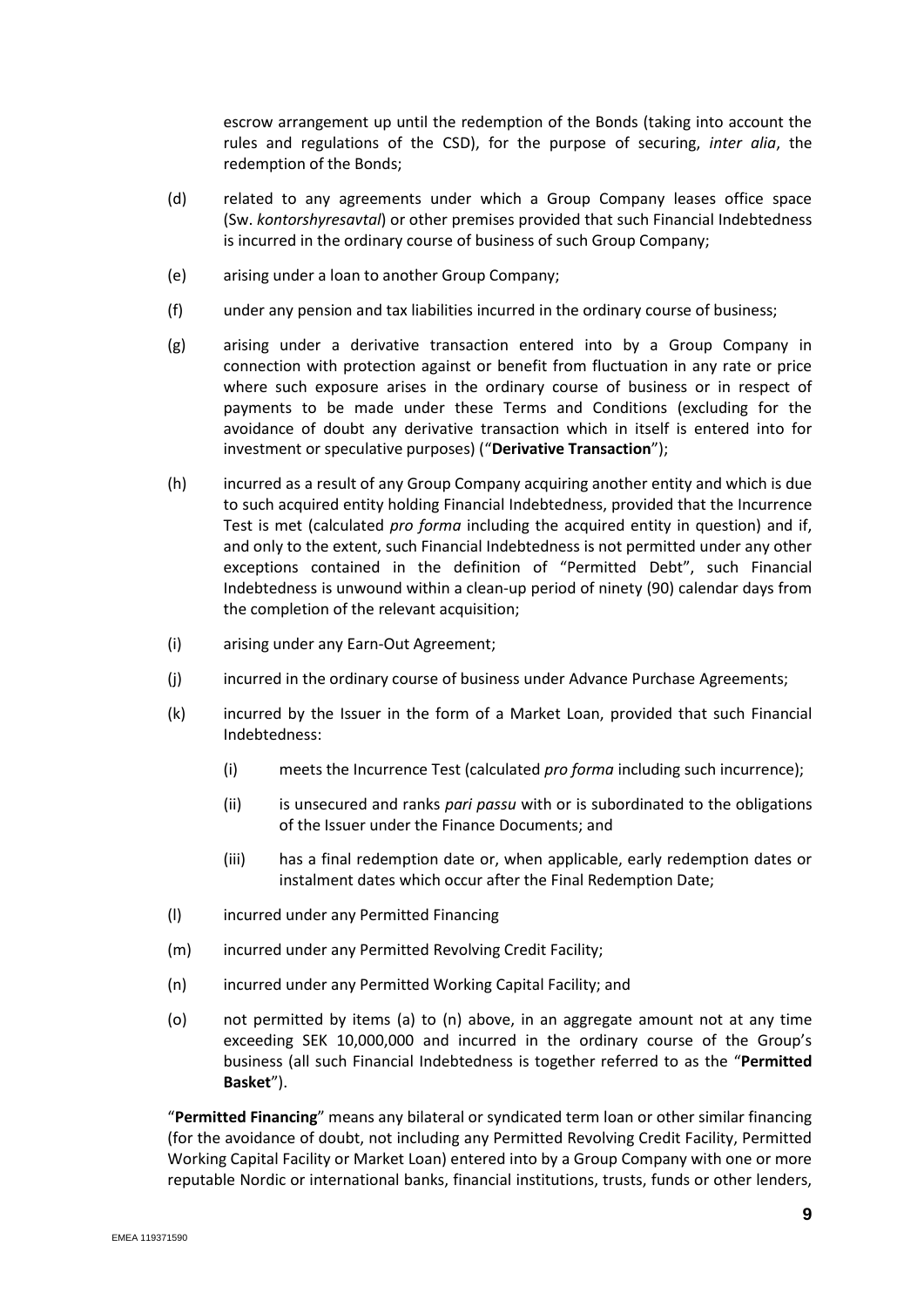provided that the Incurrence Test is met *pro forma* at the time when the available amount relating to such Permitted Financing is incurred.

"**Permitted Revolving Credit Facility**" means one or more revolving credit facilities (to be applied for the general corporate, working capital, capital expenditure and acquisition purposes of the Group, and including but not limited to any overdraft facilities and/or ancillary facilities) entered into by a Group Company with a reputable Nordic or international bank (for the avoidance of doubt, not including any Permitted Financing) with an aggregate maximum commitment of SEK 500,000,000, which aggregate maximum commitment may be increased from time to time, provided that the Incurrence Test is met *pro forma* at the time of such increase (calculated as if the full commitment available under the relevant Permitted Revolving Credit Facility as increased has been utilised).

"**Permitted Security**" means any security or guarantee:

- (a) provided in accordance with the Finance Documents;
- (b) up until the release of the Net Proceeds of the Initial Note Issue from the Escrow Account, in the form of any Existing Debt;
- (c) provided in connection with a redemption of the Bonds in full and constituting a first priority pledge over a bank account in the name of the Issuer for the purpose of securing, *inter alia*, the redemption of the Bonds;
- (d) provided in relation to any finance lease agreement, entered into by a Group Company in the ordinary course of the Group's business;
- (e) provided in relation to a Derivative Transaction and not consisting of security interests in shares in any Group Company;
- (f) incurred as a result of any Group Company acquiring another entity and which is due to such acquired entity has provided security, provided that the debt secured with such security constitutes Permitted Debt in accordance with item [\(h\)](#page-10-1) of the definition of "Permitted Debt" and that such security is promptly released in connection with the unwinding of such debt in accordance with item [\(h\)](#page-10-1) of the definition of "Permitted Debt";
- (g) arising by operation of law and in the ordinary course of trading (including collateral or retention of title arrangements in connection with Advance Purchase Agreements but, for the avoidance of doubt, not including guarantees or security in respect of any monies borrowed or raised) and in each case not as a result of any default or omission by any Group Company;
- (h) arising under any netting or set-off arrangements under financial derivatives transactions or bank account arrangements (including but limited to cash-pool arrangements;
- (i) provided in relation to any Permitted Financing as set out in item (l) of the definition of "Permitted Debt";
- (j) provided in relation to any Permitted Revolving Facility as set out in item (m) of the definition of "Permitted Debt";
- (k) provided in relation to any Permitted Working Capital Facility as set out in item (n) of the definition of "Permitted Debt";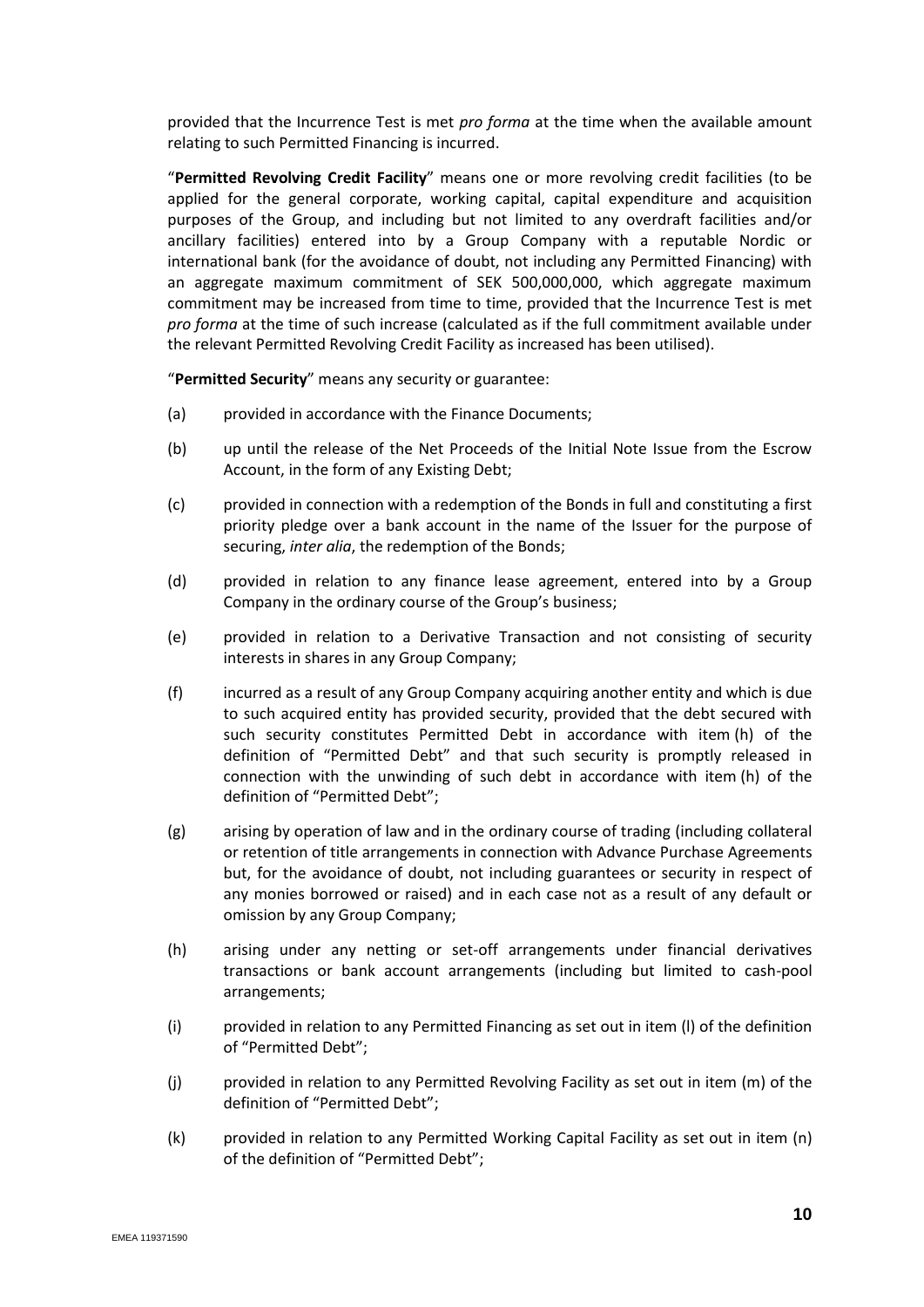- (l) provided in relation to the Permitted Basket and not consisting of security interests in shares of any Group Company or, if provided in relation to finance leasing arrangements, is granted only in the leased asset in question; and
- (m) not otherwise permitted above which secures debt in an amount not exceeding SEK 10,000,000 (or its equivalent in other currencies) at any time.

"**Permitted Working Capital Facility**" means any working capital facility (to be applied for the working capital purposes of the Group and including but not limited to overdraft facilities and/or ancillary facilities) entered into by a Group Company with a reputable Nordic or international bank (for the avoidance of doubt, not including any Permitted Financing) with an aggregate maximum commitment of SEK 200,000,000, which aggregate maximum commitment may be increased from time to time, provided that the Incurrence Test is met *pro forma* at the time of such increase (calculated as if the full commitment available under the relevant Permitted Working Capital Facility as increased has been utilised).

"**Quotation Day**" means, in relation to any period for which an interest rate is to be determined, two (2) Business Days before the first day of that period.

"**Record Date**" means the fifth (5th) Business Day prior to (i) an Interest Payment Date, (ii) a Redemption Date, (iii) a date on which a payment to the Holders is to be made under Clause [15](#page-26-0) (*Distribution of Proceeds*), (iv) the date of a Holders' Meeting, or (v) another relevant date, or in each case such other Business Day falling prior to a relevant date if generally applicable on the Swedish bond market.

"**Redemption Date**" means the date on which the relevant Bonds are to be redeemed or repurchased in accordance with Clause [12](#page-19-2) (*Redemption, repurchase and prepayment of the Bonds*).

"**Regulated Market**" means any regulated market for the purposes of Directive 2014/65/EU of the European Parliament and of the Council of 15 May 2014 on markets in financial instruments.

"**Relevant Period**" means each period of twelve (12) consecutive calendar months ending on the last day of the period covered by a Financial Report.

"**Restricted Payment**" has the meaning set forth in Clause [13.1.](#page-20-0)

"**Securities Account**" means the account for dematerialised securities maintained by the CSD pursuant to the Financial Instruments Accounts Act in which (i) an owner of such security is directly registered or (ii) an owner's holding of securities is registered in the name of a nominee.

"**SEK**" means the lawful currency of Sweden for the time being.

"**STIBOR**" means:

- (a) the applicable percentage rate per annum displayed on NASDAQ Stockholm's website for STIBOR fixing (or through another system or website replacing it) as of or around 11.00 a.m. (Stockholm time) on the Quotation Day for the offering of deposits in SEK and for a period comparable to the relevant Interest Period; or
- (b) if no such rate as set out in item (a) is available for the relevant Interest Period, the rate calculated by the Issuing Agent (rounded upwards to four decimal places) which results from interpolating on a linear basis between (i) the applicable screen rate for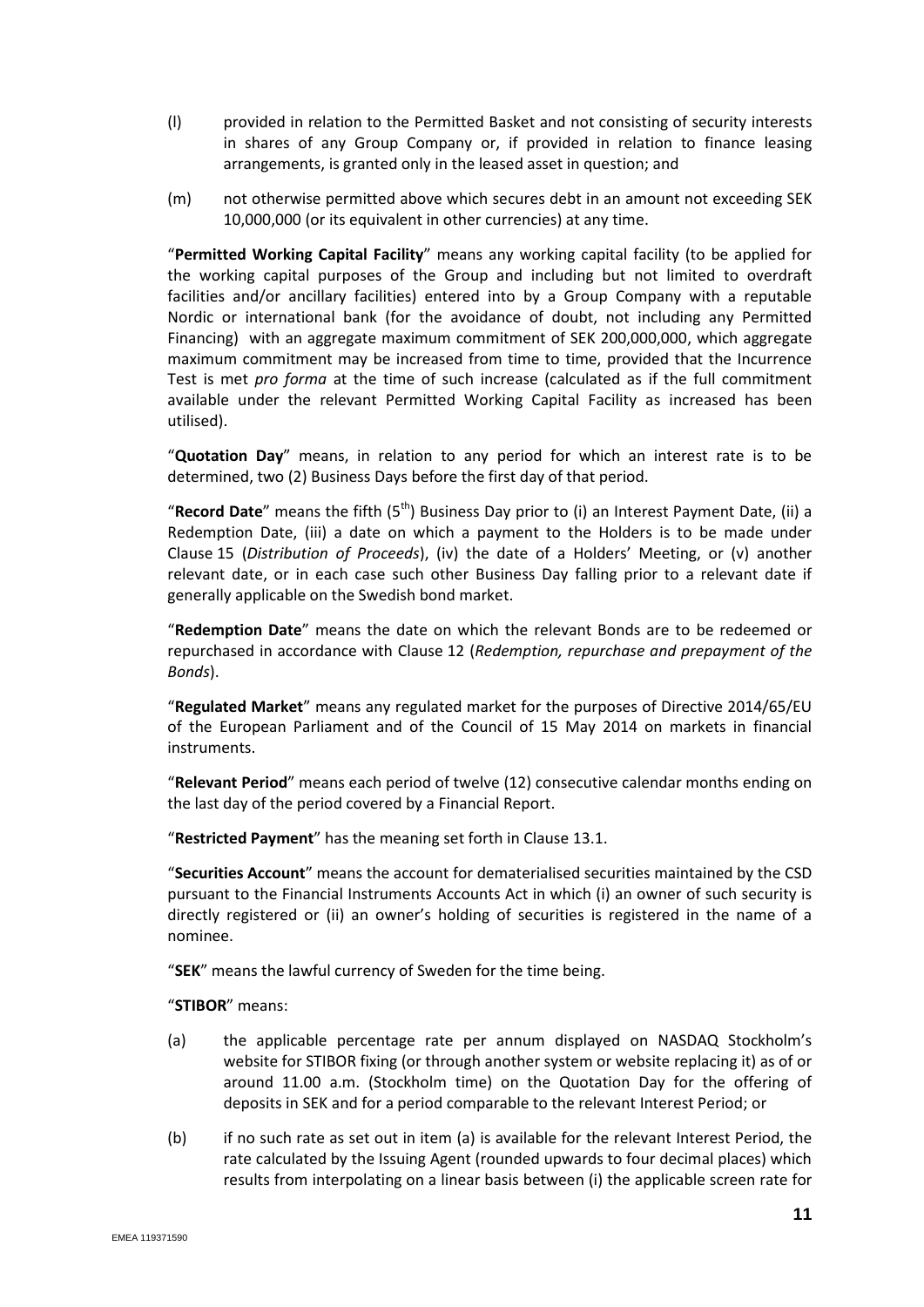the longest period (for which that screen rate is available) which is less than the Interest Period and (ii) the applicable screen rate for the shortest period (for which that screen rate is available) which exceeds that Interest Period, as of or around 11 a.m. on the Quotation Date;

- (c) if no such rate as set out in item (a) or (b) is available for the relevant Interest Period, the arithmetic mean of the rates (rounded upwards to four decimal places), as supplied to the Issuing Agent at its request quoted by banks reasonably selected by the Issuing Agent, for deposits of SEK 100,000,000 for the relevant period; or
- (d) if no quotation is available pursuant to item (b), the interest rate which according to the reasonable assessment of the Issuing Agent best reflects the interest rate for deposits in SEK offered for the relevant period.

"**Subsequent Bond**" means any Bond issued in a Subsequent Bond Issue.

"**Subsequent Bond Issue**" has the meaning set forth in Claus[e 3.3.](#page-14-1)

"**Subsidiary**" means, in relation to the Issuer, any legal entity (whether incorporated or not), In respect of which the Issuer, directly or indirectly, (i) owns shares or ownership rights representing more than fifty (50) per cent. of the total number of votes held by the owners, (ii) otherwise controls more than fifty (50) per cent. of the total number of votes held by the owners, or (iii) has the power to appoint and remove all, or the majority of, the members of the board of directors or other governing body.

"**Total Assets**" means the book value of the total consolidated assets of the Group as shown in the most recent annual Financial Report of the Group.

"**Transaction Costs**" means all fees, costs and expenses, stamp, registration and other taxes incurred by the Issuer or any other member of the Group in connection with any acquisition or disposal permitted under the Terms and Conditions or the incurrence of any Permitted Debt, including the issuance and listing of the Bonds (including any Subsequent Bonds).

"**Written Procedure**" means the written or electronic procedure for decision making among the Holders in accordance with Clause [18](#page-30-0) (*Written Procedure*).

#### **1.2 Construction**

- 1.2.1 Unless a contrary indication appears, any reference in these Terms and Conditions to:
	- (a) "**assets**" includes present and future properties, revenues and rights of every description;
	- (b) a "**Finance Document**" or any other agreement or instrument is a reference to that Finance Document or other agreement or instrument as amended, novated, supplemented, extended or restated;
	- (c) any agreement or instrument is a reference to that agreement or instrument as supplemented, amended, novated, extended, restated or replaced from time to time;
	- (d) a "**regulation**" includes any regulation, rule, official directive, request or guideline (whether or not having the force of law) of any governmental, intergovernmental or supranational body, agency, department or of any regulatory, self-regulatory or other authority or organisation;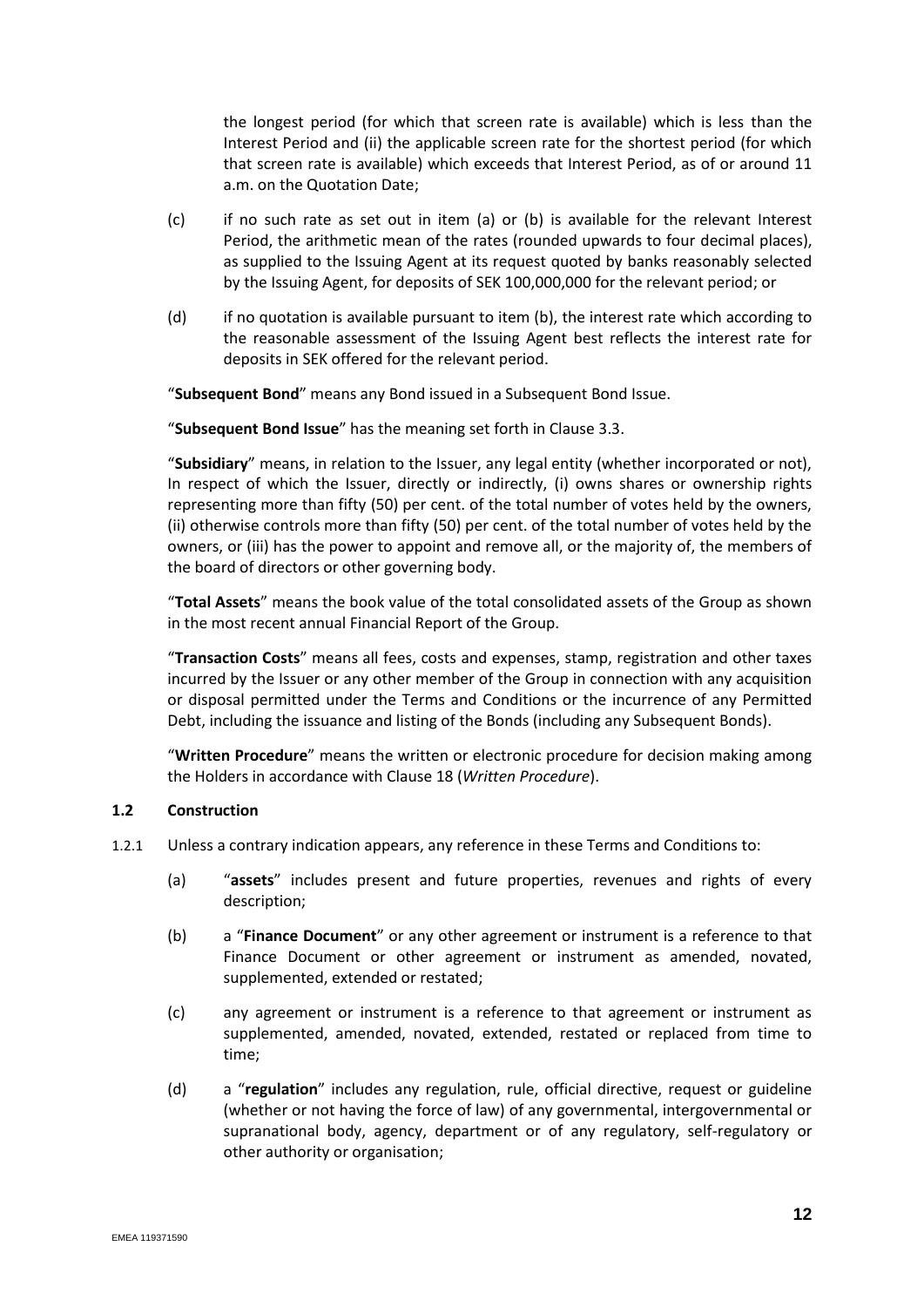- (e) a provision of law is a reference to that provision as amended or re-enacted; and
- (f) a time of day is a reference to Stockholm time.
- 1.2.2 Clause headings are for ease of reference only.
- 1.2.3 Unless a contrary indication appears, a term used in any other Finance Document or in any notice given under or in connection with any Finance Document has the same meaning in that Finance Document or notice as in this Agreement.
- 1.2.4 An Event of Default is continuing if it has not been remedied or waived.
- 1.2.5 When ascertaining whether a limit or threshold specified in SEK has been attained or broken, an amount in another currency shall be counted on the basis of the rate of exchange for such currency against SEK for the previous Business Day, as published by the Swedish Central Bank (Sw. *Riksbanken*) on its website (http://www.riksbank.se). If no such rate is available, the most recently published rate shall be used instead.
- 1.2.6 A notice shall be deemed to be sent by way of press release if it is made available to the public within Sweden promptly and in a non-discriminatory manner.
- 1.2.7 No delay or omission of the Agent or of any Holder to exercise any right or remedy under these Terms and Conditions shall impair or operate as a waiver of any such right or remedy.

## **2. Status of the Bonds**

- **2.1** The Bonds are denominated in SEK and each Bond is constituted by these Terms and Conditions. The Issuer undertakes to repay the Bonds, to pay Interest and to otherwise act in accordance and comply with these Terms and Conditions.
- **2.2** By subscribing for Bonds, each initial Holder agrees that the Bonds shall benefit from and be subject to the Finance Documents and by acquiring Bonds each subsequent Holder confirms such agreement.
- **2.3** The Bonds constitute direct, general, unconditional, unsecured and unsubordinated obligations of the Issuer and shall at all times rank at least *pari passu* with all other direct, general, unconditional, unsecured and unsubordinated obligations of the Issuer, except obligations which are preferred by mandatory law and except as otherwise provided in the Finance Documents.

## **3. Nominal Amounts of the Bonds**

- <span id="page-14-0"></span>**3.1** The nominal amount of each Bond is SEK 1,250,000 (the "**Nominal Amount**"). The minimum permissible investment in connection with the Initial Bond Issue is SEK 1,250,000.
- **3.2** The aggregate nominal amount of the Initial Bonds as at the Issue Date is SEK 600,000,000. All Initial Bonds issued in the Initial Bond Issue are issued on a fully paid basis at an issue price of one hundred (100) per cent. of the Nominal Amount.
- <span id="page-14-1"></span>**3.3** The Issuer may on one or more occasions after the Issue Date issue Subsequent Bonds under these Terms and Conditions (each such issue, a "**Subsequent Bond Issue**"), provided that:
	- (a) no Event of Default is continuing or would result from such Subsequent Bond Issue;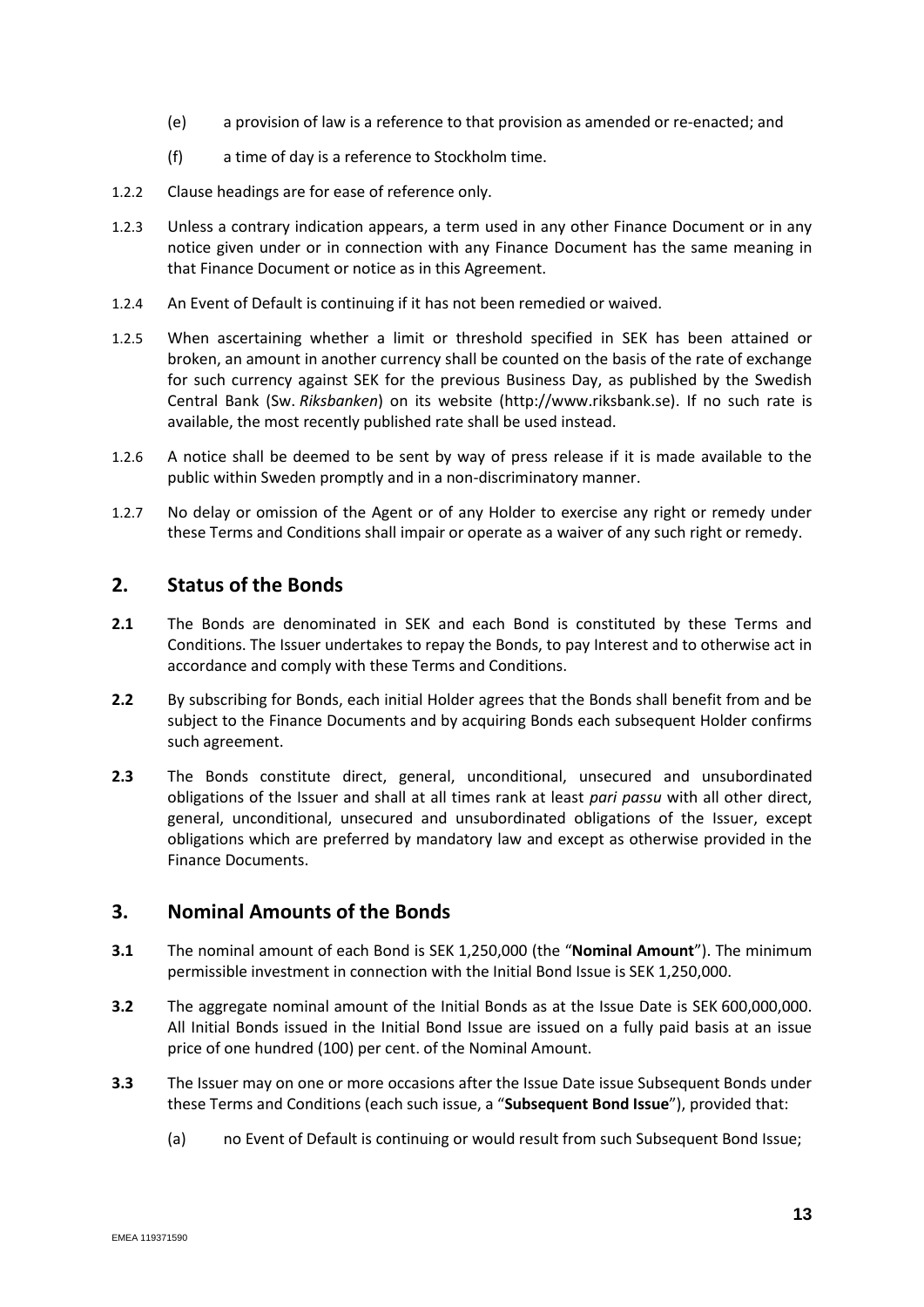- (b) the Incurrence Test (including such Subsequent Bond Issue on a *pro forma* basis) is met; and
- (c) the maximum aggregate nominal amount of the Bonds issued may not exceed SEK 1,000,000,000 as a result of such Subsequent Bond Issue.

Subsequent Bonds shall benefit from and be subject to the Finance Documents and, for the avoidance of doubt, the ISIN, the Interest Rate, the currency, the Nominal Amount and the Final Redemption Date of the Initial Bonds shall apply also to Subsequent Bonds. The issue price of Subsequent Bonds may be set at, or at a discount or at a premium to, the Nominal Amount.

## **4. Use of Proceeds**

The Net Proceeds of the Initial Bond Issue shall be used towards (i) refinancing Existing Debt, (ii) general corporate purposes of the Group (including but not limited to acquisitions and earn-out payments), and (iii) financing Transaction Costs. The Net Proceeds of any Subsequent Bond Issue shall be used to finance general corporate purposes of the Group, including but not limited to investments and acquisitions.

## **5. Escrow of Proceeds**

- **5.1** The Issuer shall establish the Escrow Account prior to the Issue Date.
- **5.2** On the Issue Date, the Issuing Agent shall transfer the Net Proceeds from the issuance of the Initial Bonds to the Escrow Account. For the purpose of securing that the Conditions Precedent for Disbursement have been fulfilled before any disbursement of the Net Proceeds from the issuance of the Initial Bonds is made, the Escrow Account will be pledged in favour of the Agent and the Holders (represented by the Agent) in accordance with the Escrow Account Pledge Agreement.

## <span id="page-15-0"></span>**6. Conditions Precedent for Disbursement**

- <span id="page-15-1"></span>**6.1** Disbursement of the Net Proceeds from the issuance of the Initial Bonds to the Escrow Account will be subject to the following conditions precedent having been received by the Agent (no later than two Business Days prior to the Issue Date):
	- (a) a duly executed copy of the Terms and Conditions;
	- (b) a duly executed copy of the Agency Agreement;
	- (c) constitutional documents and corporate resolutions (approving the relevant Finance Documents and authorising a signatory/-ies to execute the Finance Documents) of the Issuer; and
	- (d) the Escrow Account Pledge duly executed by all parties thereto and all documents to be delivered pursuant to such agreement (including all applicable notices, acknowledgements and consents from the account bank).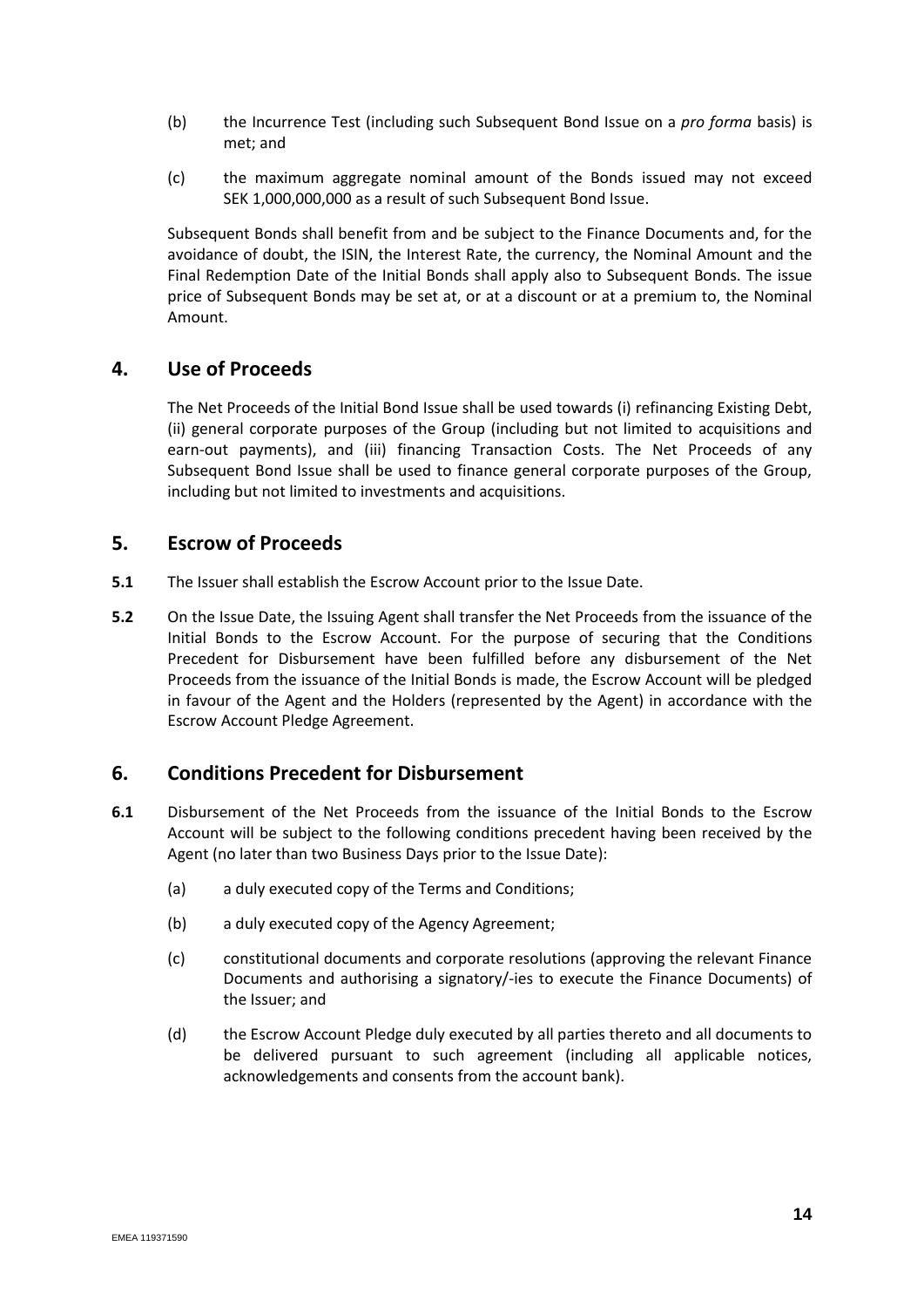The release of the Net Proceeds from the Escrow Account will be subject to customary closing procedures for refinancings and the following conditions precedent having been received by the Agent:

(e) evidence, by way of a funds flow statement and a release letter, that the Existing Debt will be repaid in full (and that the Issuer at the relevant time will have sufficient funds for such repayment), and that any guarantee or security in respect thereof will be fully released immediately upon disbursement of funds.

The Escrow Account Pledge shall, subject to the applicable closing procedure, be established on or before the Issue Date prior to the Net Proceeds being transferred to the Escrow Account. The Agent shall have the right (acting in its sole discretion) to release the Escrow Account Pledge upon the release of funds from the Escrow Account following the satisfaction of the Conditions Precedent contained in (e) above.

- <span id="page-16-0"></span>**6.2** The Issuing Agent shall pay the Net Proceeds from the issuance of any Subsequent Bonds to the Issuer on the later of (i) the date of the issue of such Subsequent Bonds and (ii) the date on which the Agent notifies the Issuing Agent that it has received the following, in form and substance satisfactory to the Agent:
	- (a) a copy of a resolution from the board of directors of the Issuer approving the issue of the Subsequent Bonds and resolving to enter into documents necessary in connection therewith;
	- (b) a certificate from the Issuer confirming that no Event of Default is continuing or would result from the issue of the Subsequent Bonds and that the Incurrence Test will be met; and
	- (c) such other documents and information as is agreed between the Agent and the Issuer.
- **6.3** The Agent may assume that the documentation and evidence delivered under Clauses [6.1](#page-15-1) and/or [6.2](#page-16-0) is accurate, legally valid, enforceable, correct and true and the Agent does not have to verify or assess the contents of any such documentation. The Conditions Precedent are not reviewed by the Agent from a legal or commercial perspective of the Holders.

## **7. The Bonds and Transferability**

- **7.1** Each Holder is bound by these Terms and Conditions without there being any further actions required to be taken or formalities to be complied with.
- **7.2** All Bond transfers are subject to these Terms and Conditions and these Terms and Conditions are automatically applicable in relation to all Bond transferees upon completed transfer and any rights and obligations under the Finance Documents relating to such Bonds are automatically transferred to the Bond transferee.
- **7.3** The Bonds are freely transferable but the Holders may be subject to purchase or transfer restrictions with regard to the Bonds, as applicable, under local laws to which a Holder may be subject. No action is being taken in any jurisdiction that would or is intended to permit a public offering of the Bonds or the possession, circulation or distribution of any document or other material relating to the Issuer or the Bonds in any jurisdiction other than Sweden, where action for that purpose is required. Each Holder must inform itself about, and observe, any applicable restrictions to the transfer of material relating to the Issuer or the Bonds, (due to, *e.g.*, its nationality, its residency, its registered address or its place(s) of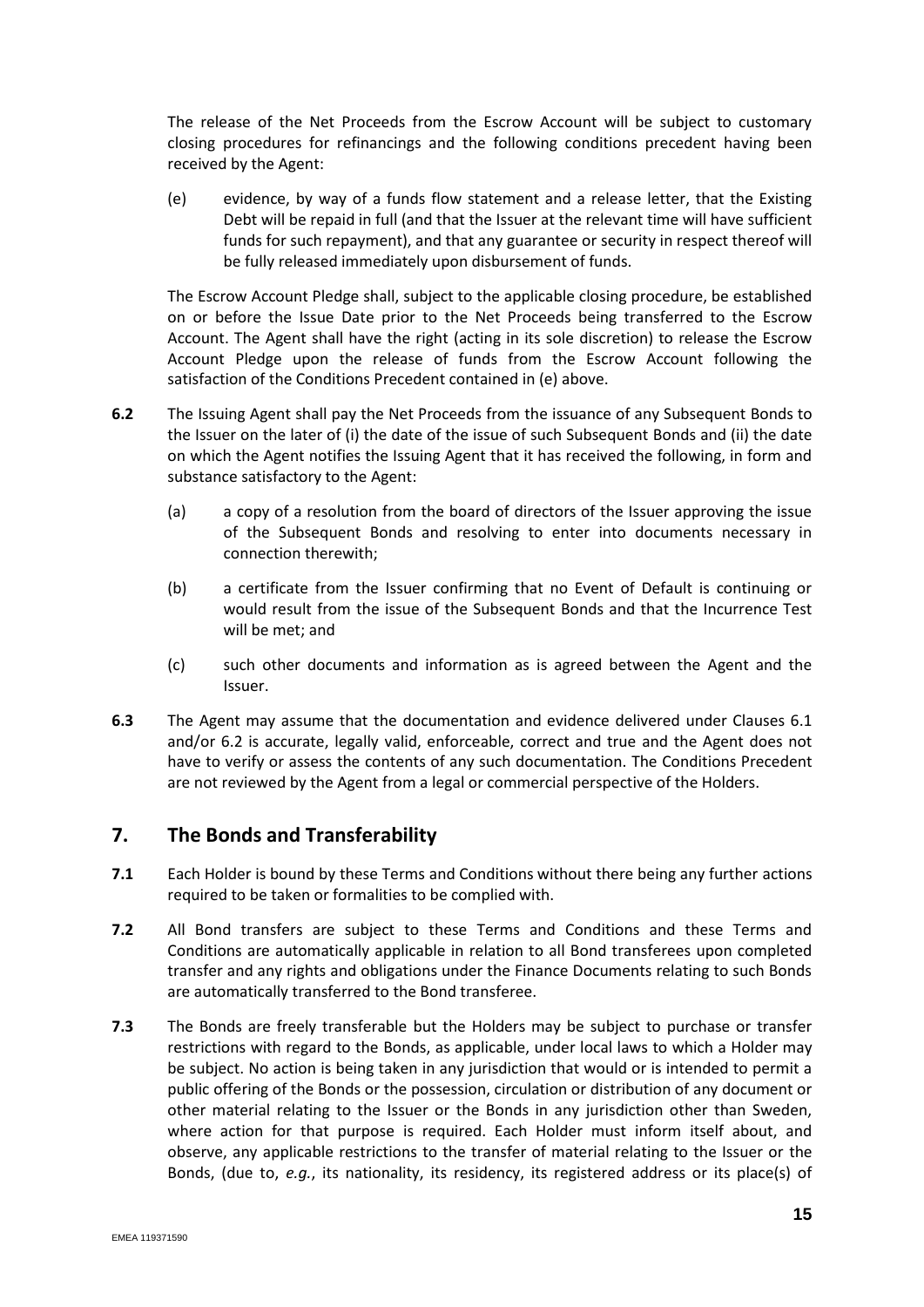business). Each Holder must ensure compliance with such restrictions at its own cost and expense.

**7.4** For the avoidance of doubt and notwithstanding the above, a Holder which allegedly has purchased Bonds in contradiction to mandatory restrictions applicable may nevertheless utilise its voting rights under these Terms and Conditions and shall be entitled to exercise its full rights as a Holder hereunder in each case until such allegations have been resolved.

## **8. Bonds in Book-Entry Form**

- **8.1** The Bonds will be registered for the Holders on their respective Securities Accounts and no physical Bonds will be issued. Accordingly, the Bonds will be registered in accordance with the Financial Instruments Accounts Act. Registration requests relating to the Bonds shall be directed to an Account Operator.
- **8.2** Those who according to assignment, security, the provisions of the Swedish Children and Parents Code (Sw. *föräldrabalken (1949:381*)), conditions of will or deed of gift or otherwise have acquired a right to receive payments in respect of a Bond shall register their entitlements to receive payment in accordance with the Financial Instruments Accounts Act.
- <span id="page-17-0"></span>**8.3** The Issuer (and the Agent when permitted under the CSD's applicable regulations) shall be entitled to obtain information from the debt register (Sw. *skuldbok*) kept by the CSD in respect of the Bonds. At the request of the Agent, the Issuer shall promptly obtain such information and provide it to the Agent.
- **8.4** For the purpose of or in connection with any Holders' Meeting or any Written Procedure, the Issuing Agent shall be entitled to obtain information from the debt register kept by the CSD in respect of the Bonds. If the Agent does not otherwise obtain information from such debt register as contemplated under the Finance Documents, the Issuing Agent shall at the request of the Agent obtain information from the debt register and provide it to the Agent.
- **8.5** The Issuer shall issue any necessary power of attorney to such persons employed by the Agent, as notified by the Agent, in order for such individuals to independently obtain information directly from the debt register kept by the CSD in respect of the Bonds. The Issuer may not revoke any such power of attorney unless directed by the Agent or unless consent thereto is given by the Holders.
- **8.6** At the request of the Agent, the Issuer shall promptly instruct the Issuing Agent to obtain information from the debt register kept by the CSD in respect of the Bonds and provide it to the Agent.
- **8.7** The Issuer (and the Agent when permitted under the CSD's applicable regulations) may use the information referred to in Clause [8.3](#page-17-0) only for the purposes of carrying out their duties and exercising their rights in accordance with the Finance Documents and shall not disclose such information to any Holder or third party unless necessary for such purposes.

## <span id="page-17-2"></span>**9. Right to Act on behalf of a Holder**

<span id="page-17-1"></span>**9.1** If any Person other than a Holder wishes to exercise any rights under the Finance Documents, it must obtain a power of attorney (or, if applicable, a coherent chain of powers of attorney), a certificate from the authorised nominee or other sufficient proof of authorisation for such Person.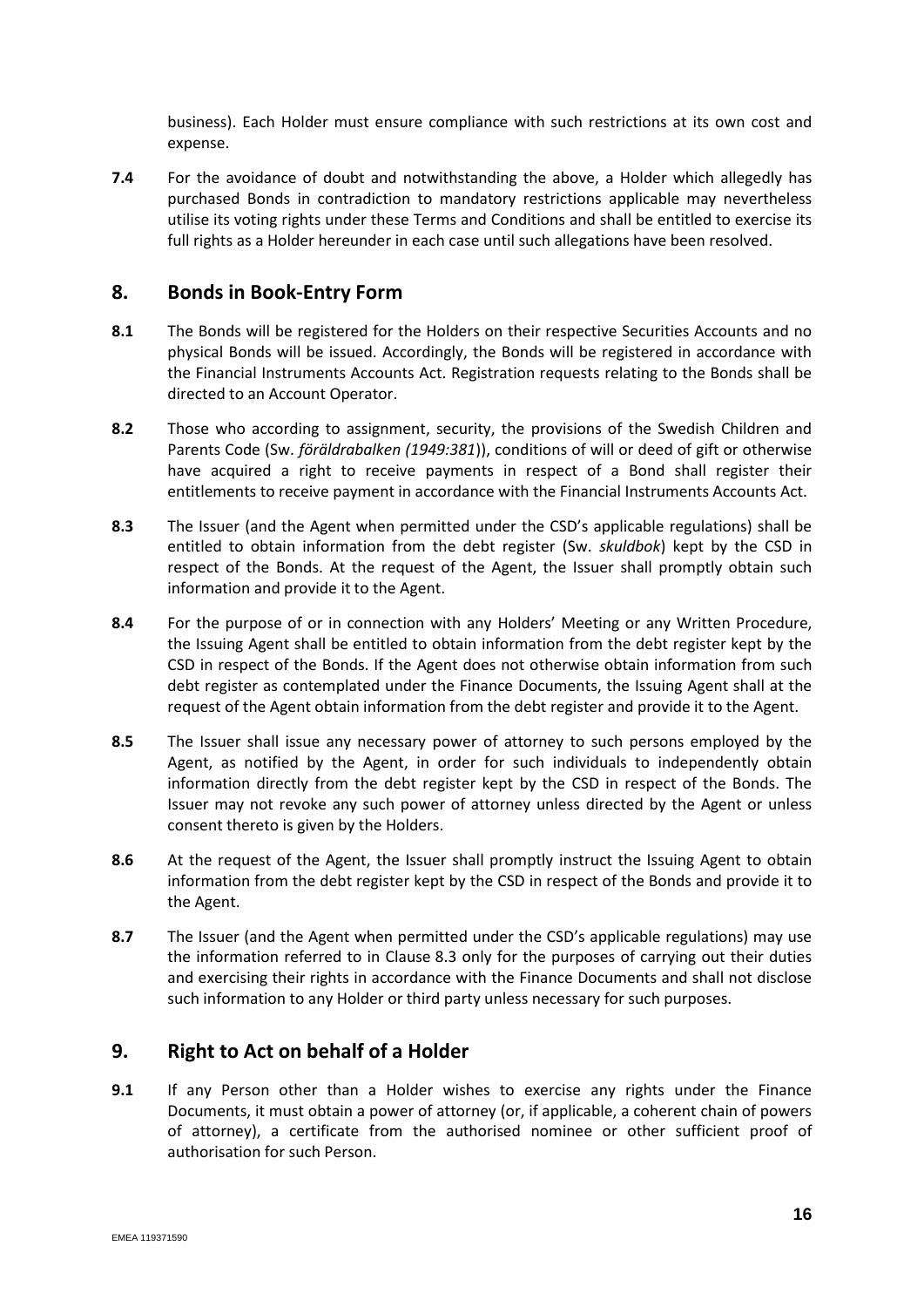- <span id="page-18-1"></span>**9.2** A Holder may issue one or several powers of attorney to third parties to represent it in relation to some or all of the Bonds held by it. Any such representative may act independently under the Finance Documents in relation to the Bonds for which such representative is entitled to represent the Holder.
- **9.3** The Agent shall only have to examine the face of a power of attorney or other proof of authorisation that has been provided to it pursuant to Clauses [9.1](#page-17-1) and [9.2](#page-18-1) and may assume that it has been duly authorised, is valid, has not been revoked or superseded and that it is in full force and effect, unless otherwise is apparent from its face.

## <span id="page-18-2"></span>**10. Payments in respect of the Bonds**

- <span id="page-18-3"></span>**10.1** Any payment or repayment under the Finance Documents, or any amount due in respect of a repurchase of any Bonds, shall be made to such Person who is registered as a Holder on the Record Date prior to the relevant payment date, or to such other Person who is registered with the CSD on such date as being entitled to receive the relevant payment, repayment or repurchase amount.
- **10.2** If a Holder has registered, through an Account Operator, that principal, Interest and any other payment that shall be made under these Terms and Conditions shall be deposited in a certain bank account; such deposits will be effectuated by the CSD on the relevant payment date. In other cases, payments will be transferred by the CSD to the Holder at the address registered with the CSD on the Record Date. Should the CSD, due to a delay on behalf of the Issuer or some other obstacle, not be able to effectuate payments as aforesaid, the Issuer shall procure that such amounts are paid to the Persons who are registered as Holders on the relevant Record Date as soon as possible after such obstacle has been removed.
- **10.3** If, due to any obstacle for the CSD, the Issuer cannot make a payment or repayment, such payment or repayment may be postponed until the obstacle has been removed. Interest shall accrue in accordance with Claus[e 11.4](#page-19-3) during such postponement.
- **10.4** If payment or repayment is made in accordance with this Clause [10,](#page-18-2) the Issuer and the CSD shall be deemed to have fulfilled their obligation to pay, irrespective of whether such payment was made to a Person not entitled to receive such amount, unless the Issuer or the CSD (as applicable) was aware of that the payment was being made to a Person not entitled to receive such amount, unless the Issuer or the CSD (as applicable) was aware of that the payment was being made to a Person not entitled to receive such amount.
- **10.5** The Issuer shall pay any stamp duty and other public fees accruing in connection with the Initial Bond Issue or any Subsequent Bond Issue, but not in respect of trading in the secondary market (except to the extent required by applicable law), and shall deduct at source any applicable withholding tax payable pursuant to law. The Issuer shall not be liable to reimburse any stamp duty or public fee or to gross-up any payments under these Terms and Conditions by virtue of any withholding tax.

## **11. Interest**

<span id="page-18-0"></span>**11.1** The Bonds will bear Interest at the Interest Rate applied to the Nominal Amount from, but excluding, the Issue Date up to and including the relevant Redemption Date. Any Subsequent Bond will, however, carry Interest at the Interest Rate from, but excluding, the Interest Payment Date falling immediately prior to its issuance (or the Issue Date if there is no such Interest Payment Date) up to and including the relevant Redemption Date.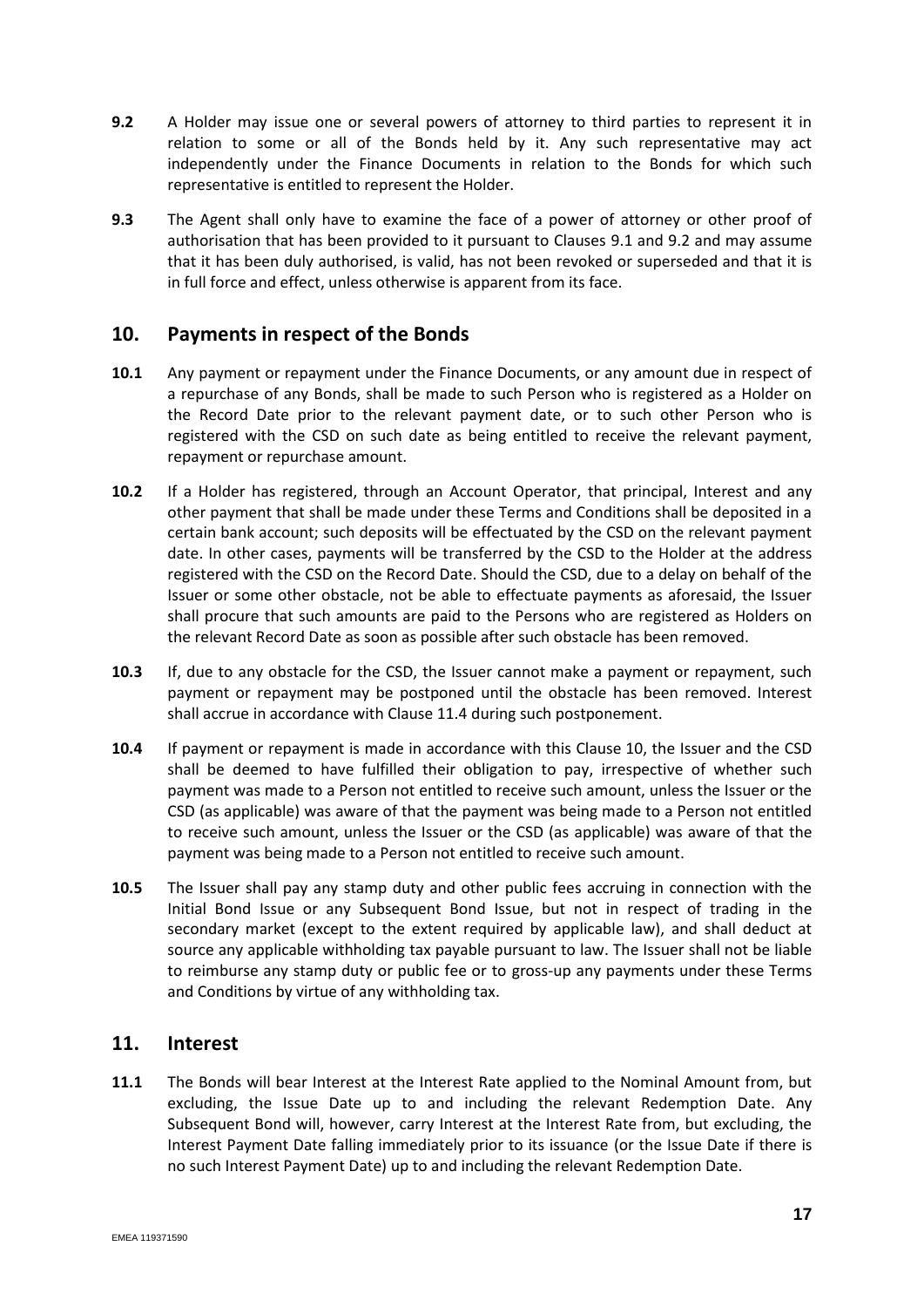- **11.2** Interest accrues during an Interest Period. Payment of Interest in respect of the Bonds shall be made quarterly in arrears to the Holders on each Interest Payment Date for the preceding Interest Period.
- <span id="page-19-1"></span>**11.3** Interest shall be calculated on the basis of the actual number of days in the Interest Period in respect of which payment is being made divided by 360 (actual/360-days basis).
- <span id="page-19-3"></span>**11.4** If the Issuer fails to pay any amount payable by it under these Terms and Conditions on its due date, default interest shall accrue on the overdue amount from (but excluding) the due date up to (and including) the date of actual payment at a rate which is 200 basis points higher than the Interest Rate. Accrued default interest shall not be capitalised. No default interest shall accrue where the failure to pay was solely attributable to the Agent or the CSD, in which case the Interest Rate shall apply instead.

## <span id="page-19-2"></span>**12. Redemption, Repurchase and Prepayment of the Bonds**

#### **12.1 Redemption at Maturity**

The Issuer shall redeem all, but not only some, of the Bonds in full on the Final Redemption Date (or, to the extent such day is not a CSD Business Day, the first following day that is a CSD Business Day, unless that day falls in the next calendar month, in which case that date will be the first preceding day that is a CSD Business Day) with an amount per Bond equal to the Nominal Amount together with accrued but unpaid Interest.

#### <span id="page-19-7"></span>**12.2 Purchase of Bonds by the Issuer**

The Issuer may, subject to applicable law, at any time and at any price purchase Bonds on the market or in any other way. The Bonds held by the Issuer may at the Issuer's discretion be retained or sold, but not cancelled, except in connection with a full redemption of the Bonds.

#### <span id="page-19-0"></span>**12.3 Early Voluntary Redemption by the Issuer (Call Option)**

- <span id="page-19-4"></span>12.3.1 The Issuer may redeem all, but not only some, of the Bonds in full on any CSD Business Day falling on or after the First Call Date, but before the Final Redemption Date, at the applicable Call Option Price, provided that if the redemption is financed with a new Market Loan, the Issuer may redeem the Bonds from, and including, the date falling forty-two (42) months after the Issue Date to (but excluding) the Final Redemption Date at a price equal to 100.00 per cent. of the Nominal Amount of the redeemed Bonds (plus accrued and unpaid interest on the Bonds to be redeemed).
- <span id="page-19-8"></span>12.3.2 Redemption in accordance with Clause [12.3.1](#page-19-4) shall be made by the Issuer giving not less than fifteen (15) Business Days' notice to the Holders and the Agent. Any such notice shall state the Redemption Date and the relevant Record Date and is irrevocable but may, at the Issuer's discretion, contain one or more conditions precedent. Upon expiry of such notice and the fulfilment of the conditions precedent (if any), the Issuer is bound to redeem the Bonds in full at the applicable amounts.

#### <span id="page-19-6"></span>**12.4 Mandatory Repurchase due to a Change of Control Event, a De-listing Event or a Listing Failure (Put Option)**

<span id="page-19-5"></span>12.4.1 Upon a Change of Control Event, a De-listing Event or a Listing Failure occurring, each Holder shall have the right to request that all, but not only some, of its Bonds are repurchased (whereby the Issuer shall have the obligation to repurchase such Bonds) at a price per Bond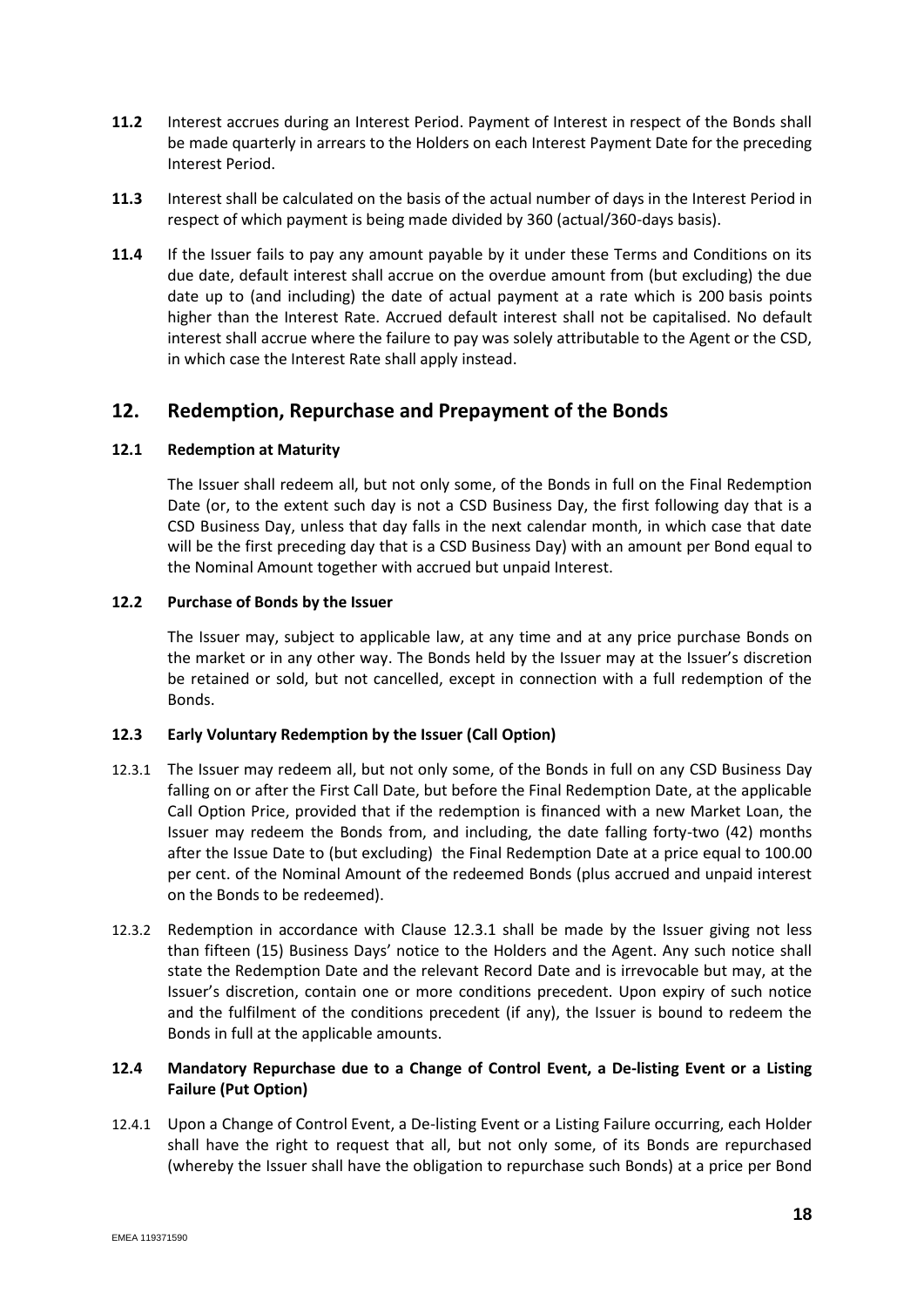equal to one hundred and one (101) per cent. of the Nominal Amount together with accrued but unpaid Interest during a period of fifteen (15) calendar days following receipt of a notice from the Issuer of the relevant event pursuant to Clause 13.10(e). The fifteen (15) calendar days' period may not start earlier than upon the occurrence of the Change of Control Event, the De-listing Event or the Listing Failure (as applicable).

- 12.4.2 The notice from the Issuer pursuant to Clause [12.4.1](#page-19-5) shall specify the repurchase date and include instructions about the actions that a Holder needs to take if it wants Bonds held by it to be repurchased. If a Holder has so requested, and acted in accordance with the instructions in the notice from the Issuer, the Issuer, or a Person designated by the Issuer, shall repurchase the relevant Bonds and the repurchase amount shall fall due on the repurchase date specified in the notice given by the Issuer pursuant to Clause [12.4.1.](#page-19-5) The repurchase date must fall no later than twenty (20) Business Days after the end of the period referred to in Clause [12.4.1.](#page-19-5)
- 12.4.3 The Issuer shall comply with the requirements of any applicable securities laws or regulations in connection with the repurchase of Bonds. To the extent that the provisions of such laws and regulations conflict with the provisions in this Clause [12.4,](#page-19-6) the Issuer shall comply with the applicable securities laws and regulations and will not be deemed to have breached its obligations under this Clause [12.4](#page-19-6) by virtue of the conflict.
- 12.4.4 Any Bonds repurchased by the Issuer pursuant to this Clause [12.4](#page-19-6) may at the Issuer's discretion be retained or sold, but not cancelled, in accordance with Clause [12.2](#page-19-7) (*Purchase of Bonds by the Issuer*).

## <span id="page-20-1"></span>**13. Special Undertakings**

So long as any Bond remains outstanding, the Issuer undertakes to (and shall procure that each Group Company (as applicable) will) comply with special undertakings set forth in this Clause [13.](#page-20-1)

#### <span id="page-20-0"></span>**13.1 Distributions**

- 13.1.1 The Issuer shall not, and shall procure that none of its Subsidiaries will, (i) pay any dividend on shares, (ii) repurchase any of its own shares, (iii) redeem its share capital or other restricted equity with repayment to shareholders, (iv) repay principal or pay interest under any shareholder loans, (v) grant any loans except to Group Companies, or (vi) make any other similar distributions or transfers of value (Sw. *värdeöverföringar*) to the Issuer's, or its Subsidiaries', direct and indirect shareholders or the Affiliates of such direct and indirect shareholders (items (i)–(vi) above are together and individually referred to as a "**Restricted Payment**").
- 13.1.2 Notwithstanding the above, a Restricted Payment may be made (A) by any Group Company if such Restricted Payment is made to another Group Company, (B) by the Issuer if, at the time of the payment, paragraph (a) of the definition of "Incurrence Test" above is met (calculated on a *pro forma* basis including the relevant Restricted Payment), and the aggregate amount of all Restricted Payments of the Group in any financial year (including the Restricted Payment in question) does not exceed 50 per cent. of the Group's consolidated net profit as set out in the annual audited consolidated financial statements of the Issuer for the preceding financial year, or (C) if and to the extent necessary to comply with mandatory provisions of the Swedish Companies Act relating to dividend distributions to minority shareholders, provided that, the Issuer in such case shall ensure that any such dividends shall be paid at the lowest level allowed by applicable law.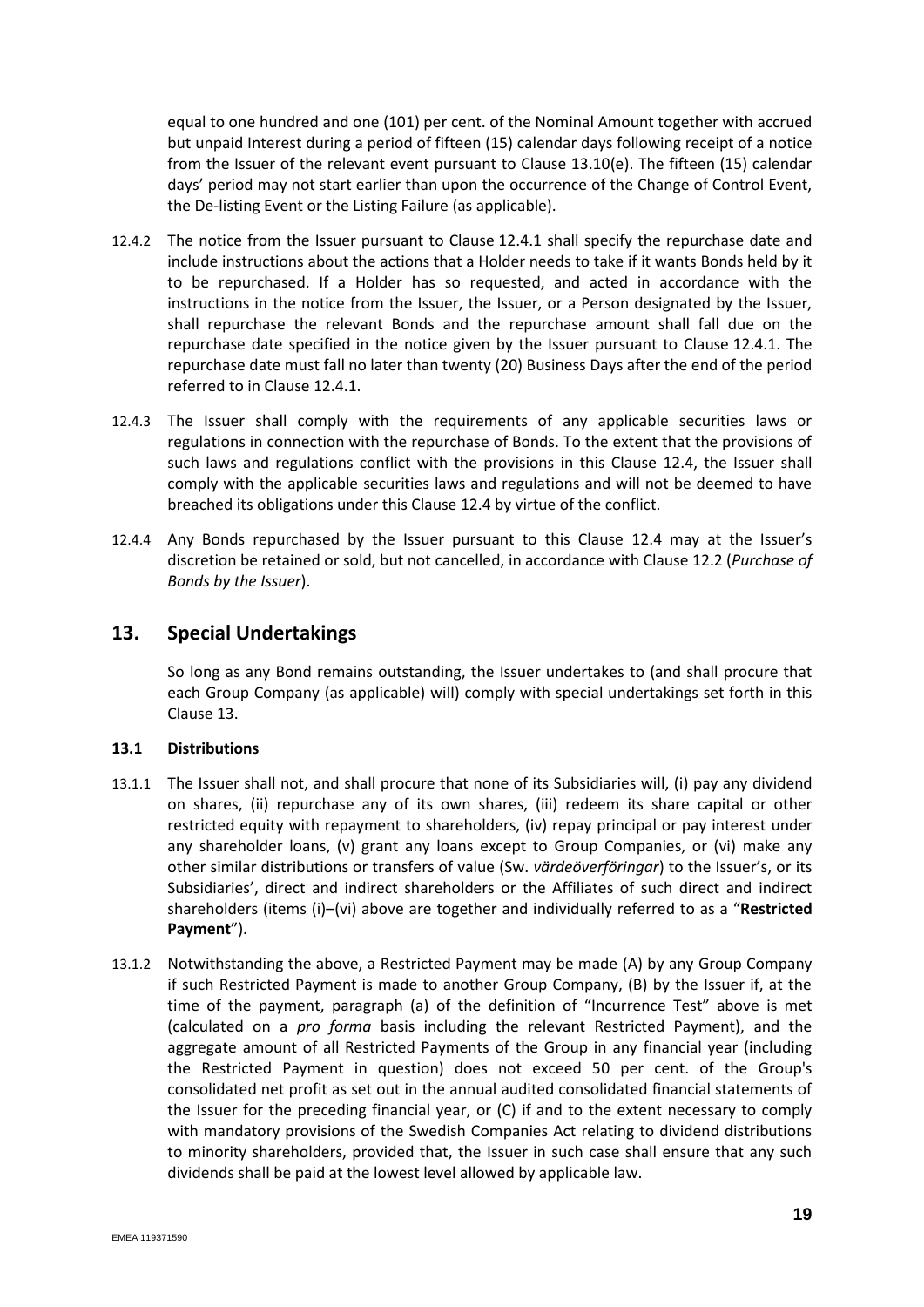#### **13.2 Listing**

The Issuer shall ensure (i) that the Initial Bond Issue is listed on the corporate bond list of NASDAQ Stockholm or, if such admission to trading is not possible to obtain or maintain, admitted to trading on another Regulated Market, within six (6) months after the Issue Date, (ii) that the Bonds, once admitted to trading on the relevant Regulated Market, continue being listed thereon (however, taking into account the rules and regulations of the relevant Regulated Market and the CSD (as amended from time to time) preventing trading in the Bonds in close connection to the redemption of the Bonds) and (iii) that, upon any Subsequent Bond Issue, the volume of Bonds listed on the relevant Regulated Market promptly, and not later than ten (10) Business Days after the relevant issue date, is increased accordingly.

#### **13.3 Nature of Business**

The Issuer shall procure that no substantial change is made to the general nature of the business as carried out by the Group on the Issue Date.

#### **13.4 Financial Indebtedness**

The Issuer shall not, and shall procure that none of the Subsidiaries will, incur any new Financial Indebtedness, or maintain or prolong any existing Financial Indebtedness, provided however that the Group Companies have a right to incur, maintain and prolong Financial Indebtedness which constitute Permitted Debt.

#### **13.5 Negative Pledge**

The Issuer shall not, and shall procure that none of the Subsidiaries will, create or allow to subsist, retain, provide, prolong or renew any guarantee or security over any of its/their assets (present or future), provided however that each of the Group Companies has the right to create or allow to subsist, retain, provide, prolong and renew any Permitted Security.

#### **13.6 Disposal of Assets**

The Issuer shall not, and shall procure that none of its Subsidiaries will, sell, transfer or otherwise dispose of shares in any Material Group Company or of all or substantially all of its or any Material Group Company's assets or operations to any Person not being the Issuer or any of its wholly-owned Subsidiaries, unless the transaction (taken as a whole also taking into account any transaction ancillary or related thereto) is carried out at fair market value and on terms and conditions customary for such transaction and provided that it does not have a Material Adverse Effect. The Issuer shall notify the Agent of any such transaction in accordance with Clause 13.10(h).

#### **13.7 Dealings with Related Parties**

The Issuer shall, and shall procure that the Subsidiaries, conduct all dealings with the direct and indirect shareholders of the Group Companies (excluding when such shareholder is another Group Company) and/or any Affiliates of such direct and indirect shareholders at arm's length terms.

#### **13.8 Compliance with Laws etcetera**

The Issuer shall, and shall procure that the Subsidiaries, (i) comply in all material respects with all laws and regulations applicable from time to time, including but not limited to the rules and regulations of NASDAQ Stockholm, NASDAQ First North or any other Regulated Market or recognised unregulated market place on which the Issuer's securities from time to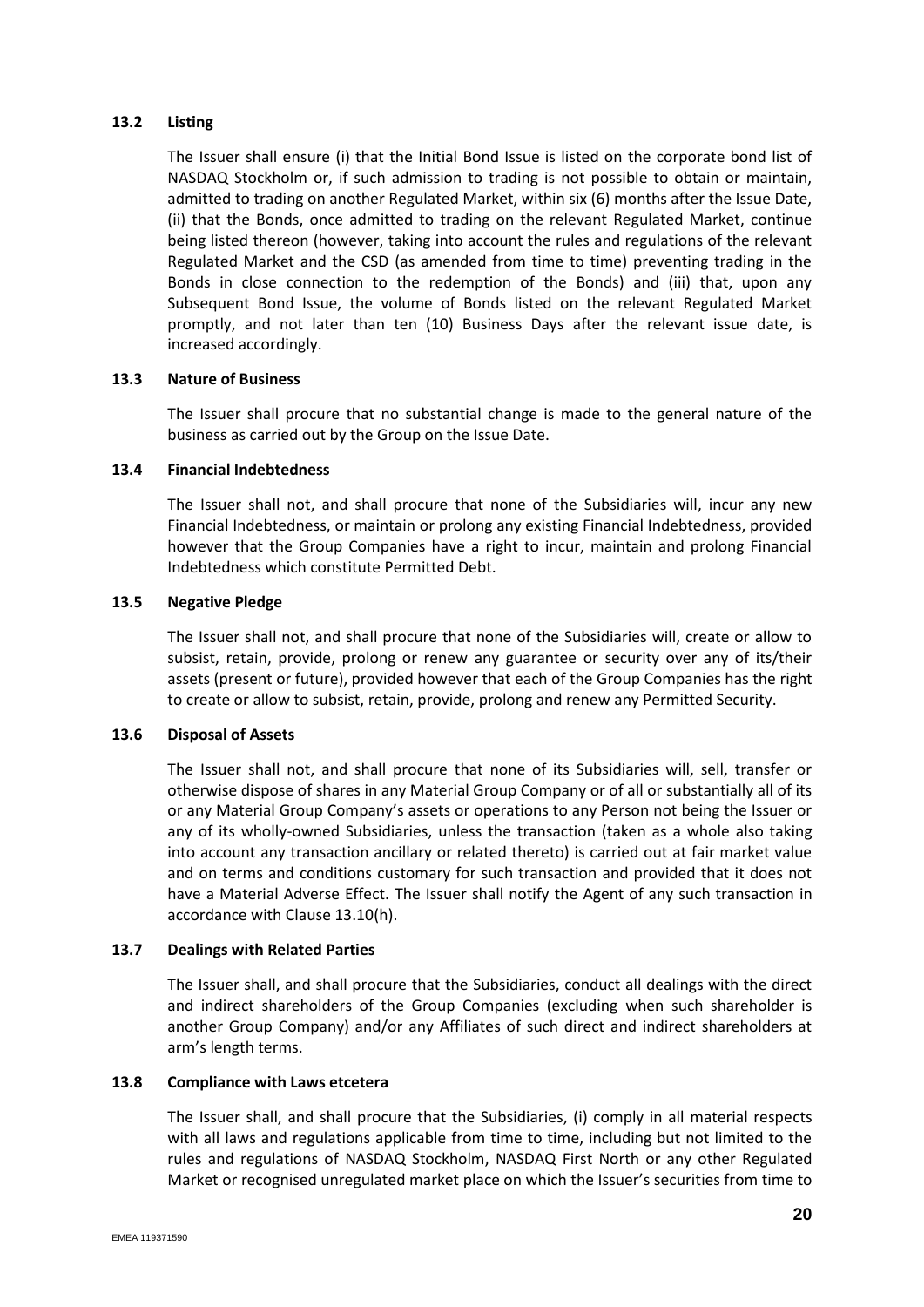time are listed, and (ii) obtain, maintain, and in all material respects comply with, the terms and conditions of any authorisation, approval, licence or other permit required for the business carried out by a Group Company.

#### **13.9 Intellectual Property**

The Issuer shall (and the Issuer shall procure that each other Group Company will):

- (a) preserve and maintain the subsistence and validity of the Intellectual Property necessary for the business of the relevant Group member;
- (b) use reasonable endeavours to prevent any infringement in any material respect of the Intellectual Property;
- (c) make registrations and pay all registration fees and taxes necessary to maintain the Intellectual Property in full force and effect and record its interest in that Intellectual Property;
- (d) not use or permit the Intellectual Property to be used in a way or take any step or omit to take any step in respect of that Intellectual Property which may materially and adversely affect the existence or value of the Intellectual Property or imperil the right of any Group Company to use such property; and
- (e) not discontinue the use of the Intellectual Property,

where failure to do so or such use, permission to use, omission or discontinuation (as applicable), is reasonably likely to have a Material Adverse Effect.

#### <span id="page-22-0"></span>**13.10 Financial Reporting Etc.**

The Issuer shall:

- (a) prepare and make available the annual audited consolidated financial statements of the Issuer, including a profit and loss account, a balance sheet, a cash flow statement and management commentary or report from the Issuer's board of directors, on its website not later than four (4) months after the expiry of each financial year;
- (b) prepare and make available the quarterly interim unaudited consolidated reports of the Issuer, including a profit and loss account, a balance sheet, a cash flow statement and management commentary or report from the Issuer's board of directors, to the Agent and on its website not later than two (2) months after the expiry of each relevant interim period;
- (c) issue a Compliance Certificate to the Agent (i) in connection with the payment of any Restricted Payment or the incurrence of any new Financial Indebtedness (including any Subsequent Bond Issue), which requires that the Incurrence Test is met and (ii) at the Agent's request, within twenty (20) calendar days from such request;
- (d) keep the latest version of these Terms and Conditions (including documents amending these Terms and Conditions) available on the website of the Group;
- (e) promptly notify the Agent (and, as regards a Change of Control Event, a De-listing Event or a Listing Failure, the Holders) upon becoming aware of the occurrence of a Change of Control Event, a De-listing Event, a Listing Failure or an Event of Default,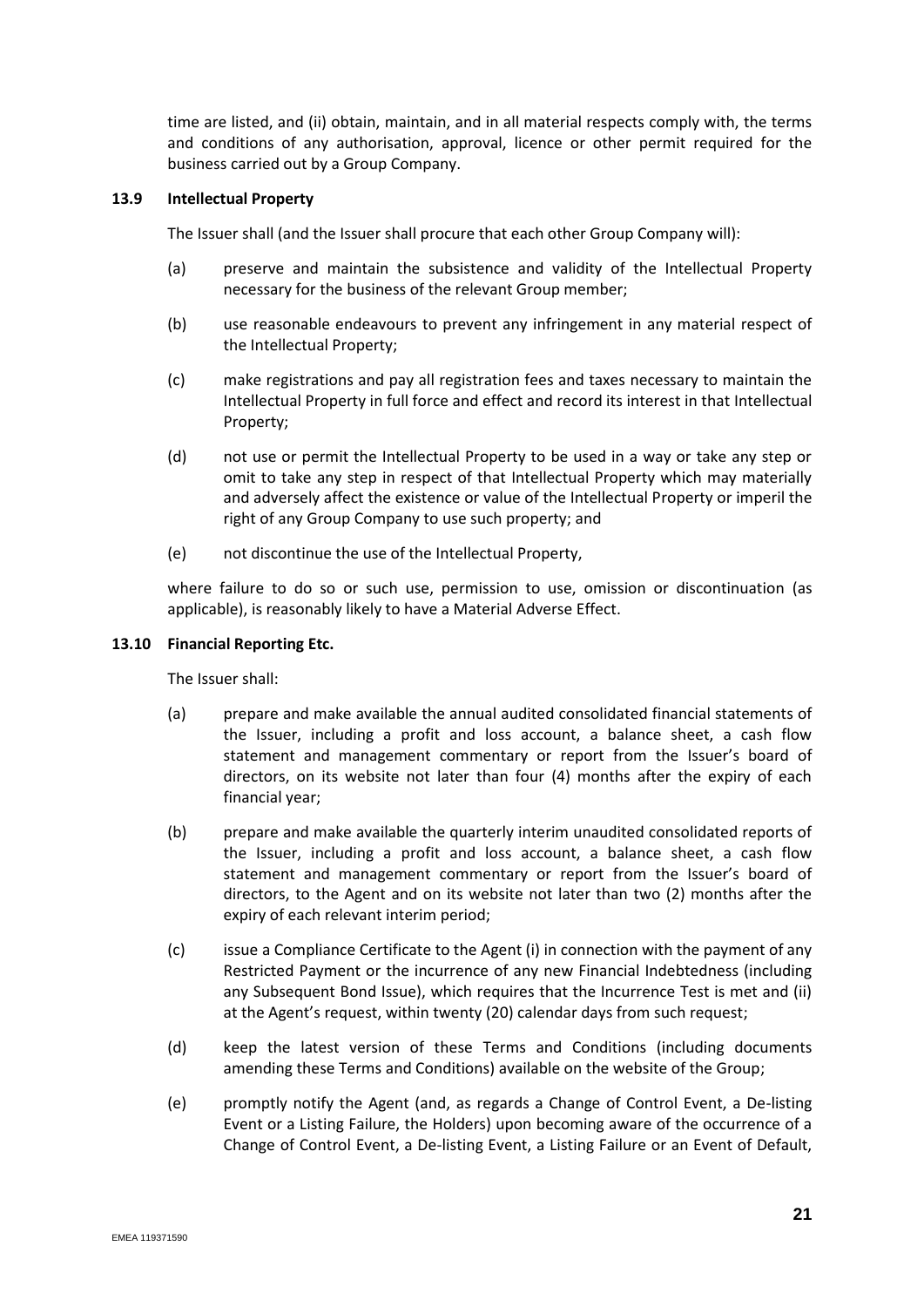and shall provide the Agent with such further information as the Agent may request (acting reasonably) following receipt of such notice;

- (f) prepare the Financial Reports in accordance with the Accounting Principles and make them available in accordance with the rules and regulations of NASDAQ Stockholm (or any other Regulated Market, as applicable) (as amended from time to time) and the Swedish Securities Market Act (Sw. *lag (2007:528) om värdepappersmarknaden*) (as amended from time to time); and
- (g) notify the Agent of any transaction referred to under 13.6 (*Disposal of Assets*) and shall upon request by the Agent, provide the Agent with (i) any information relating to the transaction which the Agent deems necessary (acting reasonably) and (ii) a determination from the Issuer which states whether the transaction is carried out at fair market value and on terms and conditions customary for such transaction or not and whether it has a Material Adverse Effect or not. The Agent may assume that any information provided by the Issuer is correct, and the Agent shall not be responsible or liable for the adequacy, accuracy or completeness of such information. The Agent is not responsible for assessing if the transaction is carried out at fair market value and on terms and conditions customary for such transaction and whether it has a Material Adverse Effect, but is not bound by the Issuer's determination under item (ii) above).

#### **13.11 Agency Agreement**

- 13.11.1 The Issuer shall, in accordance with the Agency Agreement:
	- (a) pay fees to the Agent;
	- (b) indemnify the Agent for costs, losses and liabilities;
	- (c) furnish to the Agent all information reasonably requested by or otherwise required to be delivered to the Agent; and
	- (d) not act in a way which would give the Agent a legal or contractual right to terminate the Agency Agreement.
- 13.11.2 The Issuer and the Agent shall not agree to amend any provisions of the Agency Agreement without the prior consent of the Holders if the amendment would be detrimental to the interests of the Holders.

#### **13.12 CSD Related Undertakings**

- 13.12.1 The Issuer shall keep the Bonds affiliated with a CSD and comply with all CSD regulations applicable to the Issuer from time to time.
- 13.12.2 The Issuer shall at all times keep an updated copy of the register of Holders maintained by the CSD.

## <span id="page-23-1"></span>**14. Termination of the Bonds**

<span id="page-23-0"></span>**14.1** The Agent is entitled to, and shall following a demand in writing from a Holder (or Holders) representing at least fifty (50) per cent. of the Adjusted Nominal Amount (such demand may only be validly made by a person who is a Holder on the second Business Day following the day on which the demand is received by the Agent and shall, if made by several Holders, be made by them jointly) or following an instruction or decision pursuant to Clause [14.6](#page-26-1) or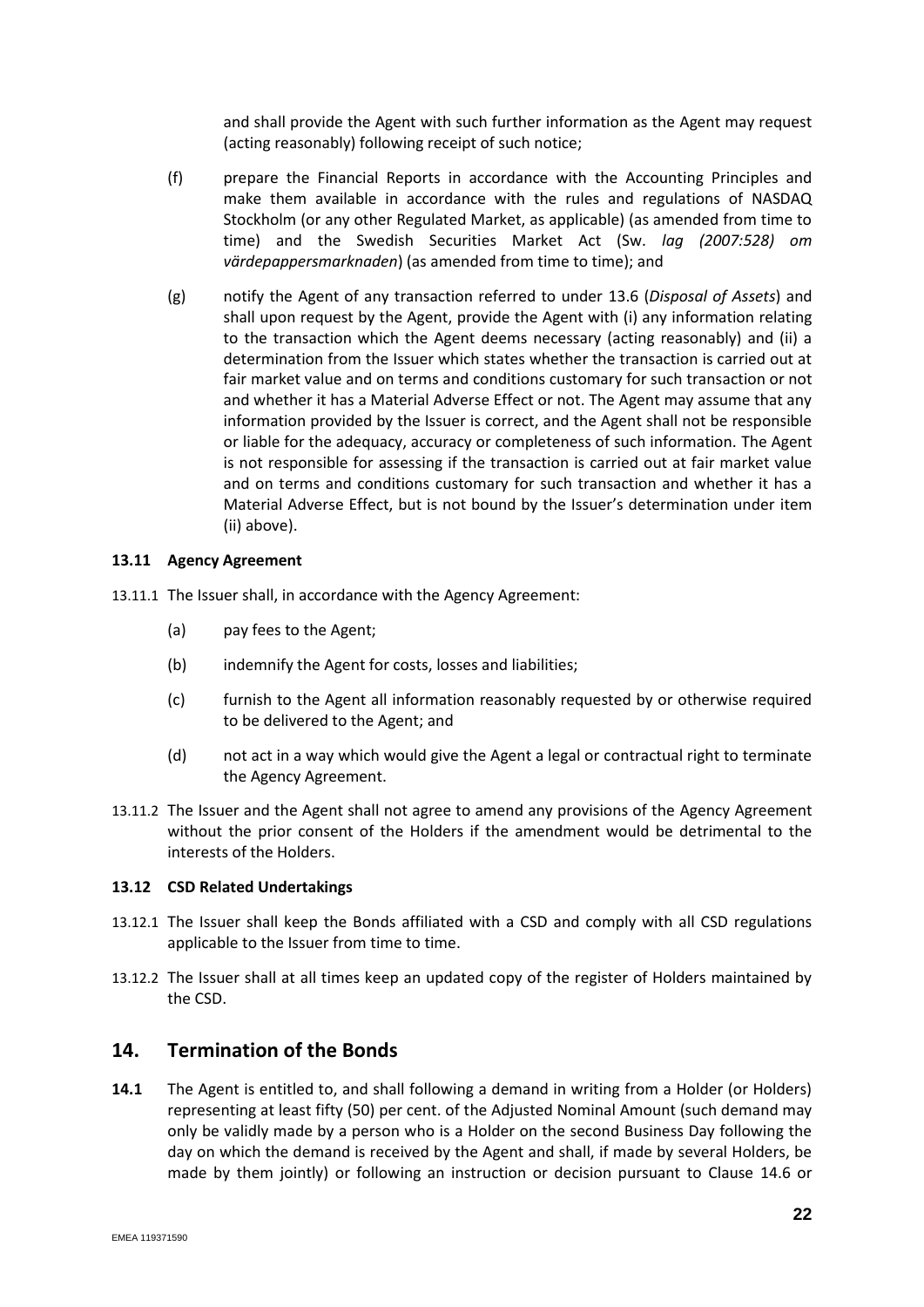[14.7,](#page-26-2) on behalf of the Holders, terminate the Bonds and declare all, but not only some, of the Bonds due for payment immediately or at such later date as the Agent determines (such later date not falling later than twenty (20) Business Days from the date on which the Agent made such declaration), if:

- (a) **Non-Payment:** The Issuer fails to pay an amount on the date it is due in accordance with the Finance Documents unless its failure to pay is due to technical or administrative error and is remedied within five (5) Business Days of the due date;
- (b) **Other Obligations**: The Issuer fails to comply with its obligations under a Finance Document, in any other way than as set out under (a) above, unless the noncompliance is (a) capable of remedy; and (b) is remedied within fifteen (15) Business Days of the earlier of the Agent giving notice and the relevant party becoming aware of the non-compliance (if the failure or violation is not capable of being remedied, the Agent may declare the Bonds payable without such notice being given);
- (c) **Cross-Acceleration**: Any Financial Indebtedness of a Group Company is not paid when due (as extended by any originally applicable grace period), or is declared to be due and payable prior to its specified maturity as a result of an event of default (however described), provided that no Event of Default will occur under this paragraph (c) if (i) the aggregate amount of Financial Indebtedness that has fallen due is less than SEK 25,000,000 (or its equivalent in any other currency), or (ii) the Financial Indebtedness in question is owed to another Group Company;

#### <span id="page-24-0"></span>(d) **Insolvency**:

- (i) Any Material Group Company is unable or admits inability to pay its debts as they fall due or is declared to be unable to pay its debts under applicable law, suspends making payments on its debts generally or, by reason of actual or anticipated financial difficulties, commences negotiations with its creditors generally (except for Holders) with a view to rescheduling its Financial Indebtedness; or
- (ii) a moratorium is declared in respect of the Financial Indebtedness of any Material Group Company;
- (e) **Insolvency Proceedings**: Any corporate action, legal proceedings or other procedures are taken (other than (i) proceedings or petitions which are being disputed in good faith and are discharged, stayed or dismissed within thirty (30) calendar days of commencement or, if earlier, the date on which it is advertised, and (ii) in relation to Subsidiaries, solvent liquidations) in relation to:
	- (i) the suspension of payments, winding up, dissolution, administration or reorganisation (Sw. *företagsrekonstruktion*) (by way of voluntary agreement, scheme of arrangement or otherwise) of any Material Group Company;
	- (ii) the appointment of a liquidator, receiver, administrator, administrative receiver, compulsory manager or other similar officer in respect of any Material Group Company or any of its assets; or
	- (iii) any analogous procedure or step is taken in any jurisdiction in respect of any Material Group Company;
- (f) **Mergers and Demergers**: (i) A decision is made that any Material Group Company shall be merged or demerged into a company which is not a Group Company, unless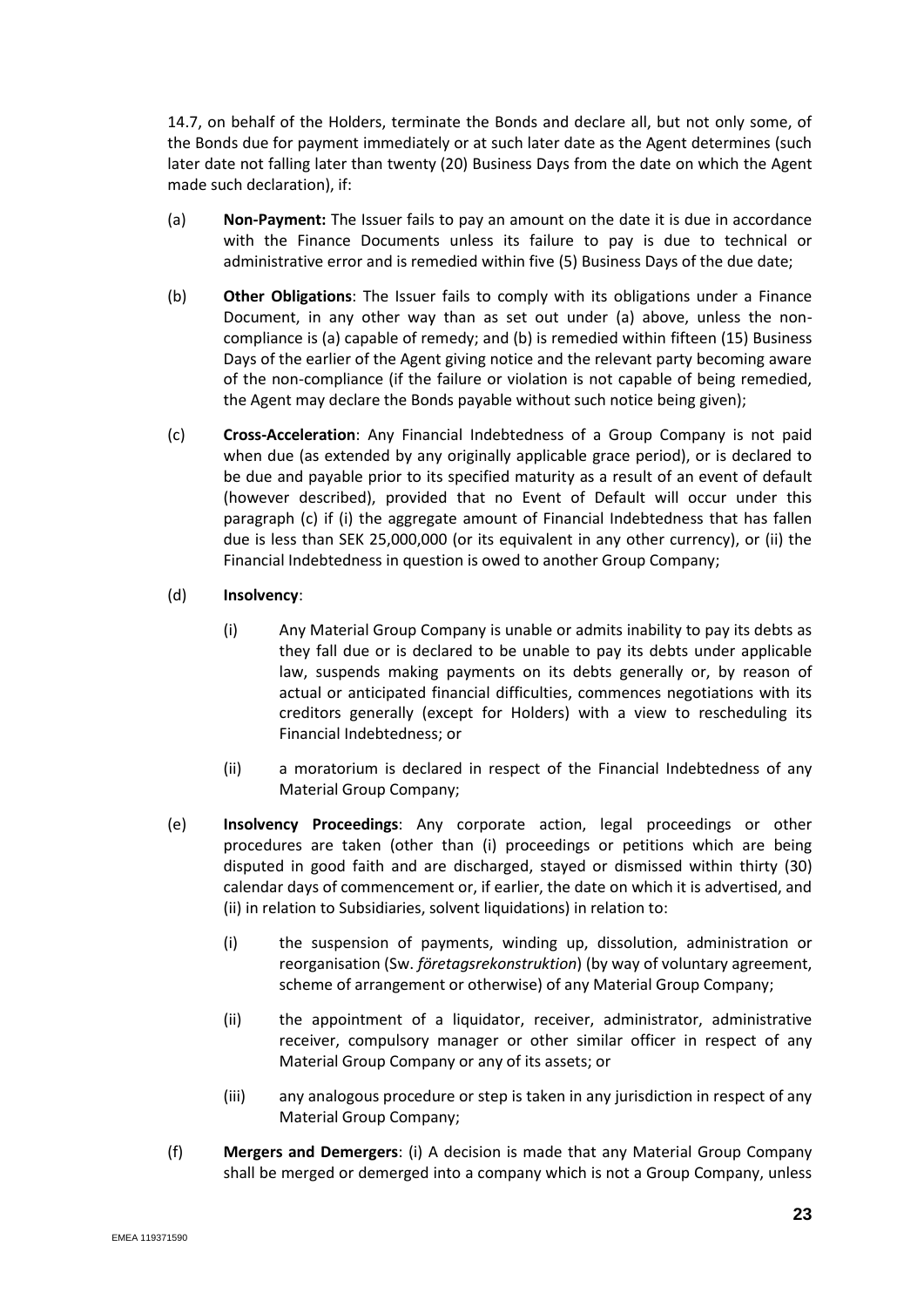the Agent has or the Holders have (as applicable) given its/their consent (not to be unreasonably withheld or delayed) in writing prior to the decision of the merger and/or demerger (where consent is not to be understood as a waiver of the rights that applicable law at the time assigns the concerned creditors and where consent from the Agent may only be given if the contemplated merger and/or demerger is likely to not have a Material Adverse Effect), or (ii) the Issuer merges with any other Person, or is subject to a demerger, with the effect that the Issuer is not the surviving entity;

- (g) **Creditors' Process**: Any enforcement of security, expropriation, attachment, sequestration, distress or execution or any analogous process in any jurisdiction affects any asset or assets of any Material Group Company having an aggregate value of an amount equal to or exceeding SEK 25,000,000 (or the equivalent) and is not discharged within sixty (60) days;
- (h) **Impossibility or Illegality**: It is or becomes impossible or unlawful for the Issuer to fulfil or perform any of the provisions of the Finance Documents or if the obligations under the Finance Documents are not, or cease to be, legal, valid, binding and enforceable; or
- (i) **Continuation of the Business**: A Material Group Company ceases to carry on its business except if due to (a) a disposal permitted under Clause 13.6 (*Disposal of Assets*), (b) a solvent liquidation of a Group Company other than the Issuer or (c) a merger or demerger permitted as stipulated in paragraph (f) above and provided that, in relation to a discontinuation of a Material Group Company (other than the Issuer) such discontinuation is likely to have a Material Adverse Effect.
- **14.2** The Agent may not terminate the Bonds in accordance with Clause [14.1](#page-23-0) by reference to a specific Event of Default if it is no longer continuing or if it has been decided, in accordance with these Terms and Conditions, to waive such Event of Default (temporarily or permanently). However, if a moratorium occurs, the ending of that moratorium will not prevent termination for payment prematurely on the ground mentioned under Clause [14.1\(d\)\(](#page-24-0)ii).
- **14.3** If the right to terminate the Bonds is based upon a decision of a court of law or a government authority, it is not necessary that the decision has become enforceable under law or that the period of appeal has expired in order for cause of termination to be deemed to exist.
- <span id="page-25-0"></span>**14.4** The Issuer is obligated to inform the Agent immediately if any circumstance of the type specified in Clause [14.1](#page-23-0) should occur. Should the Agent not receive such information, the Agent is entitled to assume that no such circumstance exists or can be expected to occur, provided that the Agent does not have knowledge of such circumstance. The Agent is under no obligations to make any investigations relating to the circumstances specified in Clause [14.1.](#page-23-0) The Issuer shall further, at the request of the Agent, provide the Agent with details of any circumstances referred to in Clause [14.1](#page-23-0) and provide the Agent with all documents that may be of significance for the application of this Clause [14.](#page-23-1)
- **14.5** The Issuer is only obligated to inform the Agent according to Clause [14.4](#page-25-0) if informing the Agent would not conflict with any statute or the Issuer's registration contract with NASDAQ Stockholm (or any other Regulated Market, as applicable). If such a conflict would exist pursuant to the listing contract with the relevant Regulated Market or otherwise, the Issuer shall however be obligated to either seek the approval from the relevant Regulated Market or undertake other reasonable measures, including entering into a non-disclosure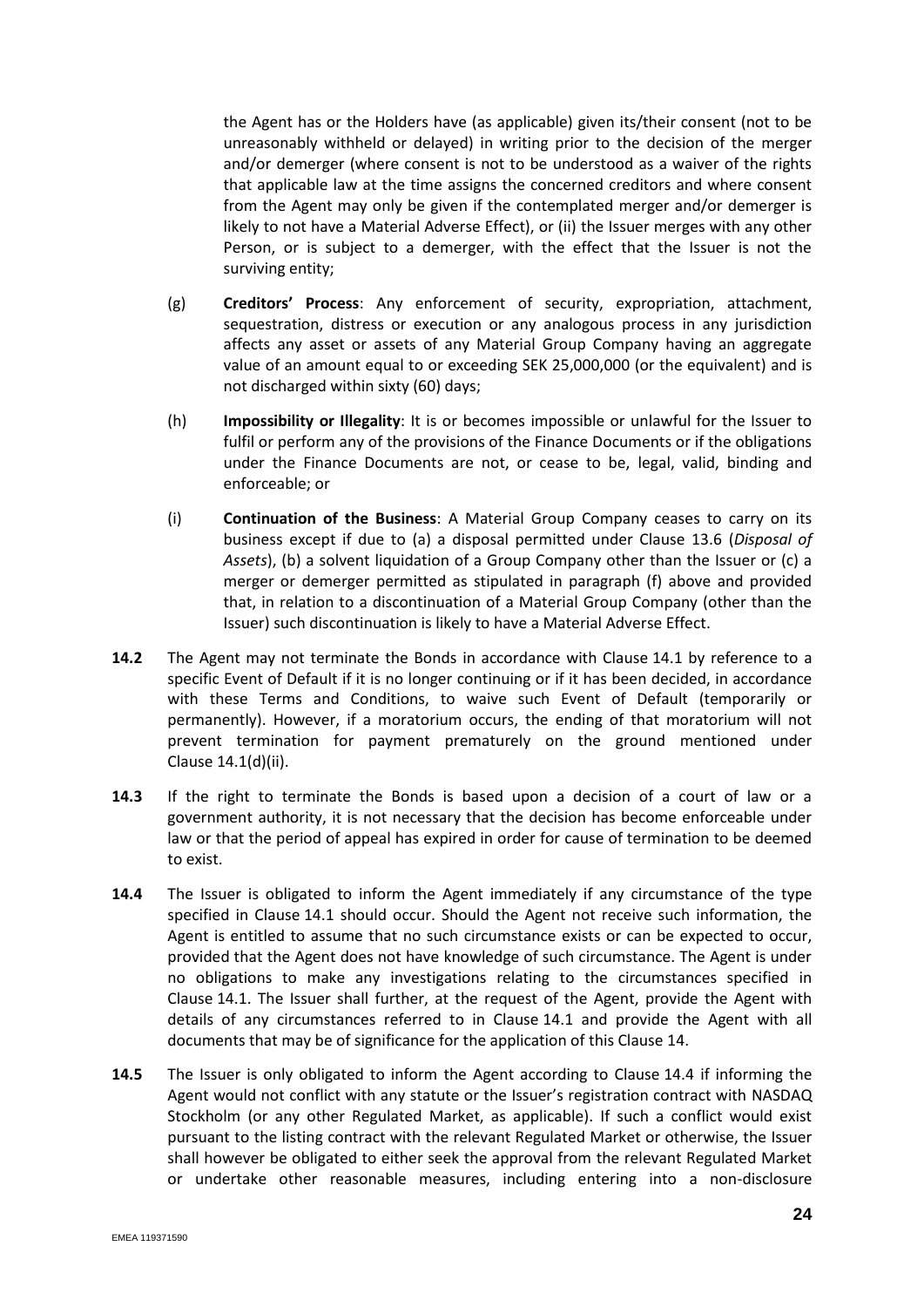agreement with the Agent, in order to be able to timely inform the Agent according to Clause [14.4.](#page-25-0)

- <span id="page-26-1"></span>**14.6** If the Agent has been notified by the Issuer or has otherwise determined that there is a default under these Terms and Conditions according to Clause [14.1,](#page-23-0) the Agent shall (i) notify, within five (5) Business Days of the day of notification or determination, the Holders of the default and (ii) decide, within twenty (20) Business Days of the day of notification or determination, if the Bonds shall be declared terminated. If the Agent has decided not to terminate the Bonds, the Agent shall, at the earliest possible date, notify the Holders that there exists a right of termination and obtain instructions from the Holders according to the provisions in Clause [16](#page-27-0) (*Decisions by Holders*). If the Holders vote in favour of termination and instruct the Agent to terminate the Bonds, the Agent shall promptly declare the Bonds terminated. However, if the cause for termination according to the Agent's appraisal has ceased before the termination, the Agent shall not terminate the Bonds. The Agent shall in such case, at the earliest possible date, notify the Holders that the cause for termination has ceased. The Agent shall always be entitled to take the time necessary to consider whether an occurred event constitutes an Event of Default.
- <span id="page-26-2"></span>**14.7** If the Holders, without any prior initiative to decision from the Agent or the Issuer, have made a decision regarding termination in accordance with Clause [16](#page-27-0) (*Decisions by Holders*), the Agent shall promptly declare the Bonds terminated. The Agent is however not liable to take action if the Agent considers cause for termination not to be at hand, unless the instructing Holders agree in writing to indemnify and hold the Agent harmless from any loss or liability and, if requested by the Agent in its discretion, grant sufficient security for such indemnity.
- **14.8** If the Bonds are declared due and payable in accordance with the provisions in this Clause [14,](#page-23-1) the Agent shall take every reasonable measure necessary to recover the amounts outstanding under the Bonds.
- **14.9** For the avoidance of doubt, the Bonds cannot be terminated and become due for payment prematurely according to this Clause [14](#page-23-1) without relevant decision by the Agent or following instructions from the Holders' pursuant to Clause [16](#page-27-0) (*Decisions by Holders*).
- **14.10** If the Bonds are declared due and payable in accordance with this Clause [14,](#page-23-1) the Issuer shall redeem all Bonds with an amount equal to (i) if on or before the First Call Date, an amount per Bond together with a premium on the due and payable amount set out in paragraph (a) of the definition of "Call Option Price" above (together with accrued but unpaid interest) and (ii) the applicable Call Option Price (together with accrued but unpaid interest).

## <span id="page-26-0"></span>**15. Distribution of Proceeds**

- <span id="page-26-3"></span>**15.1** If the Bonds have been declared due and payable in accordance with Clause [14](#page-23-1) (*Termination of the Bonds*), all payments by the Issuer relating to the Bonds shall be distributed in the following order of priority, in accordance with the instructions of the Agent:
	- (a) *firstly*, in or towards payment *pro rata* of (i) all unpaid fees, costs, expenses and indemnities payable by the Issuer to the Agent, (ii) other costs, expenses and indemnities relating to the termination of the Bonds or the protection of the Holders' rights under the Finance Documents, (iii) any non-reimbursed costs incurred by the Agent for external experts, and (iv) any non-reimbursed costs and expenses incurred by the Agent in relation to a Holders' Meeting or a Written Procedure;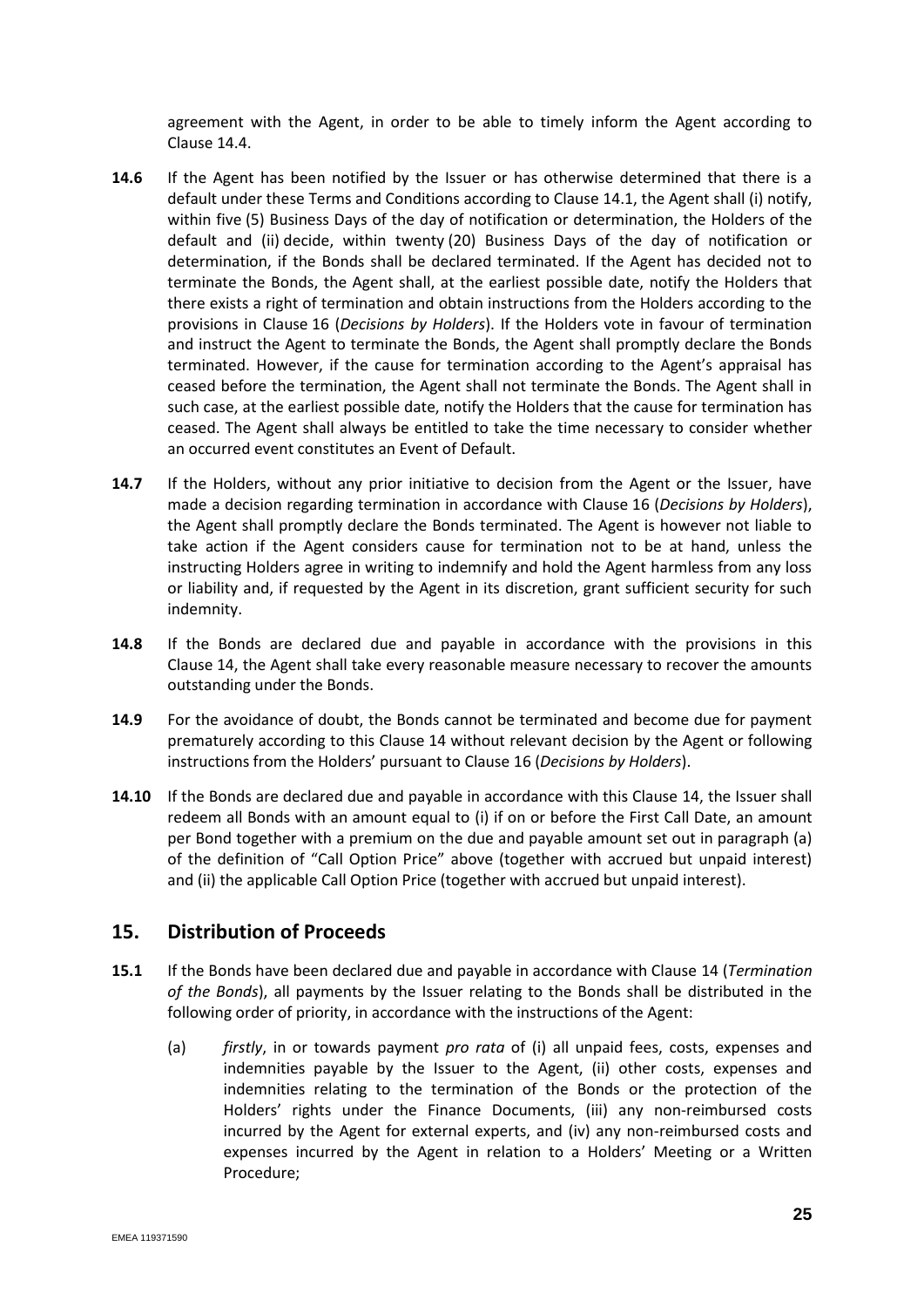- (b) *secondly*, in or towards payment *pro rata* of accrued but unpaid Interest under the Bonds (Interest due on an earlier Interest Payment Date to be paid before any Interest due on a later Interest Payment Date);
- (c) *thirdly*, in or towards payment *pro rata* of any unpaid principal under the Bonds; and
- (d) *fourthly*, in or towards payment *pro rata* of any other costs or outstanding amounts unpaid under the Finance Documents.

Any excess funds after the application of proceeds in accordance with items (a) to (d) above shall be paid to the Issuer. The application of proceeds in accordance with items (a) to (d) above shall, however, not restrict a Holders' Meeting or a Written Procedure from resolving that accrued Interest (whether overdue or not) shall be reduced without a corresponding reduction of principal.

- **15.2** If a Holder or another party has paid any fees, costs, expenses or indemnities referred to in Clause [15.1,](#page-26-3) such Holder or other party shall be entitled to reimbursement by way of a corresponding distribution in accordance with Clause [15.1.](#page-26-3)
- <span id="page-27-1"></span>**15.3** If the Issuer or the Agent shall make any payment under this Clause [15,](#page-26-0) the Issuer or the Agent, as applicable, shall notify the Holders of any such payment at least fifteen (15) Business Days before the payment is made. Such notice shall specify the Record Date, the payment date and the amount to be paid. Notwithstanding the foregoing, for any Interest due but unpaid the Record Date specified in Claus[e 10.1](#page-18-3) shall apply.

## <span id="page-27-0"></span>**16. Decisions by Holders**

- **16.1** A request by the Agent for a decision by the Holders on a matter relating to the Finance Documents shall (at the option of the Agent) be dealt with at a Holders' Meeting or by way of a Written Procedure.
- **16.2** Any request from the Issuer or a Holder (or Holders) representing at least ten (10) per cent. of the Adjusted Nominal Amount (such request may only be validly made by a Person who is a Holder on the Business Day immediately following the day on which the request is received by the Agent and shall, if made by several Holders, be made by them jointly) for a decision by the Holders on a matter relating to the Finance Documents shall be directed to the Agent and dealt with at a Holders' Meeting or by way of a Written Procedure, as determined by the Agent. The Person requesting the decision may suggest the form for decision making, but if it is in the Agent's opinion more appropriate that a matter is dealt with at a Holders' Meeting than by way of a Written Procedure, it shall be dealt with at a Holders' Meeting.
- **16.3** The Agent may refrain from convening a Holders' Meeting or instigating a Written Procedure if (a) the suggested decision must be approved by any Person in addition to the Holders and such Person has informed the Agent that an approval will not be given, or (b) the suggested decision is not in accordance with applicable laws.
- **16.4** Only a Person who is, or who has been provided with a power of attorney or other proof of authorisation pursuant to Clause [9](#page-17-2) (*Right to act on behalf of a Holder*) from a Person who is, registered as a Holder:
	- (a) on the Record Date prior to the date of the Holders' Meeting, in respect of a Holders' Meeting, or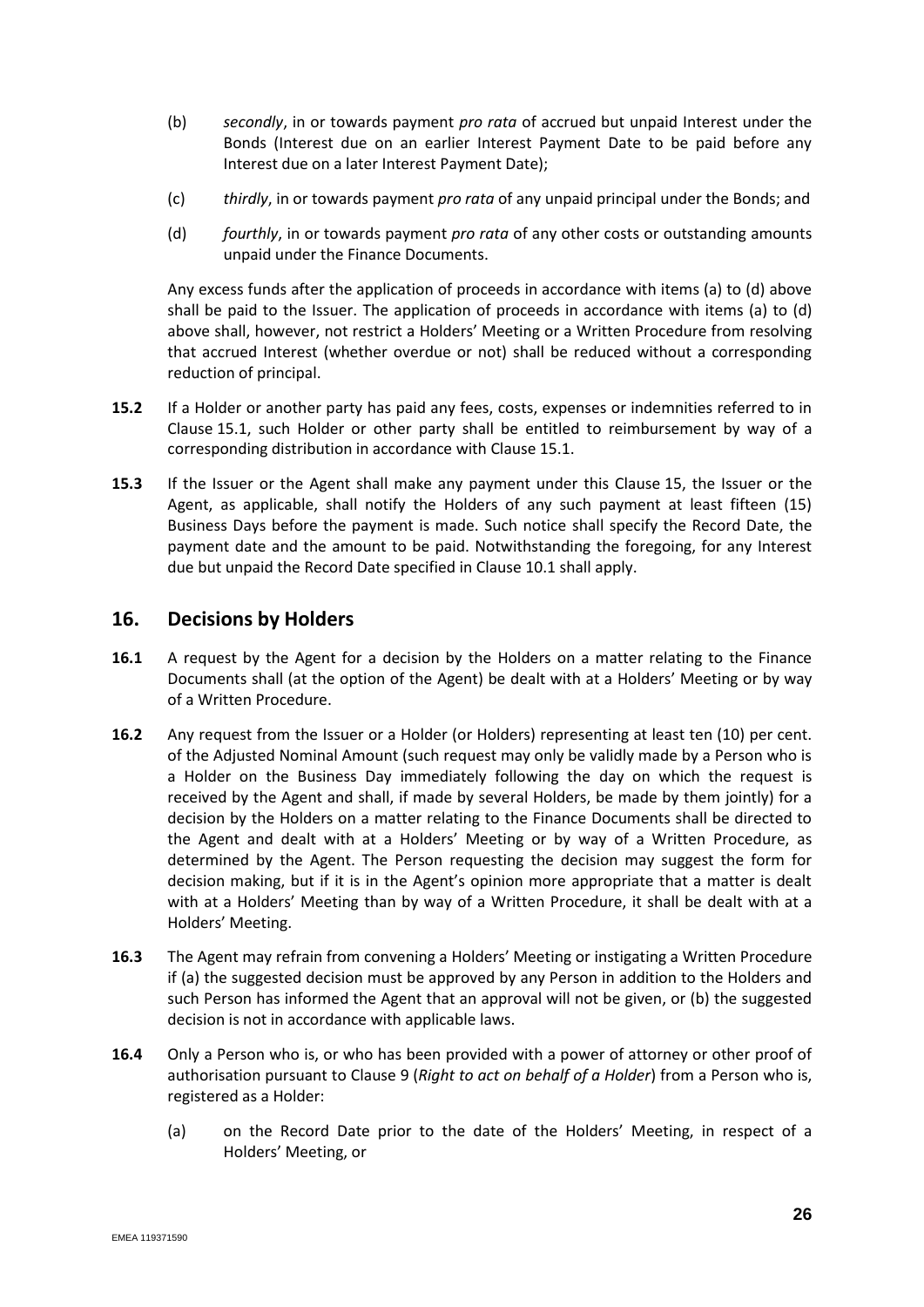(b) on the Business Day specified in the communication pursuant to Clause [18.3,](#page-30-1) in respect of a Written Procedure,

may exercise voting rights as a Holder at such Holders' Meeting or in such Written Procedure, provided that the relevant Bonds are included in the definition of Adjusted Nominal Amount.

- <span id="page-28-0"></span>**16.5** The following matters shall require consent of Holders representing at least two thirds (2/3) of the Adjusted Nominal Amount for which Holders are voting at a Holders' Meeting or for which Holders reply in a Written Procedure in accordance with the instructions given pursuant to Clause [18.3:](#page-30-1)
	- (a) waive a breach of or amend an undertaking set out in Clause [13](#page-20-1) (*Special undertakings*);
	- (b) reduce the Nominal Amount, Interest Rate or Interest which shall be paid by the Issuer;
	- (c) amend any payment day for principal or Interest or waive any breach of a payment undertaking, or
	- (d) amend the provisions in this Clause [16.5](#page-28-0) o[r 16.6.](#page-28-1)
- <span id="page-28-1"></span>**16.6** Any matter not covered by Clause [16.5](#page-28-0) shall require the consent of Holders representing more than fifty (50) per cent. of the Adjusted Nominal Amount for which Holders are voting at a Holders' Meeting or for which Holders reply in a Written Procedure in accordance with the instructions given pursuant to Clause [18.3.](#page-30-1) This includes, but is not limited to, any amendment to or waiver of the terms of any Finance Document that does not require a higher majority (other than an amendment or waiver permitted pursuant to Clauses [19.1\(a\),](#page-31-0) [19.1\(b\)](#page-31-1) or  $19.1(c)$ , a termination of the Bonds.
- **16.7** If the number of votes or replies are equal, the opinion which is most beneficial for the Issuer, according to the chairman at a Holders' Meeting or the Agent in a Written Procedure, will prevail. The chairman at a Holders' Meeting shall be appointed by the Holders in accordance with Clause [16.6.](#page-28-1)
- <span id="page-28-2"></span>**16.8** Quorum at a Holders' Meeting or in respect of a Written Procedure only exists if a Holder (or Holders) representing at least twenty (20) per cent. of the Adjusted Nominal Amount;
	- (a) if at a Holders' Meeting, attend the meeting in person or by telephone conference (or appear through duly authorised representatives); or
	- (b) if in respect of a Written Procedure, reply to the request.
- **16.9** If a quorum does not exist at a Holders' Meeting or in respect of a Written Procedure, the Agent or the Issuer shall convene a second Holders' Meeting (in accordance with Clause [17.1\)](#page-29-1) or initiate a second Written Procedure (in accordance with Clause [18.1\)](#page-30-2), as the case may be, provided that the relevant proposal has not been withdrawn by the Person(s) who initiated the procedure for Holders' consent. The quorum requirement in Clause [16.8](#page-28-2) shall not apply to such second Holders' Meeting or Written Procedure.
- **16.10** Any decision which extends or increases the obligations of the Issuer or the Agent, or limits, reduces or extinguishes the rights or benefits of the Issuer or the Agent, under the Finance Documents shall be subject to the Issuer's or the Agent's consent, as appropriate.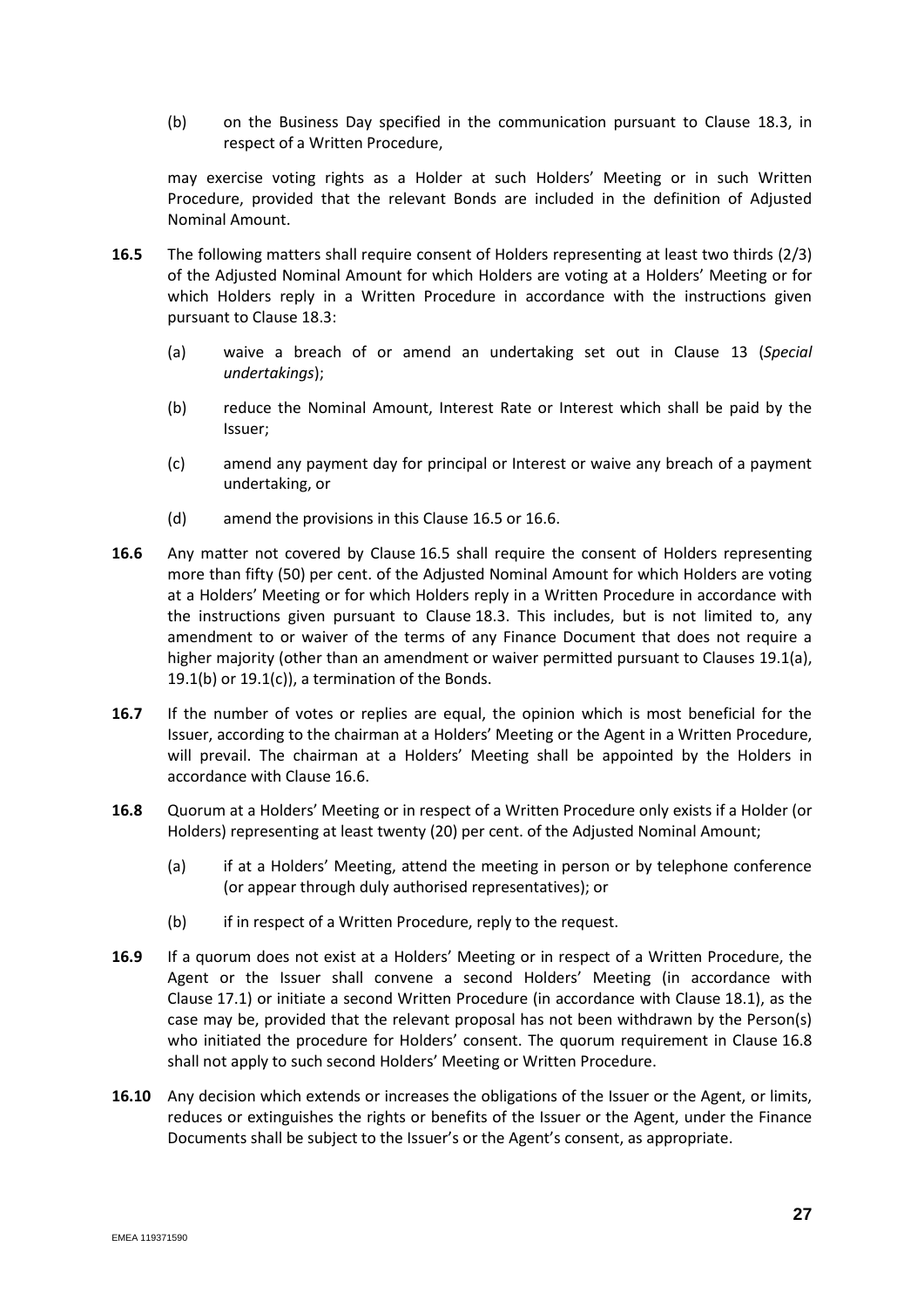- **16.11** A Holder holding more than one Bond need not use all its votes or cast all the votes to which it is entitled in the same way and may in its discretion use or cast some of its votes only.
- **16.12** The Issuer may not, directly or indirectly, pay or cause to be paid any consideration to or for the benefit of any Holder for or as inducement to any consent under these Terms and Conditions, unless such consideration is offered to all Holders that consent at the relevant Holders' Meeting or in a Written Procedure within the time period stipulated for the consideration to be payable or the time period for replies in the Written Procedure, as the case may be.
- **16.13** A matter decided at a duly convened and held Holders' Meeting or by way of Written Procedure is binding on all Holders, irrespective of them being present or represented at the Holders' Meeting or responding in the Written Procedure. The Holders that have not adopted or voted for a decision shall not be liable for any damages that this may cause other Holders.
- **16.14** All costs and expenses incurred by the Issuer or the Agent for the purpose of convening a Holders' Meeting or for the purpose of carrying out a Written Procedure, including reasonable fees to the Agent, shall be paid by the Issuer.
- **16.15** If a decision shall be taken by the Holders on a matter relating to the Finance Documents, the Issuer shall promptly at the request of the Agent provide the Agent with a certificate specifying the number of Bonds owned by Group Companies or (to the knowledge of the Issuer) their Affiliates, irrespective of whether such Person is directly registered as owner of such Bonds. The Agent shall not be responsible for the accuracy of such certificate or otherwise be responsible to determine whether a Bond is owned by a Group Company or an Affiliate of a Group Company.
- <span id="page-29-2"></span>**16.16** Information about decisions taken at a Holders' Meeting or by way of a Written Procedure shall promptly be sent by notice to the Holders and published on the websites of the Issuer and the Agent, provided that a failure to do so shall not invalidate any decision made or voting result achieved. The minutes from the relevant Holders' Meeting or Written Procedure shall at the request of a Holder be sent to it by the Issuer or the Agent, as applicable.

## <span id="page-29-0"></span>**17. Holders' Meetings**

- <span id="page-29-1"></span>**17.1** The Agent shall convene a Holders' Meeting by sending a notice thereof to each Holder no later than five (5) Business Days after receipt of a request from the Issuer or the Holder(s) (or such later date as may be necessary for technical or administrative reasons). If the Holders' Meeting has been requested by the Holder(s), the Agent shall send a copy of the notice to the Issuer.
- **17.2** Should the Issuer want to replace the Agent, it may convene a Holders' Meeting in accordance with Clause [17.1](#page-29-1) with a copy to the Agent. After a request from the Holders pursuant to Clause [20.4.3,](#page-34-0) the Issuer shall no later than five (5) Business Days after receipt of such request (or such later date as may be necessary for technical or administrative reasons) convene a Holders' Meeting in accordance with Clause [17.1.](#page-29-1)
- **17.3** The notice pursuant to Clause [17.1](#page-29-1) shall include (i) time for the meeting, (ii) place for the meeting, (iii) agenda for the meeting (including each request for a decision by the Holders) and (iv) a form of power of attorney. Only matters that have been included in the notice may be resolved upon at the Holders' Meeting. Should prior notification by the Holders be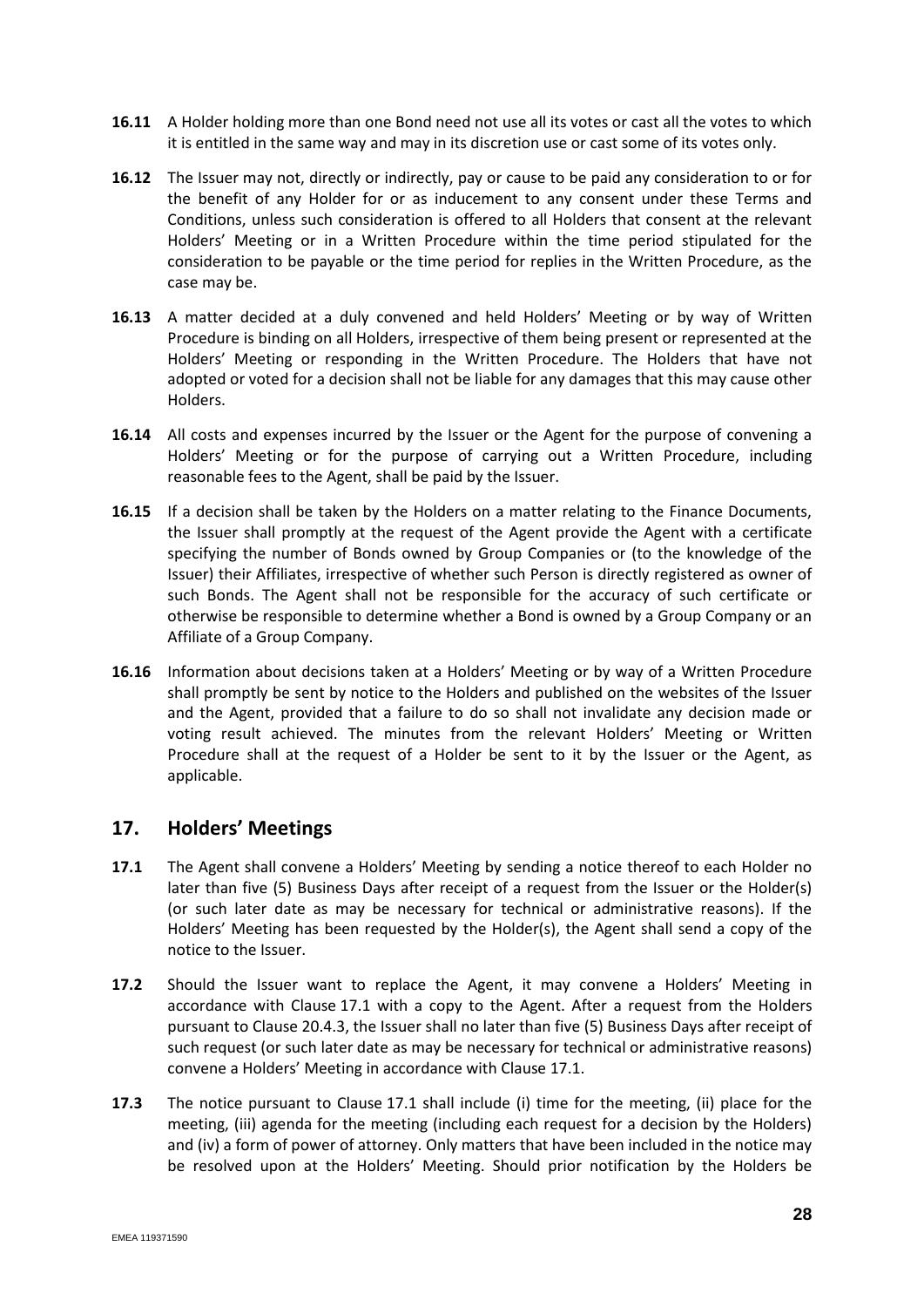required in order to attend the Holders' Meeting, such requirement shall be included in the notice.

- **17.4** The Holders' Meeting shall be held no earlier than ten (10) Business Days and no later than twenty (20) Business Days from the notice.
- **17.5** If the Agent, in breach of these Terms and Conditions, has not convened a Holders' Meeting within five (5) Business Days after having received such notice, the requesting Person may convene the Holders' Meeting itself. If the requesting Person is a Holder, the Issuer shall upon request from such Holder provide the Holder with necessary information from the register kept by the CSD and, if no Person to open the Holders' Meeting has been appointed by the Agent, the meeting shall be opened by a Person appointed by the requesting Person.
- **17.6** At a Holders' Meeting, the Issuer, the Holders (or the Holders' representatives/proxies) and the Agent may attend along with each of their representatives, counsels and assistants. Further, the directors of the board, the managing director and other officials of the Issuer and the Issuer's auditors may attend the Holders' Meeting. The Holders' Meeting may decide that further individuals may attend. If a representative/proxy shall attend the Holders' Meeting instead of the Holder, the representative/proxy shall present a duly executed proxy or other document establishing its authority to represent the Holder.
- **17.7** Without amending or varying these Terms and Conditions, the Agent may prescribe such further regulations regarding the convening and holding of a Holders' Meeting as the Agent may deem appropriate. Such regulations may include a possibility for Holders to vote without attending the meeting in person.

## <span id="page-30-0"></span>**18. Written Procedure**

- <span id="page-30-2"></span>**18.1** The Agent shall instigate a Written Procedure no later than five (5) Business Days after receipt of a request from the Issuer or the Holder(s) (or such later date as may be necessary for technical or administrative reasons) by sending a communication to each such Person who is registered as a Holder on the Business Day prior to the date on which the communication is sent. If the Written Procedure has been requested by the Holder(s), the Agent shall send a copy of the communication to the Issuer.
- **18.2** Should the Issuer want to replace the Agent, it may send a communication in accordance with Clause [18.1](#page-30-2) to each Holder with a copy to the Agent.
- <span id="page-30-1"></span>**18.3** A communication pursuant to Clause [18.1](#page-30-2) shall include (i) each request for a decision by the Holders, (ii) a description of the reasons for each request, (iii) a specification of the Business Day on which a Person must be registered as a Holder in order to be entitled to exercise voting rights (such Business Day not to fall earlier than the effective date of the communication pursuant to Clause [18.1\)](#page-30-2), (iv) instructions and directions on where to receive a form for replying to the request (such form to include an option to vote yes or no for each request) as well as a form of power of attorney, and (v) the stipulated time period within which the Holder must reply to the request (such time period to last at least ten (10) Business Days but not more than twenty (20) Business Days from the communication pursuant to Clause [18.1\)](#page-30-2). If the voting shall be made electronically, instructions for such voting shall be included in the communication.
- **18.4** If the Agent, in breach of these Terms and Conditions, has not instigated a Written Procedure within five (5) Business Days after having received such notice, the requesting Person may instigate a Written Procedure itself. If the requesting Person is a Holder, the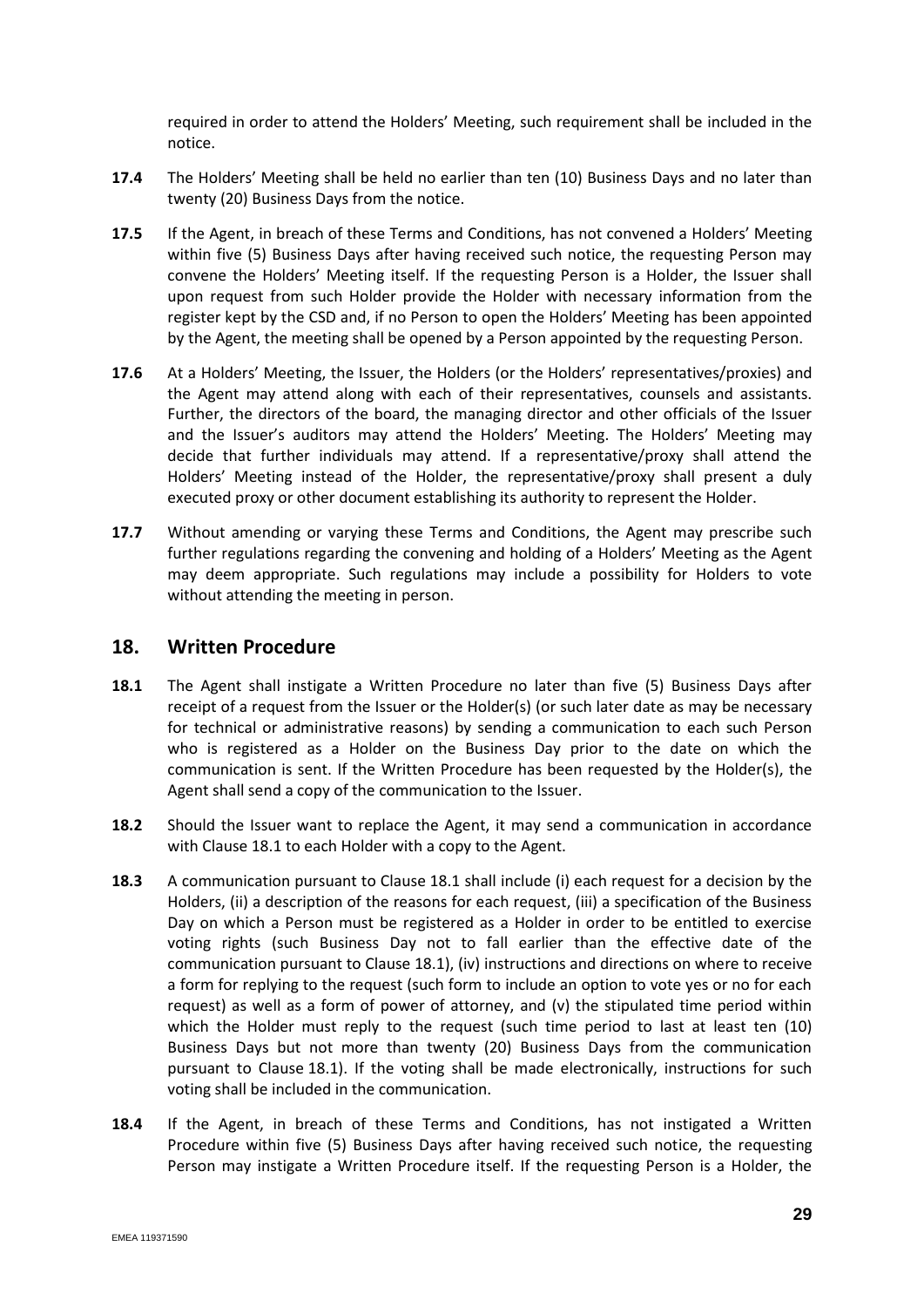Issuer shall upon request from such Holder provide the Holder with necessary information from the register kept by the CSD.

**18.5** When the requisite majority consents of the total Adjusted Nominal Amount pursuant to Clauses [16.5](#page-28-0) an[d 16.6](#page-28-1) have been received in a Written Procedure, the relevant decision shall be deemed to be adopted pursuant to Clauses [16.5](#page-28-0) or [16.6,](#page-28-1) as the case may be, even if the time period for replies in the Written Procedure has not yet expired.

## **19. Amendments and Waivers**

- <span id="page-31-3"></span><span id="page-31-1"></span><span id="page-31-0"></span>**19.1** The Issuer and the Agent (acting on behalf of the Holders) may agree to amend the Finance Documents or waive any provision in a Finance Document, provided that:
	- (a) such amendment or waiver is not detrimental to the interest of the Holders, or is made solely for the purpose of rectifying obvious errors and mistakes;
	- (b) such amendment or waiver is required by applicable law, a court ruling or a decision by a relevant authority;
	- (c) such amendment or waiver is necessary for the purpose of listing the Bonds on the corporate bond list of NASDAQ Stockholm (or any other Regulated Market, as applicable) provided such amendment or waiver does not materially adversely affect the rights of the Holders; or
	- (d) such amendment or waiver has been duly approved by the Holders in accordance with Clause [16](#page-27-0) (*Decisions by Holders*).
- <span id="page-31-2"></span>**19.2** The consent of the Holders is not necessary to approve the particular form of any amendment or waiver to the Finance Documents. It is sufficient if such consent approves the substance of the amendment or waiver.
- <span id="page-31-4"></span>**19.3** The Agent shall promptly notify the Holders of any amendments or waivers made in accordance with Clause [19.1,](#page-31-3) setting out the date from which the amendment or waiver will be effective, and ensure that any amendments to the Finance Documents are available on the websites of the Issuer and the Agent. The Issuer shall ensure that any amendments to these Terms and Conditions are duly registered with the CSD and each other relevant organisation or authority.
- **19.4** An amendment or waiver to the Finance Documents shall take effect on the date determined by the Holders' Meeting, in the Written Procedure or by the Agent, as the case may be.

## **20. Appointment and Replacement of the Agent**

#### **20.1 Appointment of Agent**

20.1.1 By subscribing for Bonds, each initial Holder appoints the Agent to act as its agent in all matters relating to the Bonds and the Finance Documents, and authorises the Agent to act on its behalf (without first having to obtain its consent, unless such consent is specifically required by these Terms and Conditions) in any legal or arbitration proceedings relating to the Bonds held by such Holder, including the winding-up, dissolution, liquidation, company reorganisation (Sw. *företagsrekonstruktion*), or bankruptcy (Sw. *konkurs*) (or its equivalent in any other jurisdiction) of the Issuer. By acquiring Bonds, each subsequent Holder confirms such appointment and authorisation for the Agent to act on its behalf.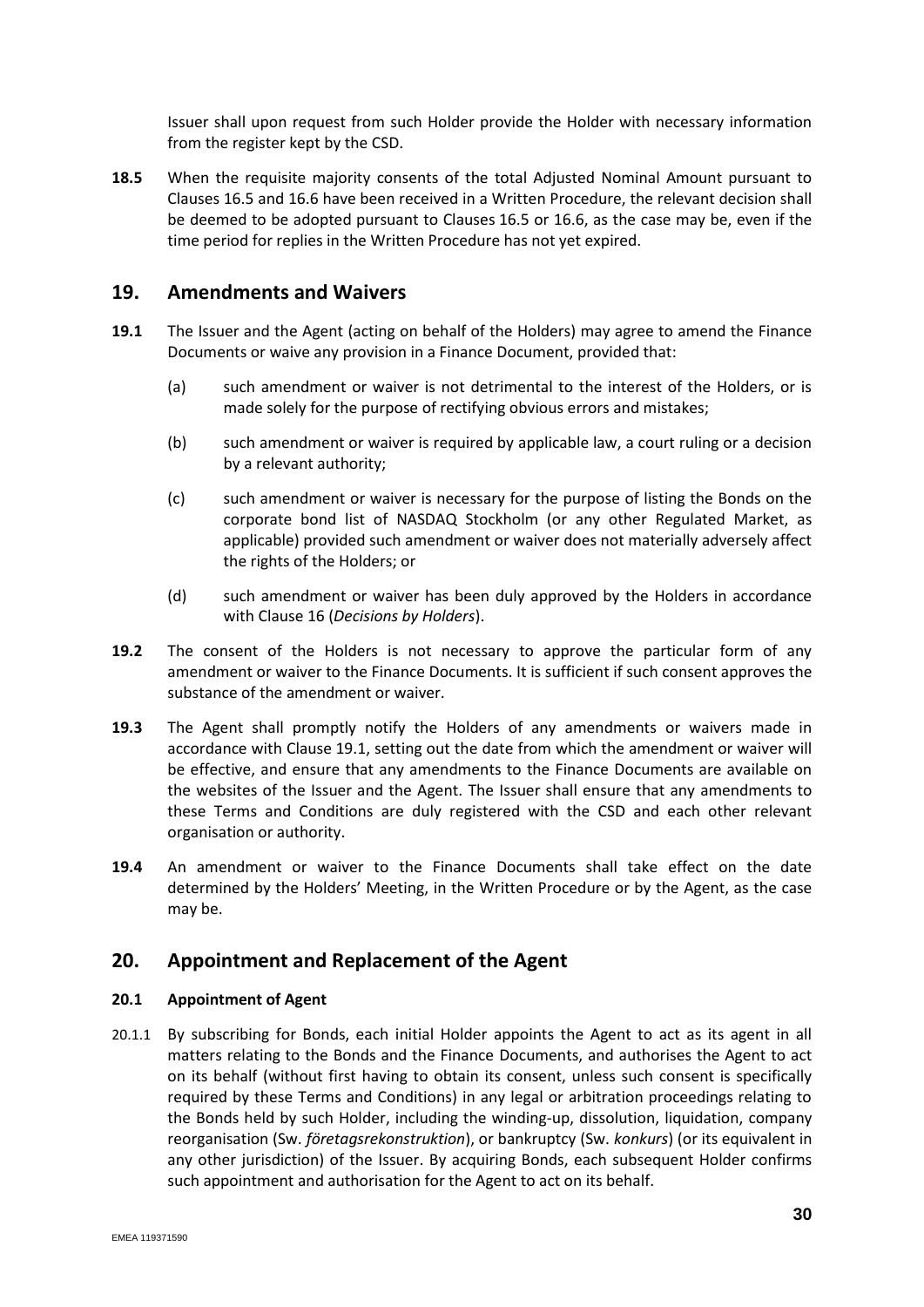- <span id="page-32-0"></span>20.1.2 Each Holder shall immediately upon request by the Agent provide the Agent with any such documents, including a written power of attorney (in form and substance satisfactory to the Agent), as the Agent deems necessary for the purpose of exercising its rights and/or carrying out its duties under the Finance Documents. The Agent is under no obligation to represent a Holder which does not comply with such request.
- 20.1.3 The Issuer shall promptly upon request provide the Agent with any documents and other assistance (in form and substance satisfactory to the Agent), that the Agent deems necessary for the purpose of exercising its rights and/or carrying out its duties under the Finance Documents.
- 20.1.4 The Agent is entitled to fees for its work and to be indemnified for costs, losses and liabilities on the terms set out in the Finance Documents and the Agent's obligations as agent under the Finance Documents are conditioned upon the due payment of such fees and indemnifications.
- 20.1.5 The Agent may act as agent for several issues of securities issued by or relating to the Issuer and other Group Companies notwithstanding potential conflicts of interest.

#### **20.2 Duties of the Agent**

- 20.2.1 The Agent shall represent the Holders in accordance with the Finance Documents. However, the Agent is not responsible for the execution or enforceability of the Finance Documents. The Agent shall keep the latest version of these Terms and Conditions (including any document amending these Terms and Conditions) available on the website of the Agent.
- 20.2.2 Upon request by a Holder, the Agent shall promptly distribute to the Holders any information from such Holder which relates to the Bonds (at the discretion of the Agent). The Agent may require that the requesting Holder reimburses any costs or expenses incurred, or to be incurred, by the Agent in doing so (including a reasonable fee for the work of the Agent) before any such information is distributed. The Agent shall upon request by a Holder disclose the identity of any other Holder who has consented to the Agent in doing so.
- 20.2.3 When acting in accordance with the Finance Documents, the Agent is always acting with binding effect on behalf of the Holders. The Agent shall carry out its duties under the Finance Documents in a reasonable, proficient and professional manner, with reasonable care and skill.
- 20.2.4 The Agent is entitled to delegate its duties to other professional parties, but the Agent shall remain liable for the actions of such parties under the Finance Documents.
- 20.2.5 The Agent shall treat all Holders equally and, when acting pursuant to the Finance Documents, act with regard only to the interests of the Holders and shall not be required to have regard to the interests or to act upon or comply with any direction or request of any other Person, other than as explicitly stated in the Finance Documents.
- 20.2.6 The Agent shall, subject to Clause [25.2.2,](#page-37-1) be entitled to disclose to the Holders any event or circumstance directly or indirectly relating to the Issuer or the Bonds. Notwithstanding the foregoing, the Agent may if it considers it to be beneficial to the interests of the Holders delay disclosure or refrain from disclosing certain information other than in respect of an Event of Default that has occurred and is continuing.
- 20.2.7 The Agent is entitled to engage external experts when carrying out its duties under the Finance Documents. The Issuer shall on demand by the Agent pay all costs for external experts engaged (i) after the occurrence of an Event of Default, (ii) for the purpose of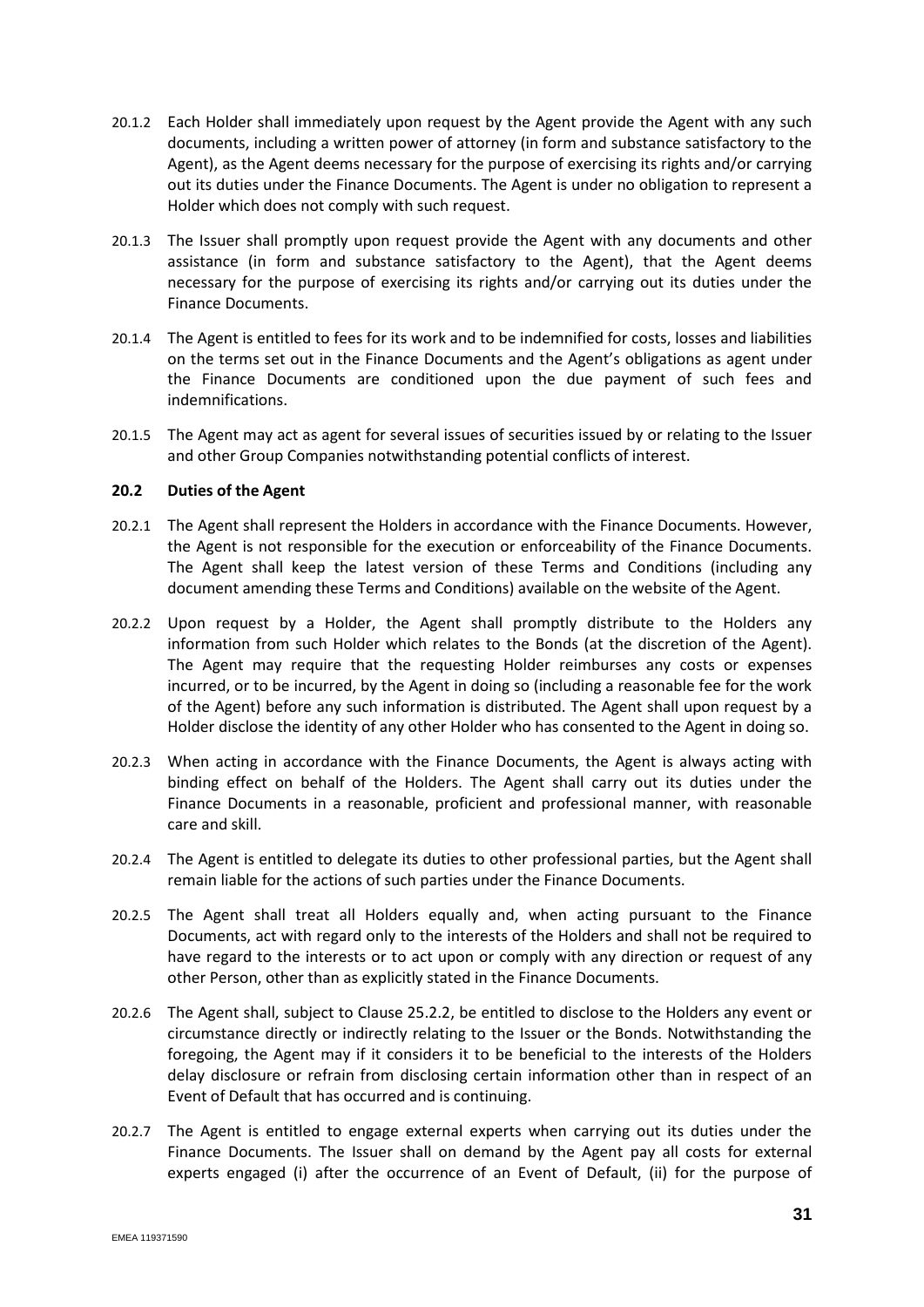investigating or considering an event or circumstance which the Agent reasonably believes is or may lead to an Event of Default or a matter relating to the Issuer which the Agent reasonably believes may be detrimental to the interests of the Holders under the Finance Documents or (iii) when the Agent is to make a determination under the Finance Documents. Any compensation for damages or other recoveries received by the Agent from external experts engaged by it for the purpose of carrying out its duties under the Finance Documents shall be distributed in accordance with Clause [15](#page-26-0) (*Distribution of proceeds*).

- 20.2.8 The Agent shall enter into agreements with the CSD, and comply with such agreement and the CSD regulations applicable to the Agent, as may be necessary in order for the Agent to carry out its duties under the Finance Documents.
- 20.2.9 Notwithstanding any other provision of the Finance Documents to the contrary, the Agent is not obligated to do or omit to do anything if it would or might in its reasonable opinion constitute a breach of any law or regulation.
- <span id="page-33-0"></span>20.2.10 If in the Agent's reasonable opinion the cost, loss or liability which it may incur (including reasonable fees to the Agent) in complying with instructions of the Holders, or taking any action at its own initiative, will not be covered by the Issuer, the Agent may refrain from acting in accordance with such instructions, or taking such action, until it has received such funding or indemnities (or adequate security has been provided therefore) as it may reasonably require.
- <span id="page-33-1"></span>20.2.11 The Agent shall give a notice to the Holders (i) before it ceases to perform its obligations under the Finance Documents by reason of the non-payment by the Issuer of any fee or indemnity due to the Agent under the Finance Documents, or (ii) if it refrains from acting for any reason described in Clause [20.2.10.](#page-33-0)

#### **20.3 Limited Liability for the Agent**

- 20.3.1 The Agent will not be liable to the Holders for damage or loss caused by any action taken or omitted by it under or in connection with any Finance Document, unless directly caused by its negligence or wilful misconduct. The Agent shall never be responsible for indirect loss.
- 20.3.2 The Agent shall not be considered to have acted negligently if it has acted in accordance with advice from or opinions of reputable external experts engaged by the Agent or if the Agent has acted with reasonable care in a situation when the Agent considers that it is detrimental to the interests of the Holders to delay the action in order to first obtain instructions from the Holders.
- 20.3.3 The Agent shall not be liable for any delay (or any related consequences) in crediting an account with an amount required pursuant to the Finance Documents to be paid by the Agent to the Holders, provided that the Agent has taken all necessary steps as soon as reasonably practicable to comply with the regulations or operating procedures of any recognised clearing or settlement system used by the Agent for that purpose.
- 20.3.4 The Agent shall have no liability to the Holders for damage caused by the Agent acting in accordance with instructions of the Holders given in accordance with Clause [16](#page-27-0) (*Decisions by Holders*).
- 20.3.5 Any liability towards the Issuer which is incurred by the Agent in acting under, or in relation to, the Finance Documents shall not be subject to set-off against the obligations of the Issuer to the Holders under the Finance Documents.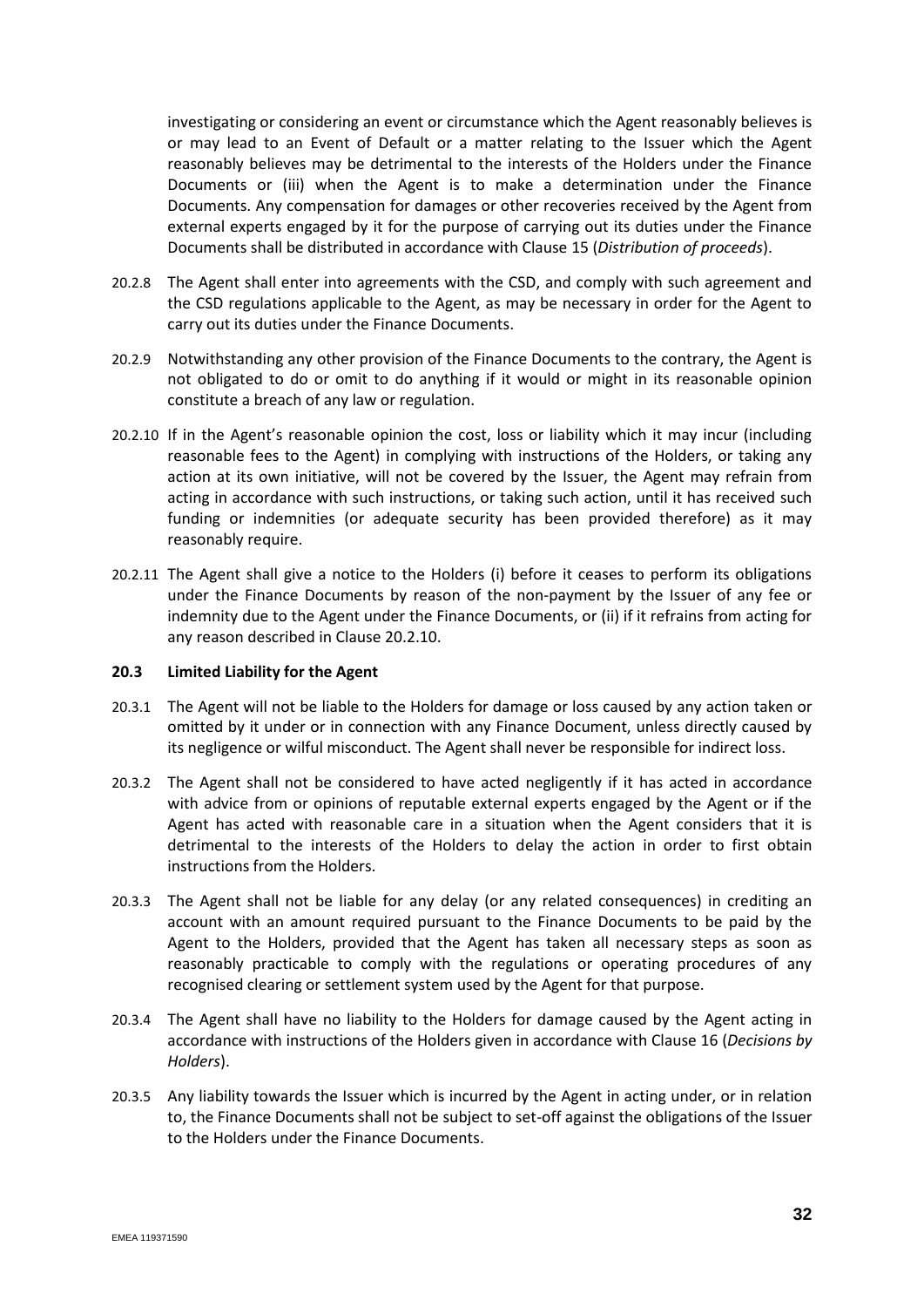#### <span id="page-34-2"></span>**20.4 Replacement of the Agent**

- <span id="page-34-3"></span>20.4.1 Subject to Clause [20.4.6,](#page-34-1) the Agent may resign by giving notice to the Issuer and the Holders, in which case the Holders shall appoint a successor Agent at a Holders' Meeting convened by the retiring Agent or by way of Written Procedure initiated by the retiring Agent.
- 20.4.2 Subject to Clause [20.4.6,](#page-34-1) if the Agent is insolvent or becomes subject to bankruptcy proceedings, the Agent shall be deemed to resign as Agent and the Issuer shall within ten (10) Business Days appoint a successor Agent which shall be an independent financial institution or other reputable company which regularly acts as agent under debt issuances.
- <span id="page-34-0"></span>20.4.3 A Holder (or Holders) representing at least ten (10) per cent. of the Adjusted Nominal Amount may, by notice to the Issuer (such notice may only be validly given by a Person who is a Holder on the Business Day immediately following the day on which the notice is received by the Issuer and shall, if given by several Holders, be given by them jointly), require that a Holders' Meeting is held for the purpose of dismissing the Agent and appointing a new Agent. The Issuer may, at a Holders' Meeting convened by it or by way of Written Procedure initiated by it, propose to the Holders that the Agent be dismissed and a new Agent appointed.
- 20.4.4 If the Holders have not appointed a successor Agent within ninety (90) calendar days after (i) the earlier of the notice of resignation was given or the resignation otherwise took place or (ii) the Agent was dismissed through a decision by the Holders, the Issuer shall appoint a successor Agent which shall be an independent financial institution or other reputable company which regularly acts as agent under debt issuances.
- 20.4.5 The retiring Agent shall, at its own cost, make available to the successor Agent such documents and records and provide such assistance as the successor Agent may reasonably request for the purposes of performing its functions as Agent under the Finance Documents.
- <span id="page-34-1"></span>20.4.6 The Agent's resignation or dismissal shall only take effect upon the appointment of a successor Agent and acceptance by such successor Agent of such appointment and the execution of all necessary documentation to effectively substitute the retiring Agent.
- 20.4.7 Upon the appointment of a successor, the retiring Agent shall be discharged from any further obligation in respect of the Finance Documents but shall remain entitled to the benefit of the Finance Documents and remain liable under the Finance Documents in respect of any action which it took or failed to take whilst acting as Agent. Its successor, the Issuer and each of the Holders shall have the same rights and obligations amongst themselves under the Finance Documents as they would have had if such successor had been the original Agent.
- 20.4.8 In the event that there is a change of the Agent in accordance with this Clause [20.4,](#page-34-2) the Issuer shall execute such documents and take such actions as the new Agent may reasonably require for the purpose of vesting in such new Agent the rights, powers and obligation of the Agent and releasing the retiring Agent from its further obligations under the Finance Documents. Unless the Issuer and the new Agent agree otherwise, the new Agent shall be entitled to the same fees and the same indemnities as the retiring Agent.

## **21. Appointment and Replacement of the Issuing Agent**

**21.1** The Issuer appoints the Issuing Agent to manage certain specified tasks under these Terms and Conditions and in accordance with the legislation, rules and regulations applicable to and/or issued by the CSD and relating to the Bonds.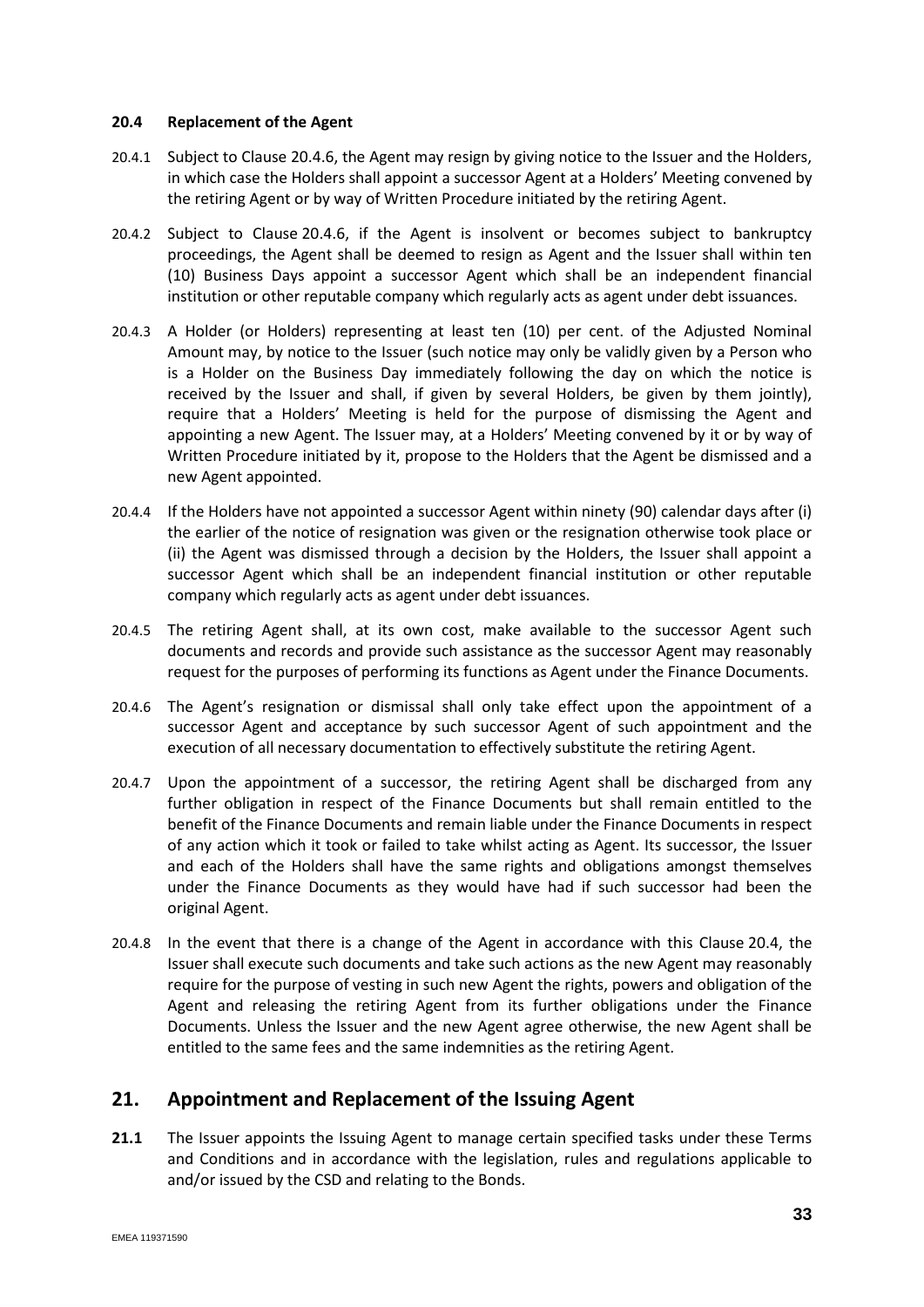**21.2** The Issuing Agent may retire from its assignment or be dismissed by the Issuer, provided that the Issuer has approved that a commercial bank or securities institution approved by the CSD accedes as new Issuing Agent at the same time as the old Issuing Agent retires or is dismissed. If the Issuing Agent is insolvent, the Issuer shall immediately appoint a new Issuing Agent, which shall replace the old Issuing Agent as issuing agent in accordance with these Terms and Conditions.

## **22. Appointment and Replacement of the CSD**

- **22.1** The Issuer has appointed the CSD to manage certain tasks under these Terms and Conditions and in accordance with the legislation, rules and regulations applicable to the CSD.
- **22.2** The CSD may retire from its assignment or be dismissed by the Issuer, provided that the Issuer has effectively appointed a replacement CSD that accedes as CSD at the same time as the old CSD retires or is dismissed and provided also that the replacement does not have a negative effect on any Holder or the listing of the Bonds listed on the corporate bond list of NASDAQ Stockholm (or any other Regulated Market, as applicable). The replacing CSD must be authorised to professionally conduct clearing operations pursuant to the Swedish Securities Market Act (Sw. *lag (2007:528) om värdepappersmarknaden*) and be authorised as a central securities depository in accordance with the Financial Instruments Account Act (Sw. *lag (1998:1479) om kontoföring av finansiella instrument*).

## **23. No Direct Actions by Holders**

- <span id="page-35-0"></span>**23.1** A Holder may not take any steps whatsoever against the Issuer to enforce or recover any amount due or owing to it pursuant to the Finance Documents, or to initiate, support or procure the winding-up, dissolution, liquidation, company reorganisation (Sw. *företagsrekonstruktion*) or bankruptcy (Sw. *konkurs*) (or its equivalent in any other jurisdiction) of the Group Companies in relation to any of the obligations and liabilities of the Issuer under the Finance Documents.
- **23.2** Clause [23.1](#page-35-0) shall not apply if the Agent has been instructed by the Holders in accordance with the Finance Documents to take certain actions but fails for any reason to take, or is unable to take (for any reason other than a failure by a Holder to provide documents in accordance with Clause [20.1.2\)](#page-32-0), such actions within a reasonable period of time and such failure or inability is continuing. However, if the failure to take certain actions is caused by the non-payment by the Issuer of any fee or indemnity due to the Agent under the Finance Documents or by any reason described in Clause [20.2.10,](#page-33-0) such failure must continue for at least forty (40) Business Days after notice pursuant to Clause [20.2.11](#page-33-1) before a Holder may take any action referred to in Clause [23.1.](#page-35-0)
- **23.3** The provisions of Clause [23.1](#page-35-0) shall not in any way limit an individual Holder's right to claim and enforce payments which are due to it under Clause [12.4](#page-19-6) (*Mandatory Repurchase due to a Change of Control Event, a De-listing Event or a Listing Failure (Put Option*)) or other payments which are due by the Issuer to some but not all Holders.

## **24. Time-Bar**

**24.1** The right to receive repayment of the principal of the Bonds shall be time-barred and become void ten (10) years from the relevant Redemption Date. The right to receive payment of Interest (excluding any capitalised Interest) shall be time-barred and become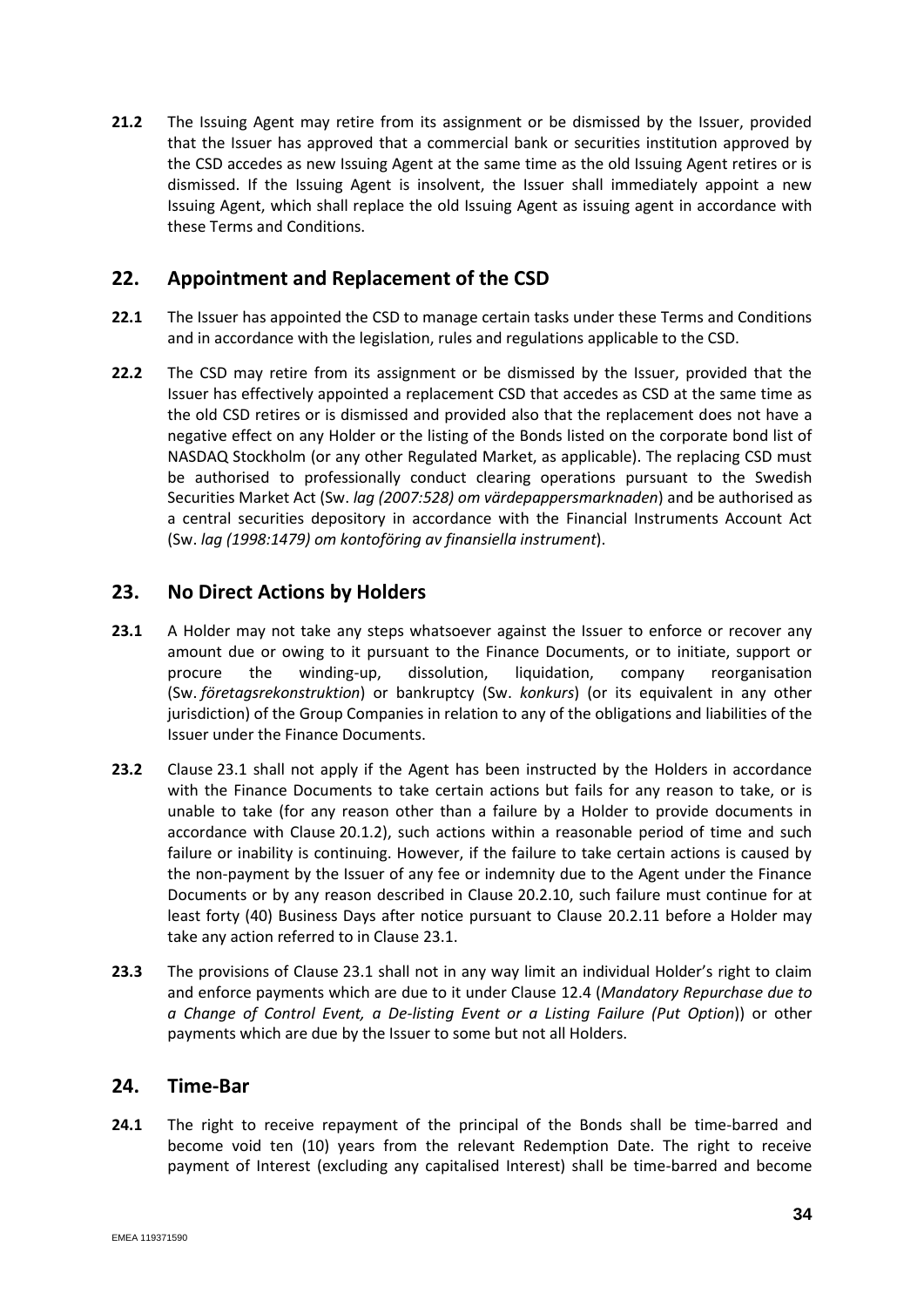void three (3) years from the relevant due date for payment. The Issuer is entitled to any funds set aside for payments in respect of which the Holders' right to receive payment has been time-barred and has become void.

**24.2** If a limitation period is duly interrupted in accordance with the Swedish Act on Limitations (Sw. *preskriptionslag (1981:130)*), a new time-bar period of ten (10) years with respect to the right to receive repayment of the principal of the Bonds, and of three (3) years with respect to the right to receive payment of Interest (excluding capitalised Interest) will commence, in both cases calculated from the date of interruption of the time-bar period, as such date is determined pursuant to the provisions of the Swedish Act on Limitations.

## **25. Notices and Press Releases**

#### **25.1 Notices**

- <span id="page-36-0"></span>25.1.1 Any notice or other communication to be made under or in connection with the Finance Documents:
	- (a) if to the Agent, shall be given at the address registered with the Swedish Companies Registration Office (Sw. *Bolagsverket*) on the Business Day prior to dispatch or, if sent by email by the Issuer, to such email address as notified by the Agent to the Issuer from time to time;
	- (b) if to the Issuer, shall be given at the address:

Stillfront Group AB (publ) Att: CFO Sten Wranne Sveavägen 9 111 57 Stockholm Sweden with a copy to:

Advokatfirma DLA Piper Sweden KB Att: Peter Ihrfelt P.O. Box 7315 103 90 Stockholm Sweden

or such other address notified by the Issuer to the Agent from time to time or, if sent by email by the Agent, to sten@stillfront.com and peter.ihrfelt@dlapiper.com or such other email address as notified by the Issuer to the Agent from time to time; and

- (c) if to the Holders, shall be given at their addresses as registered with the CSD, on the date such person shall be a Holder in order to receive the communication, and by either courier delivery or letter for all Holders. A Notice to the Holders shall also be published on the websites of the Issuer and the Agent.
- 25.1.2 Any notice or other communication made by one Person to another under or in connection with these Terms and Conditions shall be sent by way of courier, personal delivery or letter (and, if between the Agent and the Issuer or the Issuing Agent and the Issuer, by email) and will only be effective, in case of courier or personal delivery, when it has been left at the address specified in Clause [25.1.1](#page-36-0) or, in case of letter, three (3) Business Days after being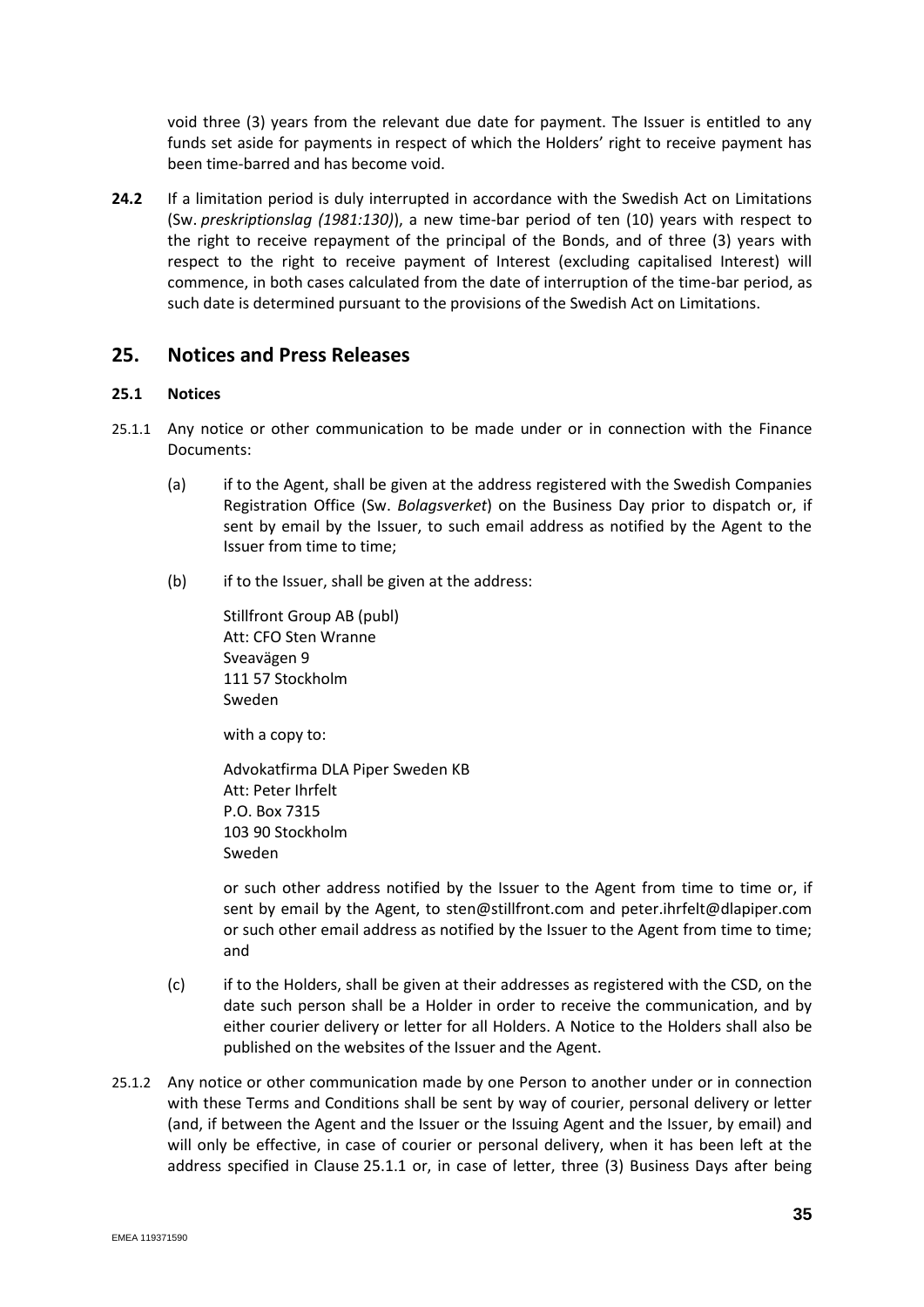deposited postage prepaid in an envelope addressed to the address specified in Clause [25.1.1](#page-36-0) or, in case of email to the Agent or the Issuer, when received in legible form by the email address specified in Claus[e 25.1.1.](#page-36-0)

25.1.3 Failure to send a notice or other communication to a Holder or any defect in it shall not affect its sufficiency with respect to other Holders.

#### **25.2 Press Releases**

- <span id="page-37-2"></span>25.2.1 Any notice that the Issuer or the Agent shall send to the Holders pursuant to Clauses [12.3.2,](#page-19-8) [12.4,](#page-19-6) [13.10,](#page-22-0) [14.6,](#page-26-1) [15.3,](#page-27-1) [16.16,](#page-29-2) [17.1,](#page-29-1) [18.1,](#page-30-2) [19.3,](#page-31-4) [20.2.11](#page-33-1) and [20.4.1](#page-34-3) shall also be published by way of press release by the Issuer or the Agent, as applicable.
- <span id="page-37-1"></span>25.2.2 In addition to Clause [25.2.1,](#page-37-2) if any information relating to the Bonds, the Issuer or the Group contained in a notice that the Agent may send to the Holders under these Terms and Conditions has not already been made public by way of a press release, the Agent shall before it sends such information to the Holders give the Issuer the opportunity to issue a press release containing such information. If the Issuer does not promptly issue a press release and the Agent considers it necessary to issue a press release containing such information before it can lawfully send a notice containing such information to the Holders, the Agent shall be entitled to issue such press release.

## <span id="page-37-3"></span>**26. Force Majeure and Limitation of Liability**

- <span id="page-37-0"></span>**26.1** Neither the Agent nor the Issuing Agent shall be held responsible for any damage arising out of any legal enactment, or any measure taken by a public authority, or war, strike, lockout, boycott, blockade, natural disaster, insurrection, civil commotion, terrorism or any other similar circumstance (a "**Force Majeure Event**"). The reservation in respect of strikes, lockouts, boycotts and blockades applies even if the Agent or the Issuing Agent itself takes such measures, or is subject to such measures.
- **26.2** The Issuing Agent shall have no liability to the Holders if it has observed reasonable care. The Issuing Agent shall never be responsible for indirect damage with exception of gross negligence and wilful misconduct.
- **26.3** Should a Force Majeure Event arise which prevents the Agent or the Issuing Agent from taking any action required to comply with the Finance Documents, such action may be postponed until the obstacle has been removed.
- **26.4** The provisions in this Clause [26](#page-37-3) apply unless they are inconsistent with the provisions of the Financial Instruments Accounts Act which provisions shall take precedence.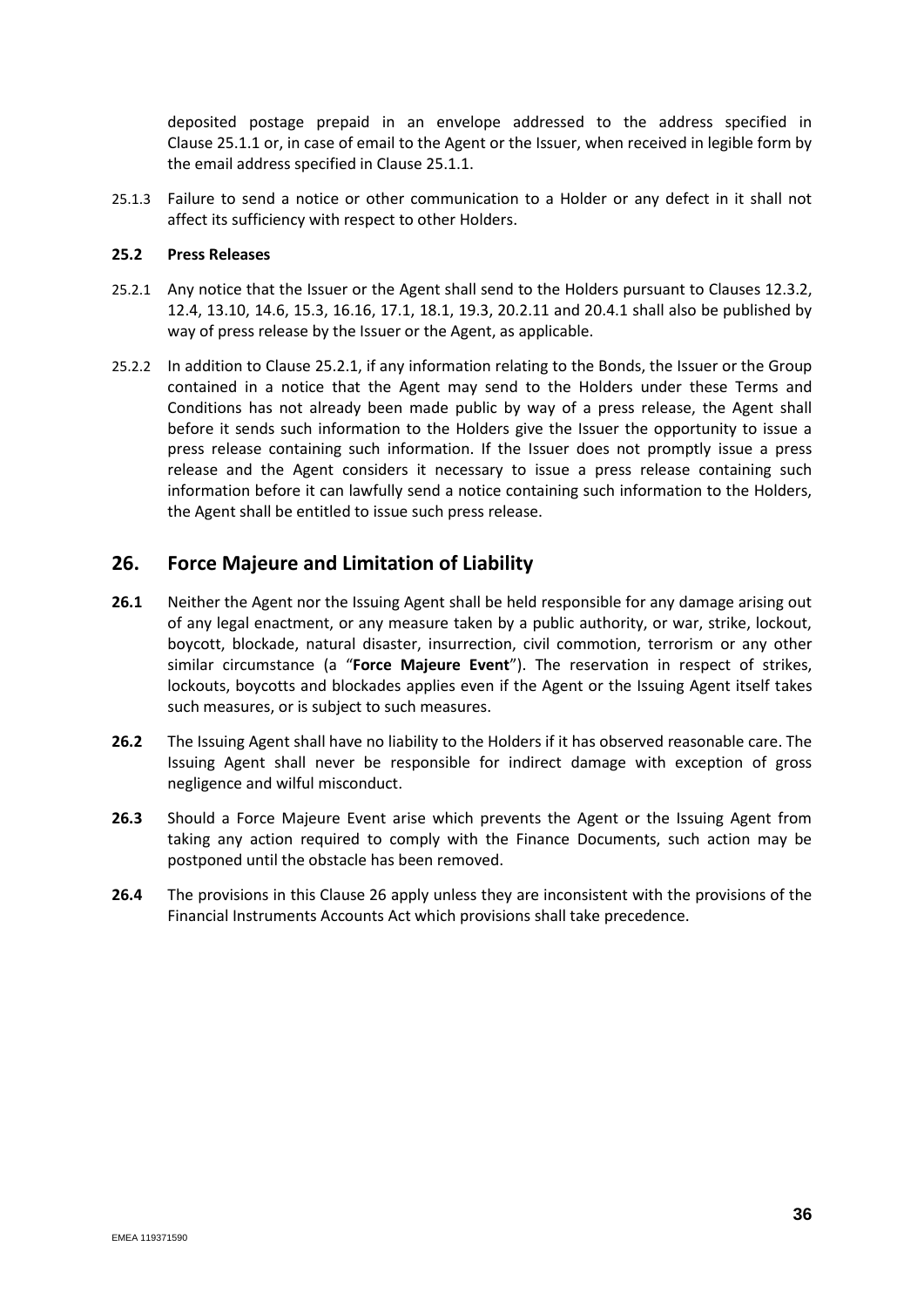## **27. Listing**

**27.1** In addition to the provisions of Clause 12.4 (*Mandatory Repurchase due to a Change of Control Event, a De-listing Event or a Listing Failure (Put Option)*) and the undertakings in Clause 13.2 (*Listing*), the Issuer intends to list the Initial Bonds within thirty (30) calendar days after the Issue Date.

## **28. Governing Law and Jurisdiction**

- **28.1** These Terms and Conditions, and any non-contractual obligations arising out of or in connection therewith, shall be governed by and construed in accordance with the laws of Sweden.
- **28.2** Any dispute or claim arising in relation to these Terms and Conditions shall, subject to Clause [28.3,](#page-38-0) be determined by Swedish courts and the District Court of Stockholm shall be the court of first instance.
- <span id="page-38-0"></span>**28.3** The submission to the jurisdiction of the Swedish courts shall not limit the right of the Agent (or the Holders, as applicable) to take proceedings against the Issuer in any court which may otherwise exercise jurisdiction over the Issuer or any of its assets.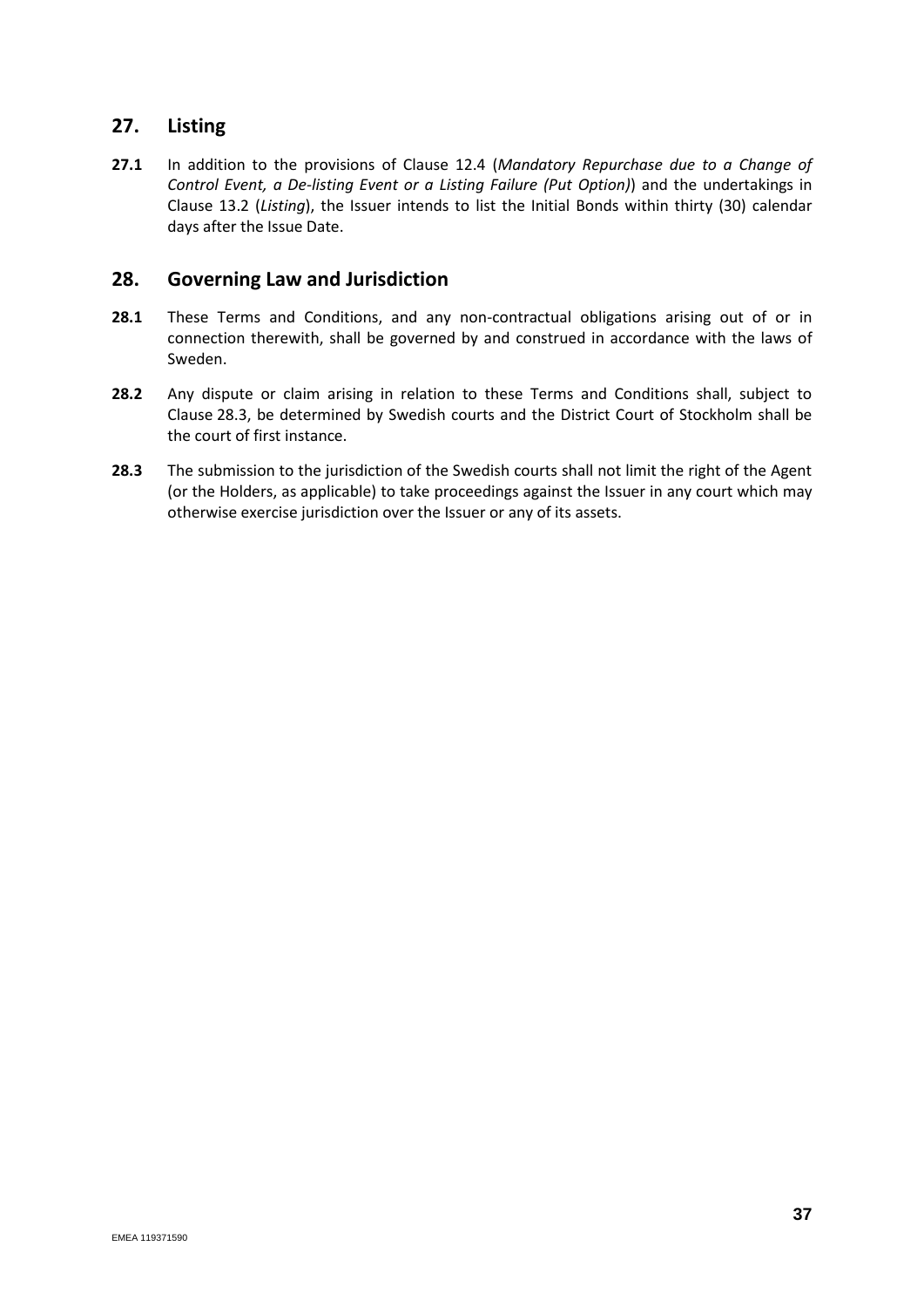We hereby certify that the above Terms and Conditions are binding upon ourselves.

Place: Date:

**The Issuer** Stillfront Group AB (publ)

\_\_\_\_\_\_\_\_\_\_\_\_\_\_\_\_\_\_\_\_\_\_\_\_

By:

We hereby undertake to act in accordance with the above Terms and Conditions to the extent they refer to us.

Place: Date:

**The Agent** Intertrust (Sweden) AB

By: By:

\_\_\_\_\_\_\_\_\_\_\_\_\_\_\_\_\_\_\_\_\_\_\_\_ \_\_\_\_\_\_\_\_\_\_\_\_\_\_\_\_\_\_\_\_\_\_\_\_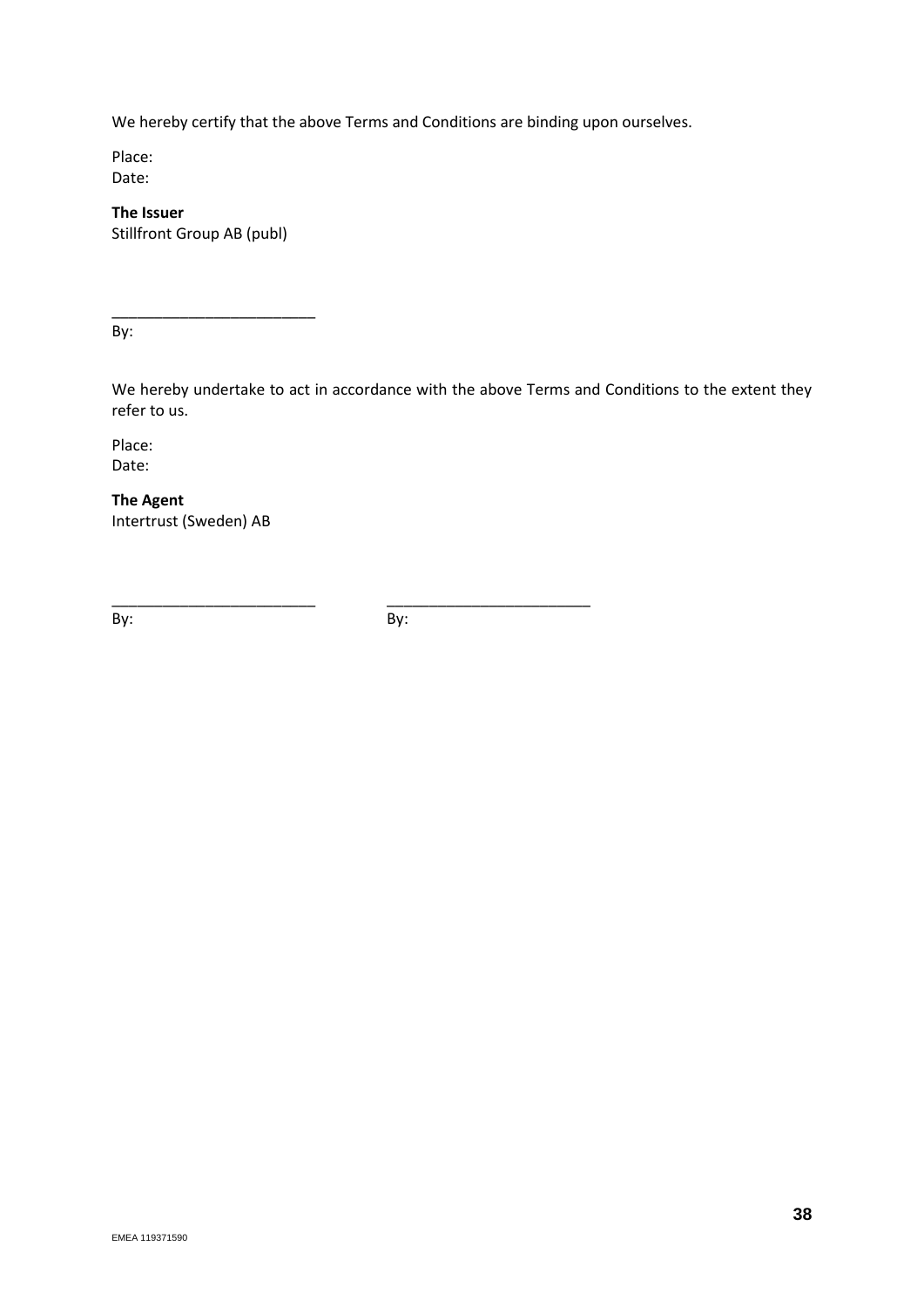## **Schedule 1 Form of Compliance Certificate**

To: Intertrust (Sweden) AB as Agent From: Stillfront Group AB (publ) as Issuer

Dated: [♦]

Dear Sirs,

We refer to the terms and conditions (the "**Terms and Conditions**") for the up to SEK 1,000,000,000 senior floating rate bonds (Sw. *obligationer*) due 2022 with ISIN SE0011897925 as well as to the other Finance Documents (as defined in the Terms and Conditions).

Capitalised terms used and not defined herein shall have the meaning ascribed to them in the Terms and Conditions.

We hereby certify the following:

#### **Events of Default**

So far as we are aware, [no Event of Default is continuing.]/[the following Event[s] of Default [is/are] continuing:[♦]

We have taken the following steps to remedy it/them:[ $\blacklozenge$ ]]

#### **[Incurrence Test**

We propose to make a [Restricted Payment / incur Financial Indebtedness] in an amount of SEK [♦].]

We set out the computations of the Leverage Ratio and Interest Coverage Ratio below. The calculations and adjustments set out below are made in accordance with the Terms and Conditions.

| <b>Net Debt</b>                                     |                |  |  |  |
|-----------------------------------------------------|----------------|--|--|--|
| The testing date for Net Debt is:                   | [DATE]         |  |  |  |
| The date for the incurrence of the new interest     | [DATE]         |  |  |  |
| bearing Financial Indebtedness or the making of a   |                |  |  |  |
| distribution is:                                    |                |  |  |  |
| The final redemption date for the new interest      | [DATE]         |  |  |  |
| bearing Financial Indebtedness is <sup>1</sup> :    |                |  |  |  |
| The existing interest bearing Financial             | [AMOUNT]       |  |  |  |
| Indebtedness is:                                    |                |  |  |  |
| The new interest bearing Financial Indebtedness is: | [AMOUNT]       |  |  |  |
| The total adjusted interest bearing Financial       | [AMOUNT]       |  |  |  |
| Indebtedness is:                                    |                |  |  |  |
| The Relevant Period for calculation of EBITDA,      | [DATE to DATE] |  |  |  |
| Finance Charges and Net Finance Charges is:         |                |  |  |  |
|                                                     |                |  |  |  |

| <b>EBITDA</b>                           |               |  |  |
|-----------------------------------------|---------------|--|--|
| The EBITDA prior to any adjustments is: | [AMOUNT]      |  |  |
| The adjustments to EBITDA are:          | [DESCRIPTION] |  |  |
| The EBITDA after adjustments is:        | [AMOUNT]      |  |  |

 $<sup>1</sup>$  Only relevant in case of application of item (i) of the definition of Permitted Debt.</sup>

 $\overline{a}$